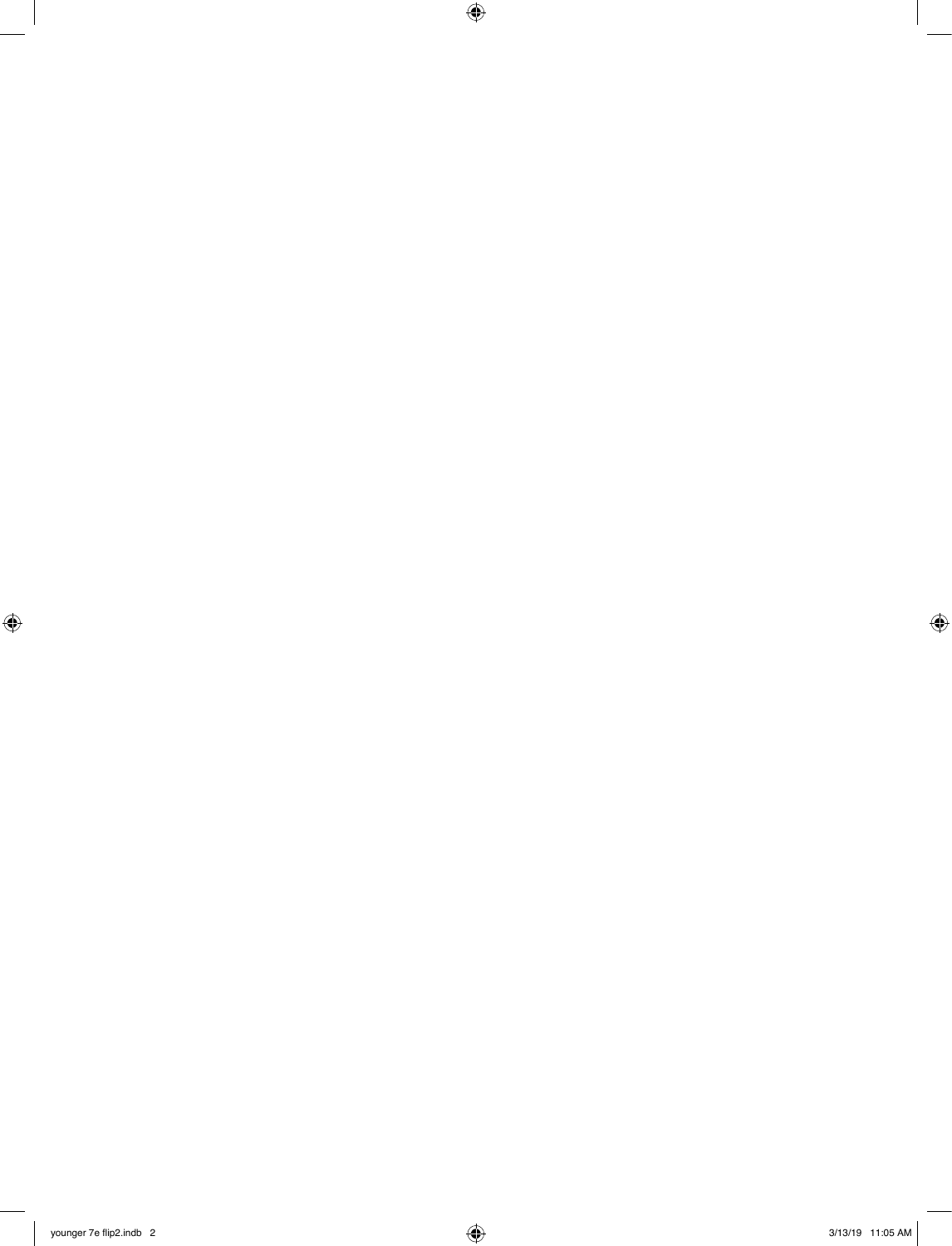# **Principles of Evidence**

seventh edition

**Irving Younger** 1932–1988

**Michael Goldsmith**

1951–2009

**David A. Sonenshein**

JACK E. FEINBERG PROFESSOR OF LITIGATION, EMERITUS Temple University Beasley School of Law

**Anthony J. Bocchino**

Jack E. Feinberg Professor of Litigation, Emeritus Temple University Beasley School of Law

# **Jules Epstein**

Professor of Law and Director of Advocacy Programs Temple University Beasley School of Law



Carolina Academic Press Durham, North Carolina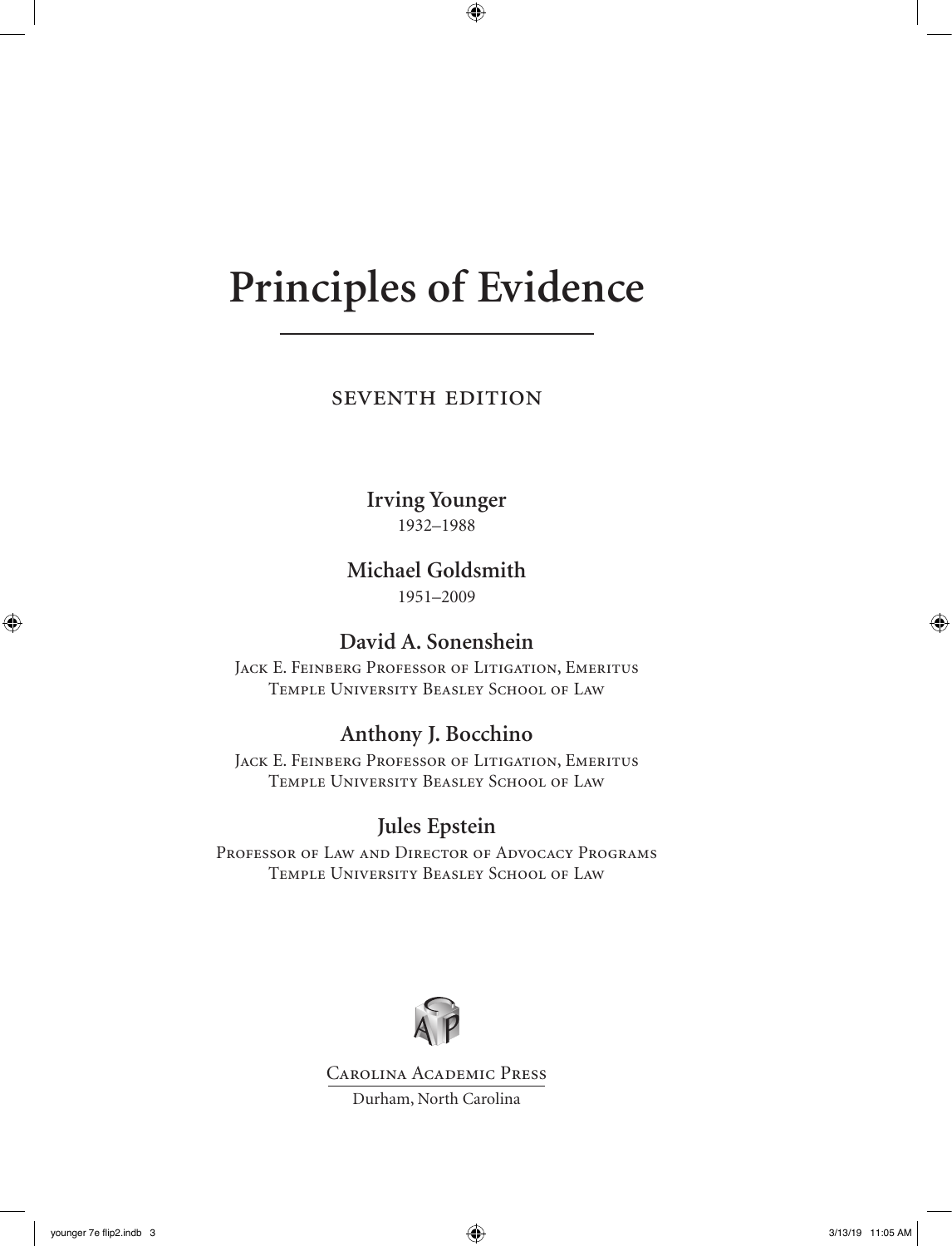Copyright © 2019 Carolina Academic Press, LLC All Rights Reserved

ISBN 978-1-5310-1481-0 eISBN 978-1-5310-1482-7 LCCN 2018967083

Carolina Academic Press 700 Kent Street Durham, North Carolina 27701 Telephone (919) 489-7486 Fax (919) 493-5668 www.cap-press.com

Printed in the United States of America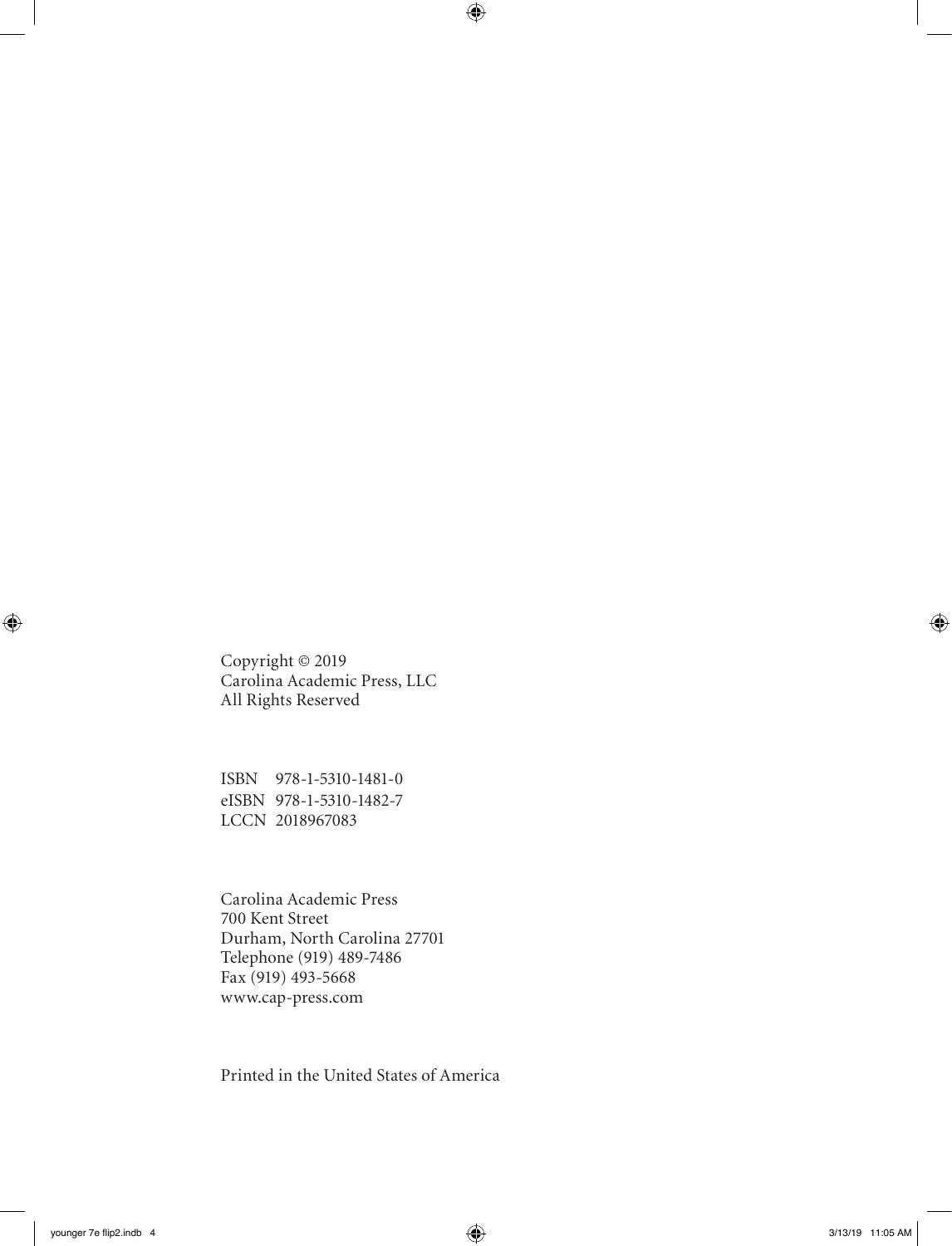

Irving Younger 1932–1988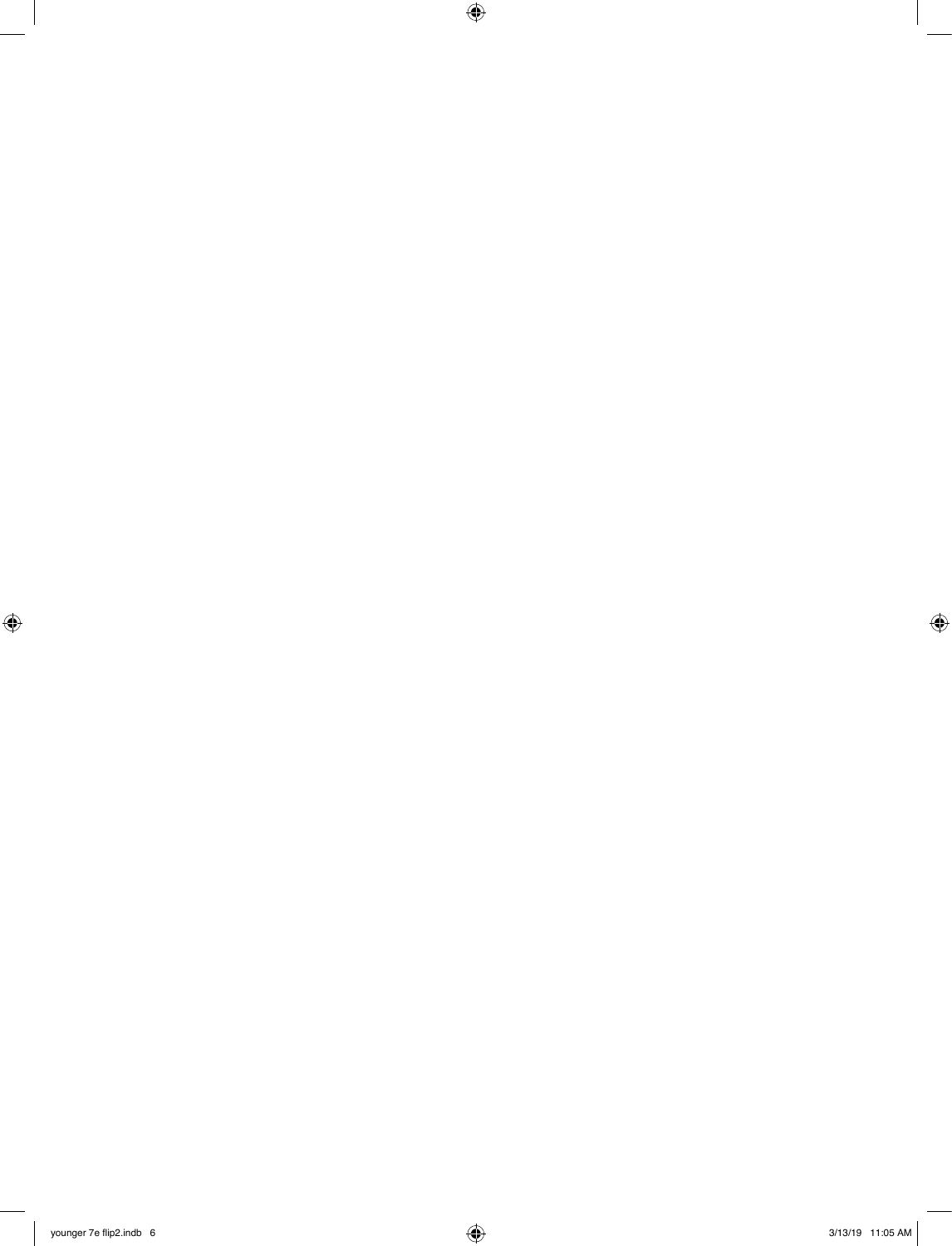# **Contents**

| Preface                                                    | <b>XXV</b>     |
|------------------------------------------------------------|----------------|
| Table of Cases                                             | xxvii          |
| Table of Rules, Statutes, and Regulations                  | xlix           |
| Chapter 1 · Introduction: The Concept of Evidence          | 3              |
| Professor Anthony Bocchino                                 | $\mathfrak{Z}$ |
| Professor Jules Epstein                                    | $\mathfrak{Z}$ |
| Why Are There Rules and Are They Valid?                    | $\overline{4}$ |
| Michael J. Saks & Barbara Spellman                         |                |
| The Psychological Foundations of Evidence Law              | 5              |
| Chapter 2 · Methods of Proof                               | 7              |
| A. Judicial Notice                                         | $\overline{7}$ |
| Rule 201. Judicial Notice of Adjudicative Facts            | $\overline{7}$ |
| Peirce v. Fazenbaker                                       | 8              |
| United States v. Chapman                                   | 12             |
| Weeks v. Scott                                             | 13             |
| Terrebonne v. Blackburn                                    | 14             |
| Mazur v. Hymas                                             | 14             |
| <b>B.</b> The Practice Dimension                           | 14             |
| 1. Practice Law Review                                     | 14             |
| 2. Tactical/Practical                                      | 16             |
| 3. Questions/Simulations                                   | 17             |
| C. Stipulations                                            | 19             |
| Barnes v. State                                            | 19             |
| Spindell v. State Bar of California                        | 20             |
| State v. Colwell                                           | 21             |
| D. The Practice Dimension                                  | 23             |
| 1. Tactical/Practical                                      | 23             |
| E. Admissions                                              | 24             |
| Federal Rule of Civil Procedure 36. Requests for Admission | 24             |
| Peralta v. State                                           | 25             |
| F. The Practice Dimension                                  | 27             |
| 1. Tactical/Practical                                      | 27             |
| G. Witness Testimony                                       | 27             |
| Rule 611. Mode and Order of Examining Witnesses and        |                |
| Presenting Evidence                                        | 27             |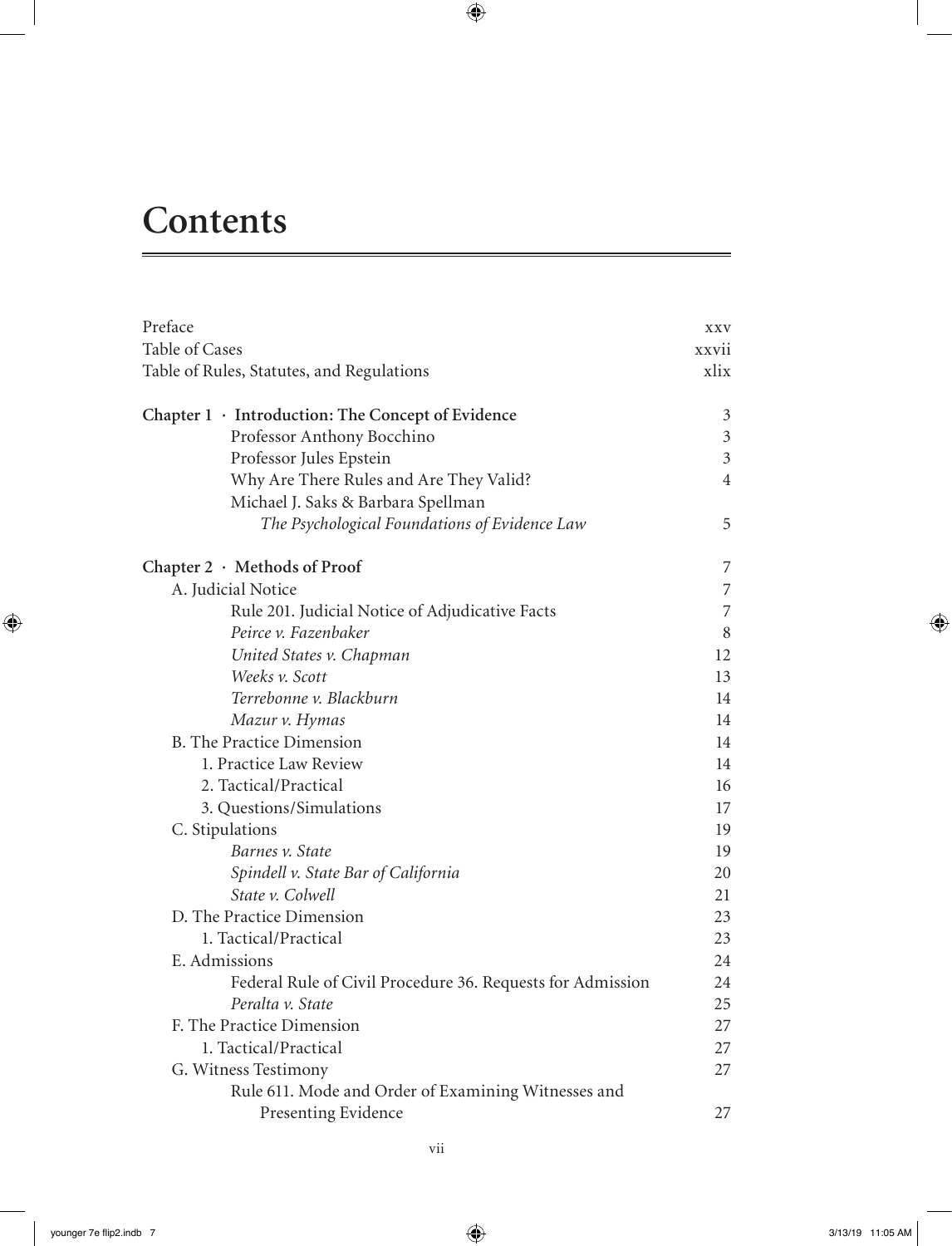| Warren v. Polk                                              | 30 |
|-------------------------------------------------------------|----|
| Aguilera v. State                                           | 33 |
| Woods v. Lecureux                                           | 34 |
| United States v. Bush                                       | 35 |
| Cisar v. Home Depot U.S.A., Inc.                            | 39 |
| H. The Practice Dimension                                   | 42 |
| 1. Practice Law Review                                      | 42 |
| 2. Tactical/Practical                                       | 44 |
| 3. Questions/Simulations                                    | 46 |
| I. Exhibits                                                 | 49 |
| People v. Diaz                                              | 49 |
| State v. Silvey                                             | 49 |
| Smith v. State                                              | 50 |
| State v. Robinson                                           | 52 |
| Michael v. State                                            | 55 |
| J. The Practice Dimension                                   | 56 |
| 1. Practice Law Review                                      | 56 |
| 2. Tactical/Practical                                       | 56 |
| K. Presumptions                                             | 57 |
| Rule 301. Presumptions in Civil Cases Generally             | 57 |
| Rule 302. Applying State Law to Presumptions in Civil Cases | 58 |
| Hopkins v. Hopkins                                          | 58 |
| L. The Practice Dimension                                   | 60 |
| Chapter $3 \cdot$ Objections and Evidence Decision-Making   | 61 |
| A. The Process for Addressing Evidentiary Concerns          | 61 |
| Rule 103. Rulings on Evidence                               | 62 |
| United States v. Bikundi                                    | 64 |
| Ross v. American Red Cross                                  | 64 |
| Middle E. Broad. Networks, Inc. v. MBI Glob., LLC           | 65 |
| State v. Conway                                             | 65 |
| State v. Wilbur-Bobb                                        | 66 |
| B. The Decision-Making Process                              | 68 |
| 1. Preliminary Questions of Relevance                       | 69 |
| Rule 104. Preliminary Questions                             | 69 |
| State v. Hafford                                            | 70 |
| State v. Bache                                              | 71 |
| 2. Conditional Relevance                                    | 72 |
| Rule 104. Preliminary Questions                             | 72 |
| MDU Resources Group v. W.R. Grace & Co.                     | 73 |
| C. Limited Admissibility                                    | 75 |
| Rule 105. Limiting Evidence That Is Not Admissible Against  |    |
| Other Parties or for Other Purposes                         | 75 |
| Walker v. State                                             | 76 |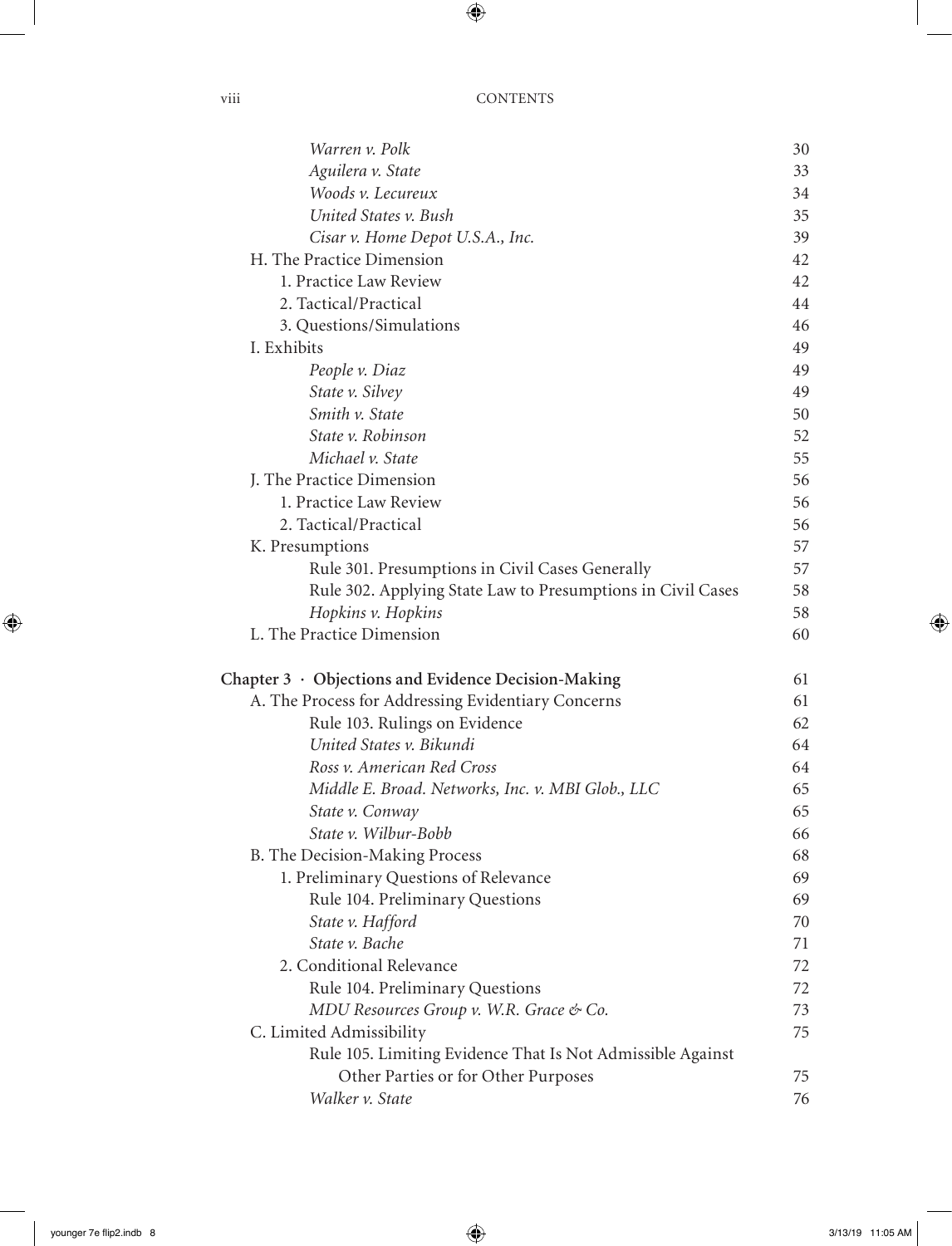| D. Strategy and Evidence Rulings                       | 79  |
|--------------------------------------------------------|-----|
| Ohler v. United States                                 | 79  |
| E. The Practice Dimension                              | 85  |
| 1. Practice Law Review                                 | 85  |
| 2. Tactical/Practical                                  | 85  |
| 3. Questions/Simulations                               | 86  |
| Chapter $4 \cdot$ The Law of Relevance                 | 89  |
| A. Relevance Fundamentals                              | 90  |
| Rule 401. Test for Relevant Evidence                   | 90  |
| Rule 402. General Admissibility of Relevant Evidence   | 91  |
| People v. Admiral Dewey Adamson                        | 92  |
| Commonwealth v. Hawk                                   | 93  |
| Commonwealth v. Walter                                 | 97  |
| Commonwealth v. Petroll                                | 100 |
| State v. Santana-Lopez                                 | 102 |
| B. Relevance - The Importance of Context               | 104 |
| United States v. Newsom                                | 104 |
| Thomas v. State                                        | 107 |
| C. Relevance, Statistics, and Probabilities            | 109 |
| People v. Collins                                      | 109 |
| Roberson v. State                                      | 115 |
| United States v. Graves                                | 119 |
| People v. Pike                                         | 121 |
| D. The Practice Dimension                              | 128 |
| 1. Practice Law Review                                 | 128 |
| 2. Tactical/Practical                                  | 129 |
| 3. Questions/Simulations                               | 129 |
| Chapter 5 · Character as Relevant Substantive Evidence | 131 |
| A. Character Evidence Fundamentals                     | 132 |
| Rule 404. Character Evidence; Crimes or Other Acts     | 132 |
| United States v. Brown                                 | 134 |
| United States v. Warren                                | 136 |
| Keene v. Sears, Roebuck & Co., Inc.                    | 138 |
| B. Acts Masquerading as Character                      | 140 |
| Reyes v. Missouri P. R. Co.                            | 140 |
| Garcia v. Konckier                                     | 141 |
| C. Qualifications of a Character Witness               | 142 |
| United States v. McCallum                              | 142 |
| D. The Permissible Form of Character Testimony         | 143 |
| Rule 405. Methods of Proving Character                 | 143 |
| United States v. Brown                                 | 144 |
| McCowan v. United States                               | 147 |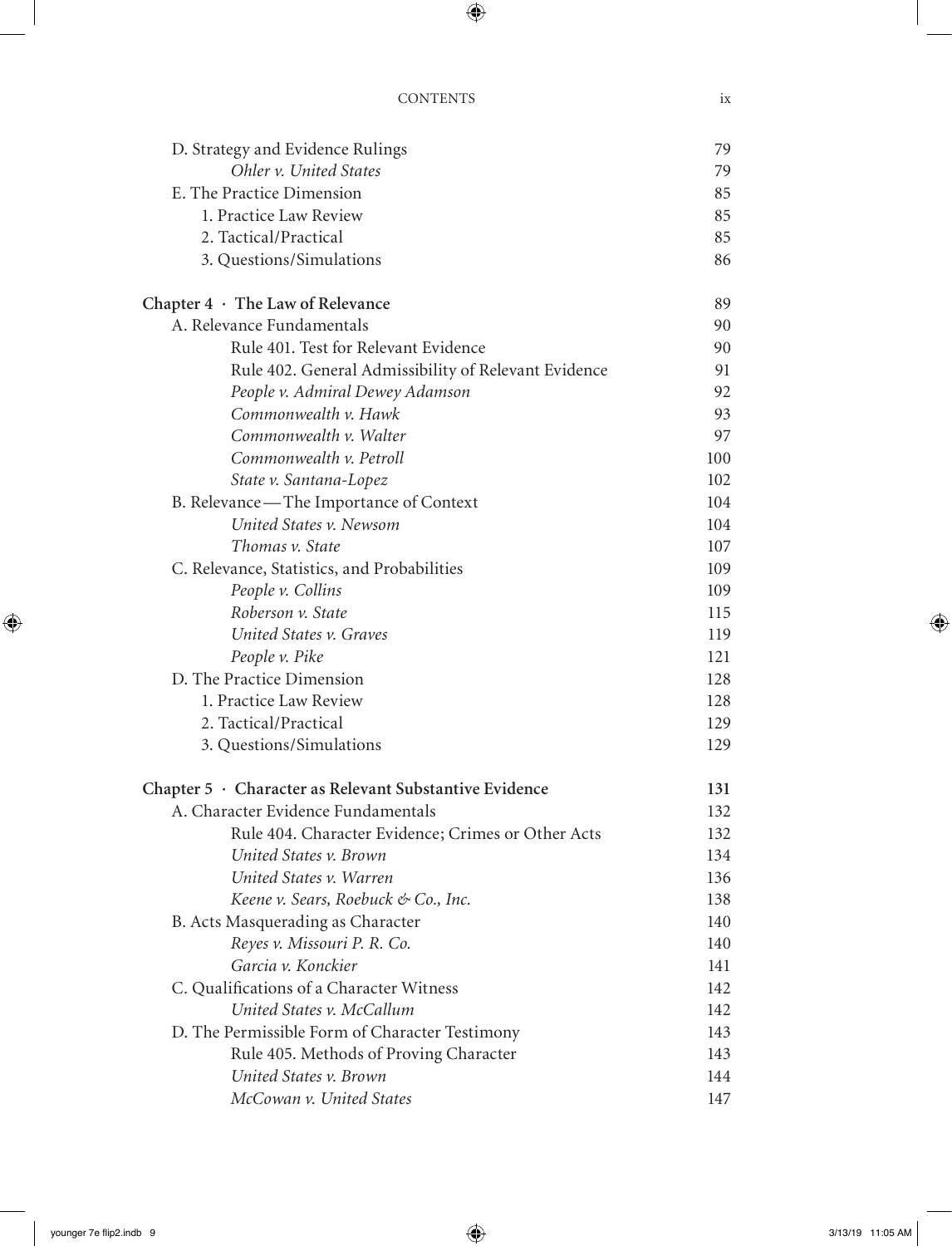| E. When Character Is an Element                            | 148 |
|------------------------------------------------------------|-----|
| United States v. Coleman                                   | 148 |
| Demeritt v. Warden                                         | 148 |
| Guillen v. State                                           | 149 |
| F. The Practice Dimension                                  | 151 |
| 1. Practice Law Review                                     | 151 |
| Direct Examination of an Opinion Character Witness         | 152 |
| Direct Examination of a Reputation Character Witness       | 153 |
| Cross Examination of Opinion and Reputation                |     |
| <b>Character Witnesses</b>                                 | 153 |
| 2. Tactical/Practical                                      | 155 |
| 3. Questions/Simulations                                   | 156 |
| Chapter 6 · Restrictions on Relevant Evidence              | 161 |
| A. Rule 403 Fundamentals                                   | 161 |
| Rule 403. Excluding Relevant Evidence for Prejudice,       |     |
| Confusion, Waste of Time, or Other Reasons                 | 161 |
| Old Chief v. United States                                 | 162 |
| State v. Roswell                                           | 169 |
| Daniels v. United States                                   | 172 |
| United States v. Gamory                                    | 175 |
| Commonwealth v. Woodard                                    | 177 |
| B. 403—Beyond "Unfair Prejudice"                           | 180 |
| Leahy v. McClain                                           | 180 |
| C. 403-Not "All or Nothing"                                | 182 |
| State v. Lawson                                            | 182 |
| Gray v. Genlyte Group, Inc.                                | 183 |
| Commonwealth v. Foose                                      | 184 |
| D. Rule 105-A Partial "Fix"                                | 185 |
| Rule 105. Limiting Evidence That Is Not Admissible Against |     |
| Other Parties or for Other Purposes                        | 185 |
| United States v. Bermudez                                  | 185 |
| E. The Practical Dimension                                 | 187 |
| 1. Practice Law Review                                     | 187 |
| 2. Tactical/Practical                                      | 188 |
| 3. Questions/Simulations                                   | 189 |
| Chapter 7 · 404(b) Acts as Relevant Evidence               | 191 |
| A. 404(b) Fundamentals                                     | 191 |
| Rule 404. Character Evidence; Crimes or Other Acts         | 191 |
| United States v. Caldwell                                  | 192 |
| B. Is There a Bona Fide Non-Propensity Purpose?            | 194 |
| People v. Zackowitz                                        | 194 |
| United States v. Morley                                    | 197 |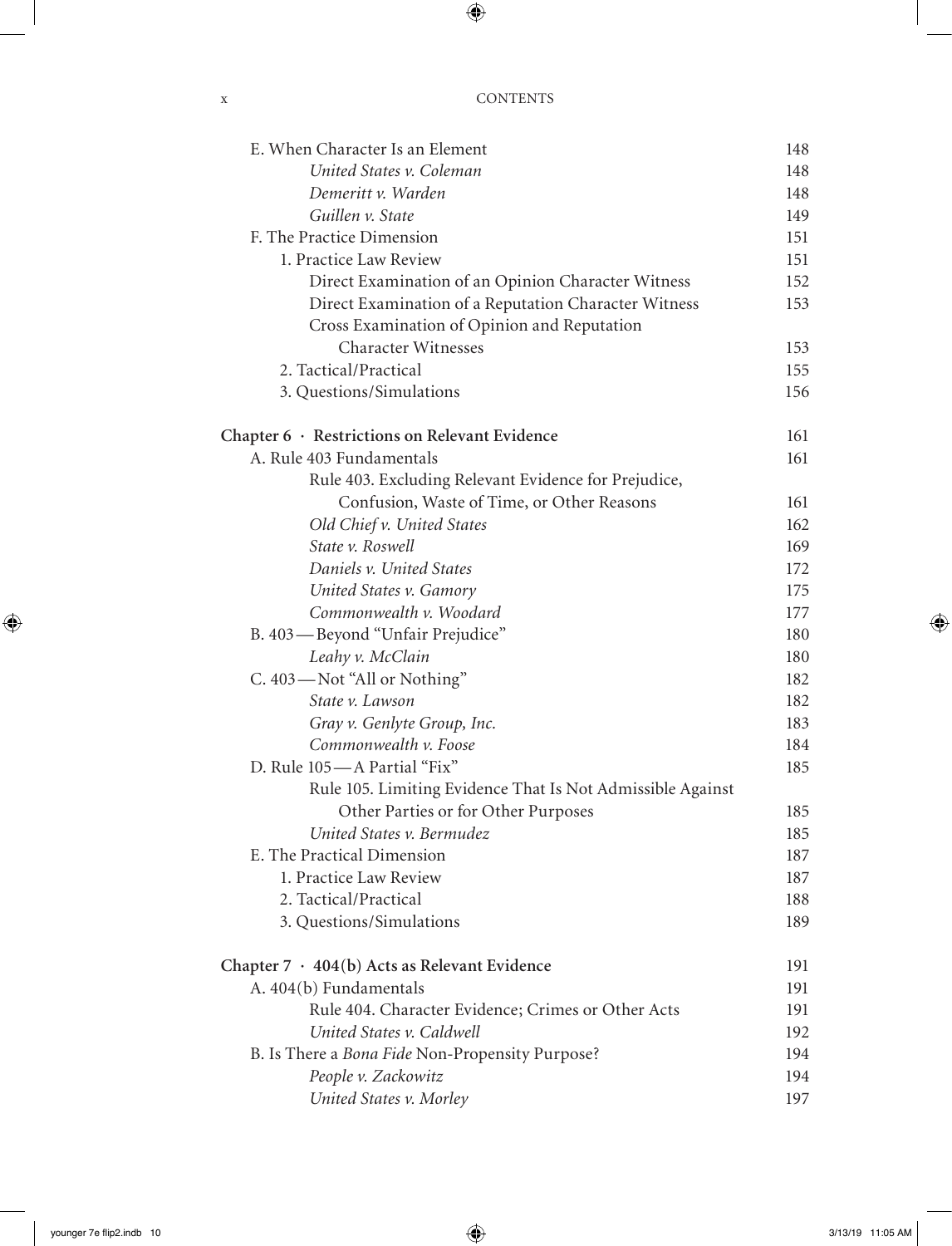| C. What Types of Acts Are Included?                    | 198 |
|--------------------------------------------------------|-----|
| United States v. Bibo-Rodriguez                        | 198 |
| United States v. Curtin                                | 200 |
| D. Typical and Atypical 404(b) Non-Propensity Purposes | 203 |
| 1. Mental State                                        | 203 |
| Commonwealth v. Sitler                                 | 203 |
| United States v. Crowder                               | 207 |
| 2. Identity                                            | 209 |
| United States v. Carroll                               | 209 |
| Commonwealth v. Rush                                   | 212 |
| State v. Reece                                         | 215 |
| 3. Motive                                              | 219 |
| United States v. Smith                                 | 219 |
| State v. King                                          | 223 |
| United States v. Madden                                | 225 |
| 4. Plan                                                | 226 |
| State v. Johnson                                       | 226 |
| State v. Arieva                                        | 228 |
| State v. Vuley                                         | 229 |
| 5. Absence of Mistake or Accident                      | 235 |
| State v. Rollins                                       | 235 |
| E. 404(b) Proof in Civil Cases                         | 241 |
| Luka v. City of Orlando                                | 241 |
| Merchand v. Carpenter                                  | 243 |
| F. 404(b) and Corporate Entities                       | 247 |
| Fernandez v. Transp. Designs, Inc.                     | 247 |
| G. When Is an Act Not an "Other" Act?                  | 249 |
| State v. Rose                                          | 250 |
| H. Balancing and $404(b)$                              | 254 |
| Commonwealth v. Foose                                  | 254 |
| United States v. Bermudez                              | 256 |
| I. The Practice Dimension                              | 257 |
| 1. Practice Law Review                                 | 257 |
| 2. Tactical/Practical                                  | 260 |
| 3. Questions/Simulations                               | 260 |
| Chapter 8 · Special Categories of Evidence             | 265 |
| A. Habit                                               | 265 |
| Rule 406. Habit; Routine Practice                      | 265 |
| Becker v. Arco Chemical Company                        | 266 |
| Loughan v. Firestone Tire & Rubber Co.                 | 267 |
| Babcock v. General Motors Corporation                  | 271 |
| <b>B.</b> Subsequent Remedial Measures                 | 273 |
| Rule 407. Subsequent Remedial Measures                 | 273 |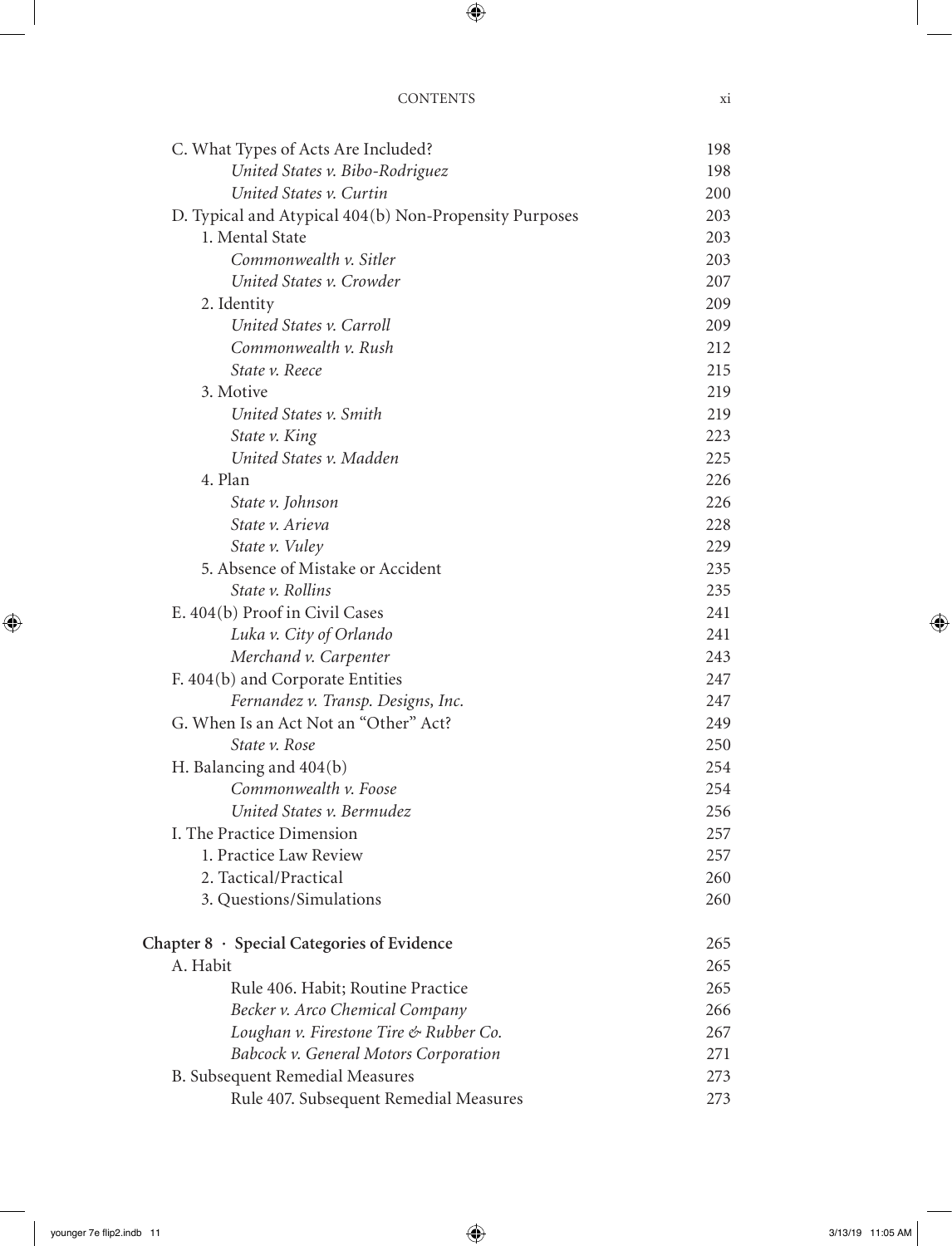| X11 | <b>CONTENTS</b> |
|-----|-----------------|
|     |                 |

| Monaco v. Temple                                                       | 274 |
|------------------------------------------------------------------------|-----|
| Williams v. Sidhu                                                      | 275 |
| Goehler v. Wal-Mart Stores, Incorporated                               | 277 |
| Diehl v. Blaw-Knox                                                     | 278 |
| C. Offer to Settle a Case                                              | 279 |
| Rule 408. Compromise Offers and Negotiations                           | 279 |
| Molinos Valle Del Cibao, C. por A. v. Lama                             | 281 |
| United States v. Davis                                                 | 282 |
| D. Offer to Pay Medical Expenses                                       | 284 |
| Rule 409. Offers to Pay Medical and Similar Expenses                   | 285 |
| Lawrence v. MountainStar Healthcare                                    | 285 |
| E. Using a Guilty Plea or Plea Discussions                             | 289 |
| Rule 410. Pleas, Plea Discussions, and Related Statements              | 290 |
| United States v. Mejia                                                 | 291 |
| Brewer v. City of Napa                                                 | 292 |
| United States v. Ross                                                  | 293 |
| F. Proof of Insurance Coverage                                         | 296 |
| Rule 411. Liability Insurance                                          | 297 |
| Carrier v. Starnes                                                     | 297 |
| Smith v. Crawford                                                      | 300 |
| G. The Practice Dimension                                              | 302 |
| 1. Practice Law Review                                                 | 302 |
| 2. Tactical/Practical                                                  | 305 |
| 3. Questions/Simulations                                               | 306 |
| Chapter 9 · Evidence in Cases of Sexual Assault, Sexual Misconduct and |     |
| <b>Child Molestation</b>                                               | 311 |
| A. Rape Shield Protection                                              | 312 |
| Rule 412. Sex-Offense Cases: The Victim                                | 312 |
| Wood v. Alaska                                                         | 314 |
| Lewis v. Wilkinson                                                     | 320 |
| J.W. v. City of Oxnard                                                 | 325 |
| A.W. v. I.B. Corp.                                                     | 327 |
| B. Behavior and Propensity of the Accused                              | 332 |
| Rule 413. Similar Crimes in Sexual Assault Cases                       | 332 |
| Rule 414. Similar Crimes in Child Molestation Cases                    | 333 |
| Rule 415. Similar Acts in Civil Cases Involving Sexual                 |     |
| Assault or Child Molestation                                           | 333 |
| United States v. Enjady                                                | 334 |
| United States v. Johnson                                               | 336 |
| Johnson v. Elk Lake Sch. Dist.                                         | 339 |
| C. The Practice Dimension                                              | 343 |
| 1. Practice Law Review                                                 | 343 |
| 2. Tactical/Practical                                                  | 345 |
| 3. Questions/Simulations                                               | 345 |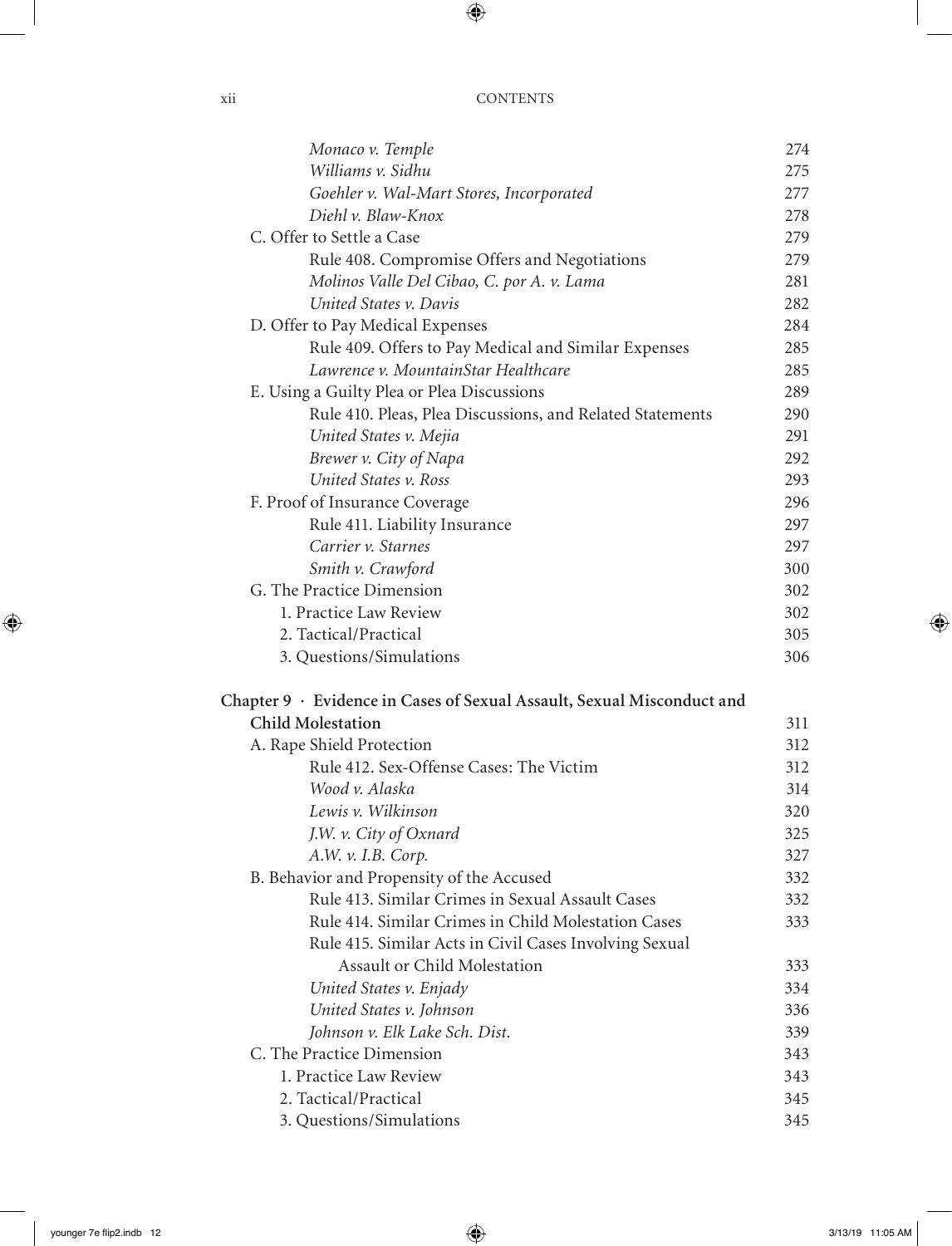# CONTENTS xiii

| Chapter $10 \cdot$ The Law of Privilege                             | 349 |
|---------------------------------------------------------------------|-----|
| A. The General Federal Rule Provision                               | 349 |
| Rule 501. Privilege in General                                      | 349 |
| B. The Doctrine of Privilege, Generally                             | 350 |
| University of Pennsylvania v. EEOC                                  | 350 |
| Jaffee v. Redmond                                                   | 352 |
| C. The Privilege Against Self-Incrimination                         | 353 |
| Ohio v. Reiner                                                      | 353 |
| State v. Spaeth                                                     | 355 |
| King v. Olympic Pipe Line                                           | 355 |
| McGillis Inv. Co., LLP v. First Interstate Fin. Utah Ltd. Liab. Co. | 357 |
| State v. Jackson                                                    | 358 |
| D. Attorney-Client Privilege                                        | 361 |
| In re: Sealed Case                                                  | 362 |
| In re: Investigating Grand Jury; Appeal of: Samuel C. Stretton,     |     |
| Esquire                                                             | 367 |
| Gucci Am., Inc. v. Guess?, Inc.                                     | 368 |
| United States v. Stewart                                            | 370 |
| E. Spouses and Communications                                       | 377 |
| Trammel v. United States                                            | 377 |
| Commonwealth v. McBurrows                                           | 381 |
| F. Psychiatrist/Psychologist Patient Communications                 | 384 |
| Jaffee v. Redmond                                                   | 384 |
| United States v. Hayes                                              | 384 |
| G. Privileges and Mandatory Reporting Laws                          | 387 |
| State v. Presler                                                    | 387 |
| R.K. v. Corp. of the President of the Church of Jesus Christ of     |     |
| Latter Day Saints                                                   | 388 |
| H. The Practice Dimension                                           | 391 |
| 1. Practice Law Review                                              | 391 |
| 2. Tactical/Practical                                               | 393 |
| 3. Questions/Simulations                                            | 393 |
| Chapter 11 · Witnesses-Part I                                       | 399 |
| A. Competence—The Minimal Precondition for Testifying               | 399 |
| Rule 601. Competency to Testify in General                          | 399 |
| United States v. DeCoteau                                           | 400 |
| United States v. Lemere                                             | 401 |
| Spencer v. State                                                    | 402 |
| B. The Oath or Affirmation                                          | 403 |
| Rule 603. Oath or Affirmation to Testify Truthfully                 | 403 |
| In $re K.R.O.$                                                      | 404 |
| State v. T.E.                                                       | 404 |
| Bisby v. State                                                      | 405 |
| C. Personal Knowledge                                               | 406 |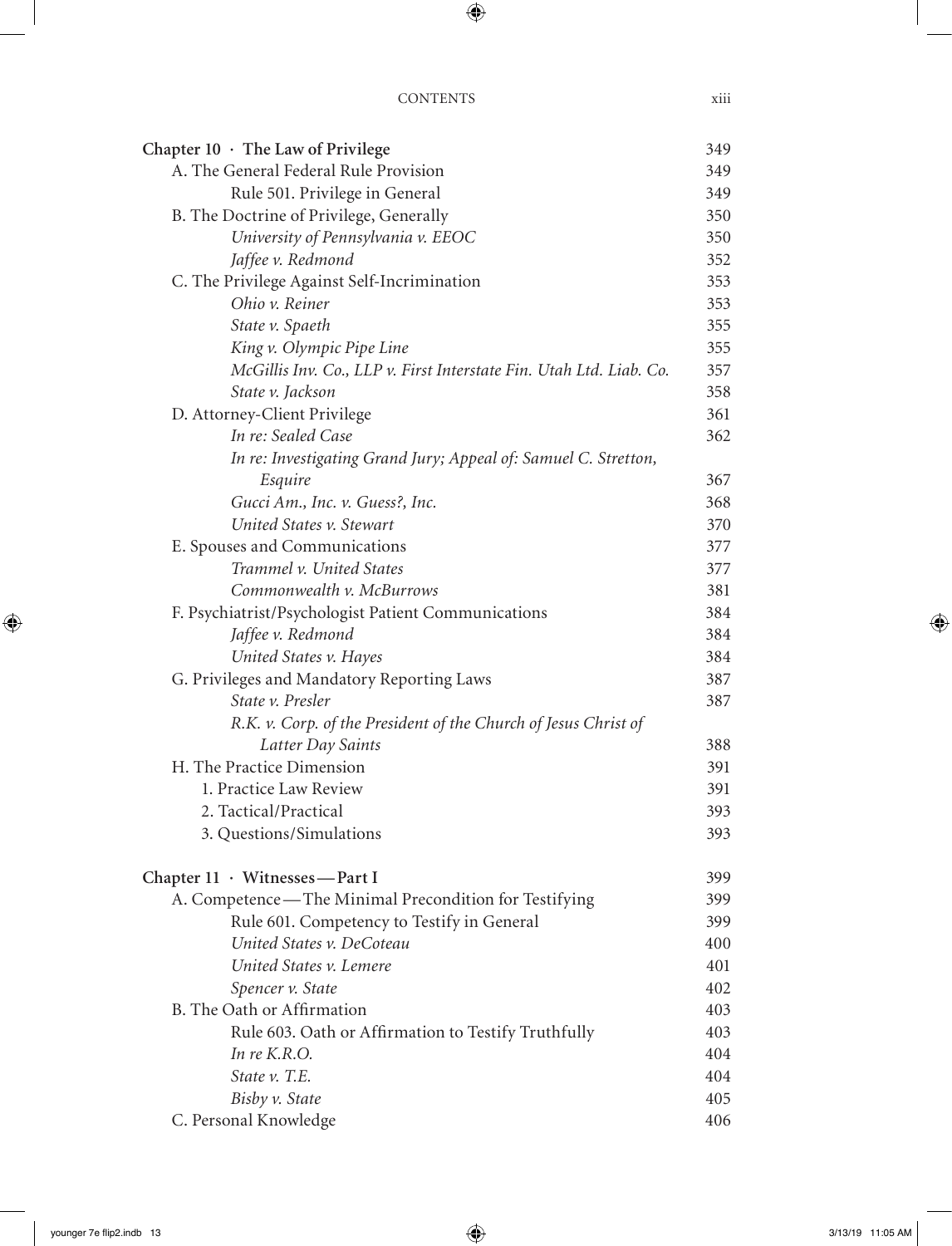| Federal Rule of Evidence 602                     | 406 |
|--------------------------------------------------|-----|
| United States v. Hickey                          | 407 |
| United States v. Ohanmu                          | 408 |
| State v. Lawson                                  | 409 |
| State v. Ranieri                                 | 409 |
| D. The Scope of Direct Examination—Bolstering    | 411 |
| State v. Centeno-Sarabia                         | 412 |
| People v. Valdez                                 | 412 |
| Tackett v. Commonwealth                          | 414 |
| United States v. Frappier                        | 415 |
| E. The Scope of Cross-Examination                | 416 |
| Federal Rule of Evidence 611(b)                  | 416 |
| United States v. Bozovich                        | 416 |
| United States v. Urena                           | 418 |
| United States v. Crockett                        | 419 |
| F. Forms of Question                             | 421 |
| Rule 611. Mode and Order of Examining and        |     |
| Presenting Evidence                              | 421 |
| People v. Guerra                                 | 424 |
| United States v. Munyenyezi                      | 424 |
| G. Sequestration                                 | 427 |
| Rule 615. Excluding Witnesses                    | 427 |
| United States v. Mosky                           | 428 |
| White v. State                                   | 431 |
| McAbee v. Chapman                                | 432 |
| H. Witnesses and Memory Loss                     | 434 |
| Rule 612. Writing Used to Refresh a Witness      | 434 |
| State v. Knott                                   | 435 |
| Beattie v. CenturyTel, Inc.                      | 437 |
| I. The Practice Dimension                        | 439 |
| 1. Practice Law Review                           | 439 |
| 2. Tactical/Practical                            | 442 |
| 3. Questions/Simulations                         | 443 |
| Chapter 12 · Case-Specific Impeachment           | 449 |
| A. Supporting the Witness on Direct Examination  | 450 |
| Rule 608. A Witness's Character for Truthfulness |     |
| or Untruthfulness                                | 450 |
| People v. Valdez                                 | 451 |
| United States v. Frappier                        | 453 |
| B. The Right to Attack Any Witness               | 454 |
| Rule 607. Who May Impeach a Witness              | 454 |
| Commonwealth v. Kimbell                          | 454 |
| C. The Proof of Inconsistent Statements          | 458 |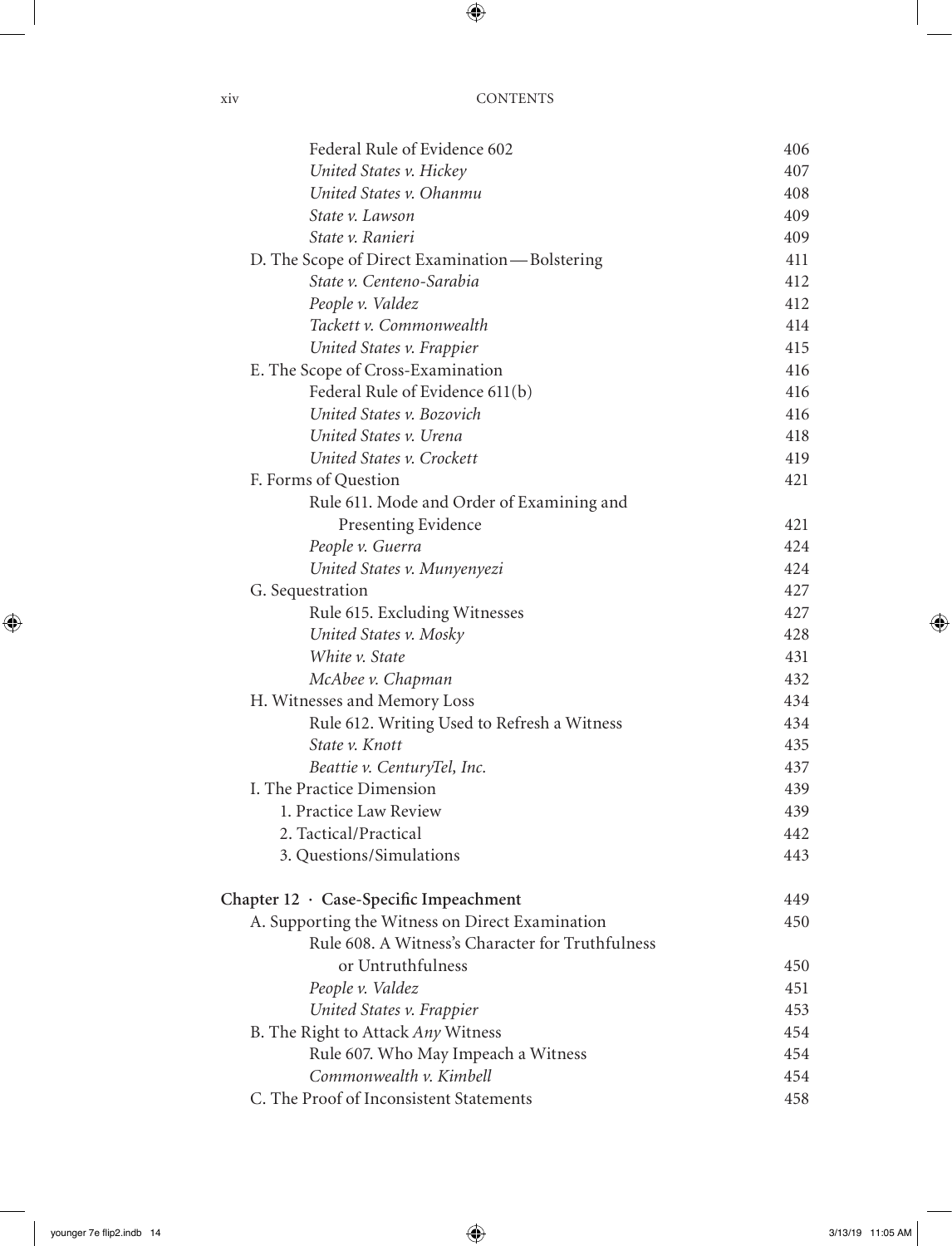| Rule 613. Prior Statements of Witnesses                             | 458 |
|---------------------------------------------------------------------|-----|
| Commonwealth v. Kimbell                                             | 460 |
| State v. Butler                                                     | 460 |
| Wiley v. Commonwealth                                               | 463 |
| Strino v. Premier Healthcare, P.C.                                  | 464 |
| D. The Practice Dimension—Inconsistent Statements                   | 465 |
| 1. Practice Law Review                                              | 465 |
| 2. Tactical/Practical                                               | 466 |
| 3. Questions/Simulations                                            | 468 |
| E. The Second Type of Case-Specific Impeachment—Relationship of     |     |
| Witness to Parties or Case Outcome                                  | 470 |
| United States v. Abel                                               | 470 |
| State v. Shelly                                                     | 474 |
| Bonser v. Shainholtz                                                | 476 |
| Postell v. Hankla                                                   | 478 |
| Calderon v. Sharkey                                                 | 479 |
| F. The Practice Dimension                                           | 482 |
| 1. Law Review                                                       | 482 |
| 2. Tactical/Practical                                               | 483 |
| 3. Questions/Simulations                                            | 483 |
| Chapter $13 \cdot$ Character Impeachment                            | 487 |
| A. The Traditional Attack Via Reputation                            | 487 |
| Rule 608. A Witness's Character for Truthfulness                    |     |
| or Untruthfulness                                                   | 487 |
| In the Interest of Lawrence J.                                      | 488 |
| Angelopoulos v. Keystone Orthopedic Specialists,                    |     |
| S.C., Wachn, LLC                                                    | 489 |
| State v. Banks                                                      | 492 |
| State v. Centeno-Sarabia                                            | 494 |
| B. Impeaching with Specific Dishonest Acts                          | 497 |
| Rule 608. A Witness's Character for Truthfulness                    |     |
| or Untruthfulness                                                   | 497 |
| State v. Moses                                                      | 498 |
| Custer v. Schumacher Racing Corp.                                   | 498 |
| Andrade v. Walgreens-OptionCare, Inc.                               | 499 |
| Nicholas v. Pennsylvania State University                           | 501 |
| State v. Ruben C.                                                   | 502 |
| United States v. Stoecker                                           | 503 |
| Missouri v. Long                                                    | 504 |
| C. Impeachment Using a Prior Conviction to Show Dishonest Character | 507 |
| Rule 609. Impeachment by Evidence of Conviction of Crime            | 507 |
| Dighera v. Jones                                                    | 510 |
| Calver v. Ottawa County                                             | 512 |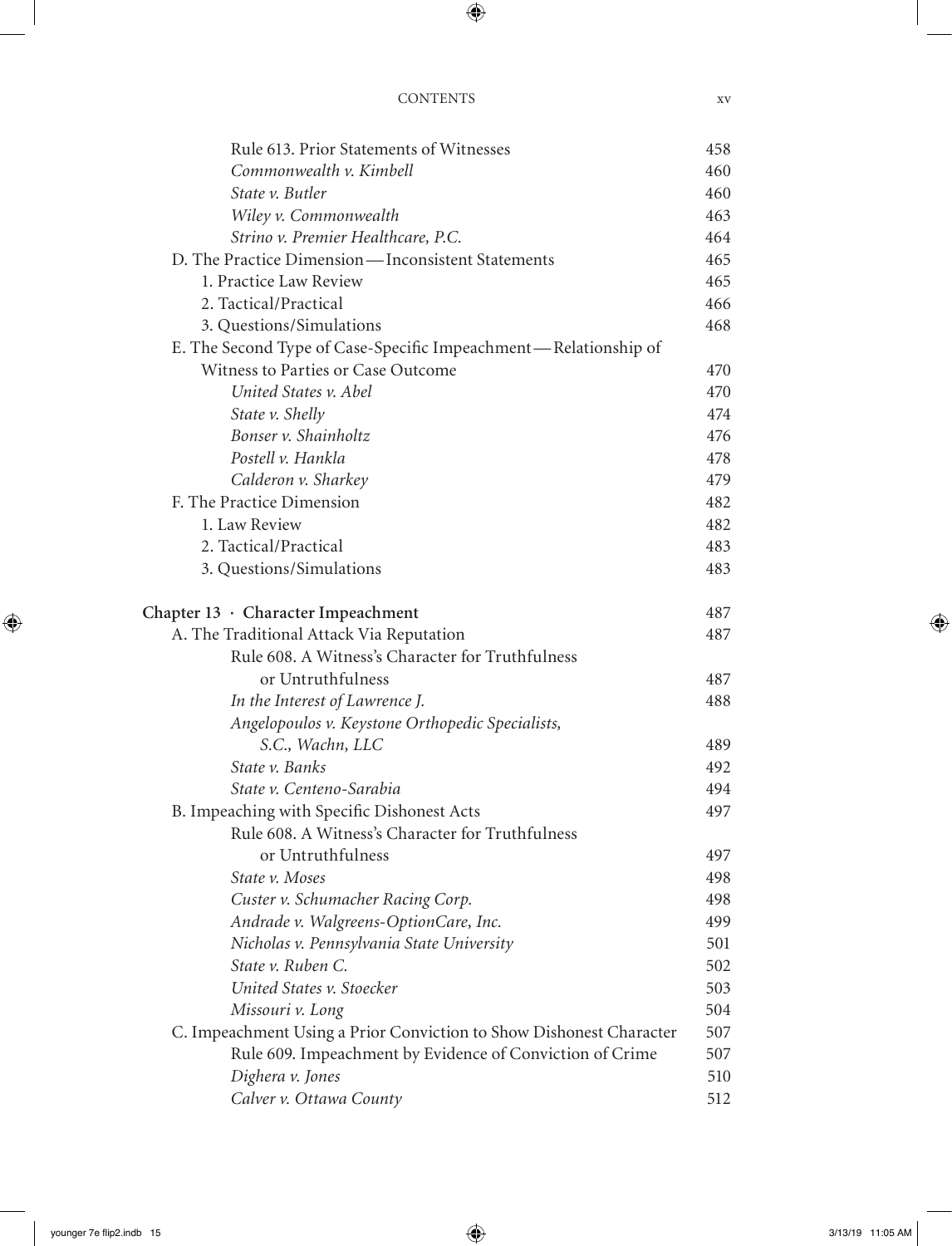| Elcock v. Kmart Corporation                                    | 513 |
|----------------------------------------------------------------|-----|
| United States v. Chapman                                       | 515 |
| D. Rule 806 and Attacking the Credibility of Hearsay Testimony | 520 |
| Rule 806. Attacking and Supporting the Declarant               | 520 |
| People v. Tai                                                  | 521 |
| State v. Mohamed                                               | 523 |
| E. Rehabilitating a Witness After a Character Attack           | 525 |
| LeBoon v. Alan McIlvain Co.                                    | 525 |
| Michael v. State                                               | 526 |
| F. The Practice Dimension                                      | 530 |
| 1. Practice Law Review                                         | 530 |
| 2. Practical/Tactical                                          | 533 |
| 3. Questions/Simulations                                       | 534 |
| Chapter $14 \cdot \text{Lay Opinion}$                          | 537 |
| Rule 701. Opinion Testimony by Lay Witnesses                   | 537 |
| A. The Varying Rationales                                      | 538 |
| Asplundh Mfg. Div. v. Benton Harbor Eng'g                      | 538 |
| B. Opinions as "Shorthand"                                     | 541 |
| Oregon v. Garver                                               | 541 |
| C. Opinions and Legal Terminology                              | 543 |
| United States v. Parris                                        | 543 |
| Gossett v. Oklahoma ex rel. Board of Regents for               |     |
| Langston University                                            | 545 |
| United States v. Vega-Figueroa                                 | 548 |
| Hines v. State                                                 | 550 |
| D. Is the Opinion "Helpful"                                    | 552 |
| Ramirez v. State                                               | 552 |
| State v. Kagramany                                             | 553 |
| E. Is It "Lay" or "Expert" Testimony?                          | 555 |
| Bach-Tuyet Chau v. NCL (Bah.) Ltd.                             | 555 |
| Moriconi v. Koester                                            | 557 |
| Sage-Allison v. Novartis Pharm. Corp.                          | 558 |
| State v. Hyman                                                 | 559 |
| United States v. Ayala-Pizarro                                 | 562 |
| F. The Practice Dimension                                      | 564 |
| 1. Practice Law Review                                         | 564 |
| 2. Tactical/Practical                                          | 566 |
| 3. Questions/Simulations                                       | 566 |
| Chapter $15 \cdot$ Expert Opinions                             | 571 |
| A. The Rule Governing the Admissibility of Expert Testimony    | 571 |
| Rule 702. Testimony by Experts                                 | 571 |
| B. Who May Be an Expert?                                       | 574 |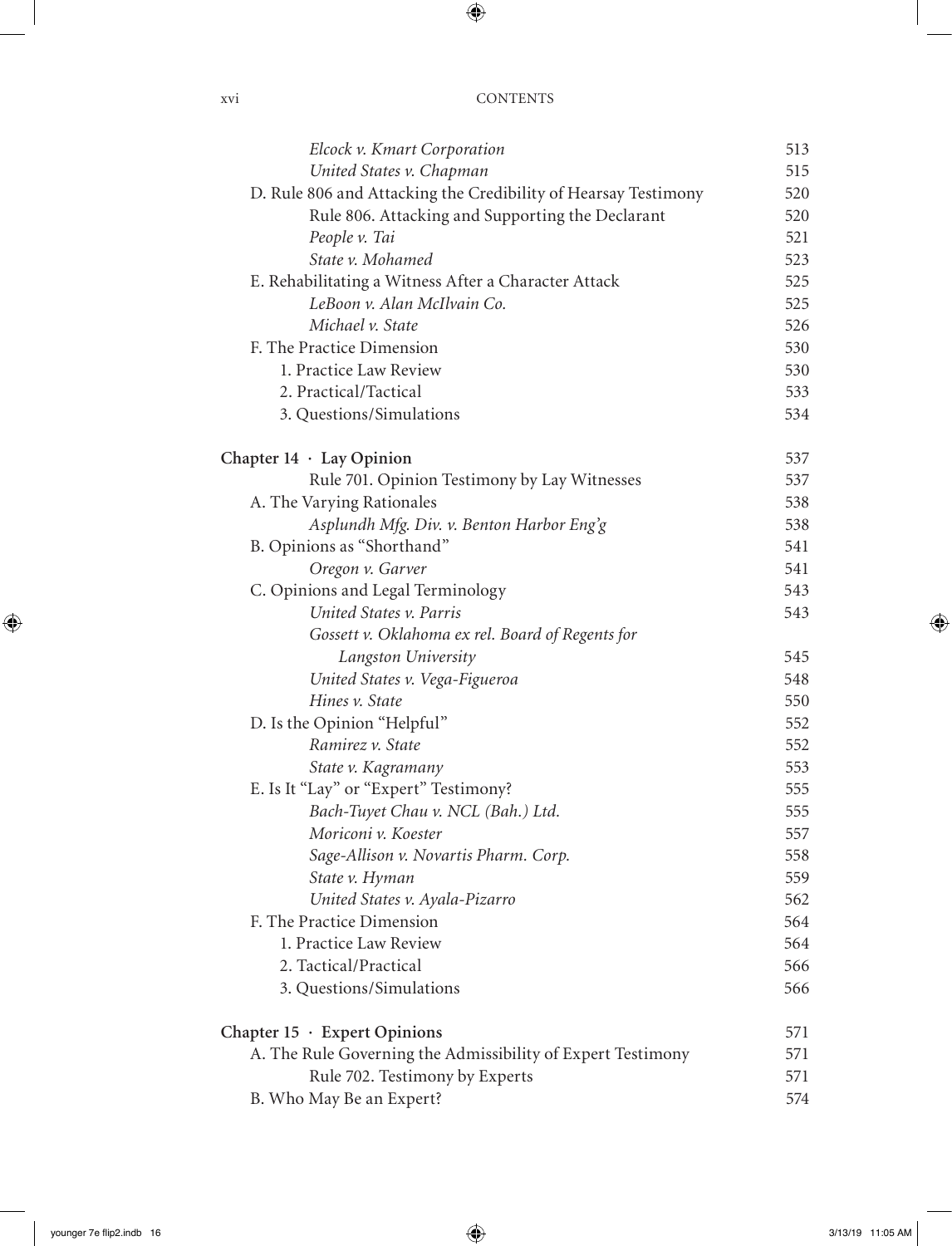| In re Conagra Foods, Inc.                                           | 574 |
|---------------------------------------------------------------------|-----|
| Boles v. National Dev. Co.                                          | 576 |
| B.K. v. Chambersburg Hosp.                                          | 577 |
| Rauch v. Mike-Mayer                                                 | 581 |
| Biondo v. City of Chicago                                           | 582 |
| C. Experts—The Process for Determining Whether the Witness          |     |
| Is Qualified                                                        | 584 |
| Kurtz v. Commonwealth                                               | 585 |
| Campbell v. Cape & Islands Healthcare Servs.                        | 585 |
| State v. Patton                                                     | 585 |
| United States v. Gutierrez-Castro                                   | 586 |
| D. Helpfulness - A Necessary Condition for Permitting               |     |
| <b>Expert Testimony</b>                                             | 588 |
| Moore v. Blackwell                                                  | 588 |
| United States v. Hall                                               | 591 |
| United States v. Smithers                                           | 593 |
| Patel v. City of Madison                                            | 594 |
| E. Reliability—The Historic Development of Expert Witness Standards | 596 |
| Minner v. American Mortg. & Guar. Co.                               | 597 |
| F. Reliability Under Rule 702                                       | 600 |
| Daubert v. Merrell Dow Pharm., Inc.                                 | 600 |
| Kumho Tire Co., Ltd. v. Carmichael                                  | 604 |
| Mascarenas v. Cooper Tire & Rubber Co.                              | 609 |
| Almeciga v. Center for Investigative Reporting, Inc.                | 611 |
| G. Daubert Hearings and a Judge's Gatekeeping Function              | 618 |
| United States v. Gutierrez-Castro                                   | 619 |
| Nelson v. Tennessee Gas Pipeline Co.                                | 620 |
| United States v. Davis                                              | 622 |
| H. The Rules Governing Reliable Sources                             | 623 |
| Rule 703. Bases of Opinion Testimony by Experts                     | 623 |
| Binakonsky v. Ford Motor Company                                    | 625 |
| Crowe v. Marchand                                                   | 628 |
| Bockelman v. BNSF Ry. Co.                                           | 630 |
| Kirksey v. Schindler Elevator Corp.                                 | 632 |
| I. Expert Opinion on the Ultimate Issue                             | 633 |
| Rule 704. Opinion on Ultimate Issue                                 | 633 |
| Sofillas v. Carnival Corp.                                          | 634 |
| Rowan v. Sunflower Elec. Power Corp.                                | 635 |
| Bailey v. Stanley Access Techs., Inc.                               | 636 |
| United States v. Boyd                                               | 638 |
| United States v. Levine                                             | 640 |
| United States v. Jeri                                               | 642 |
| J. Opinions Only, or Opinions with All Supporting Facts             | 644 |
| Rule 705. Disclosing the Facts or Data Underlying an Expert         | 644 |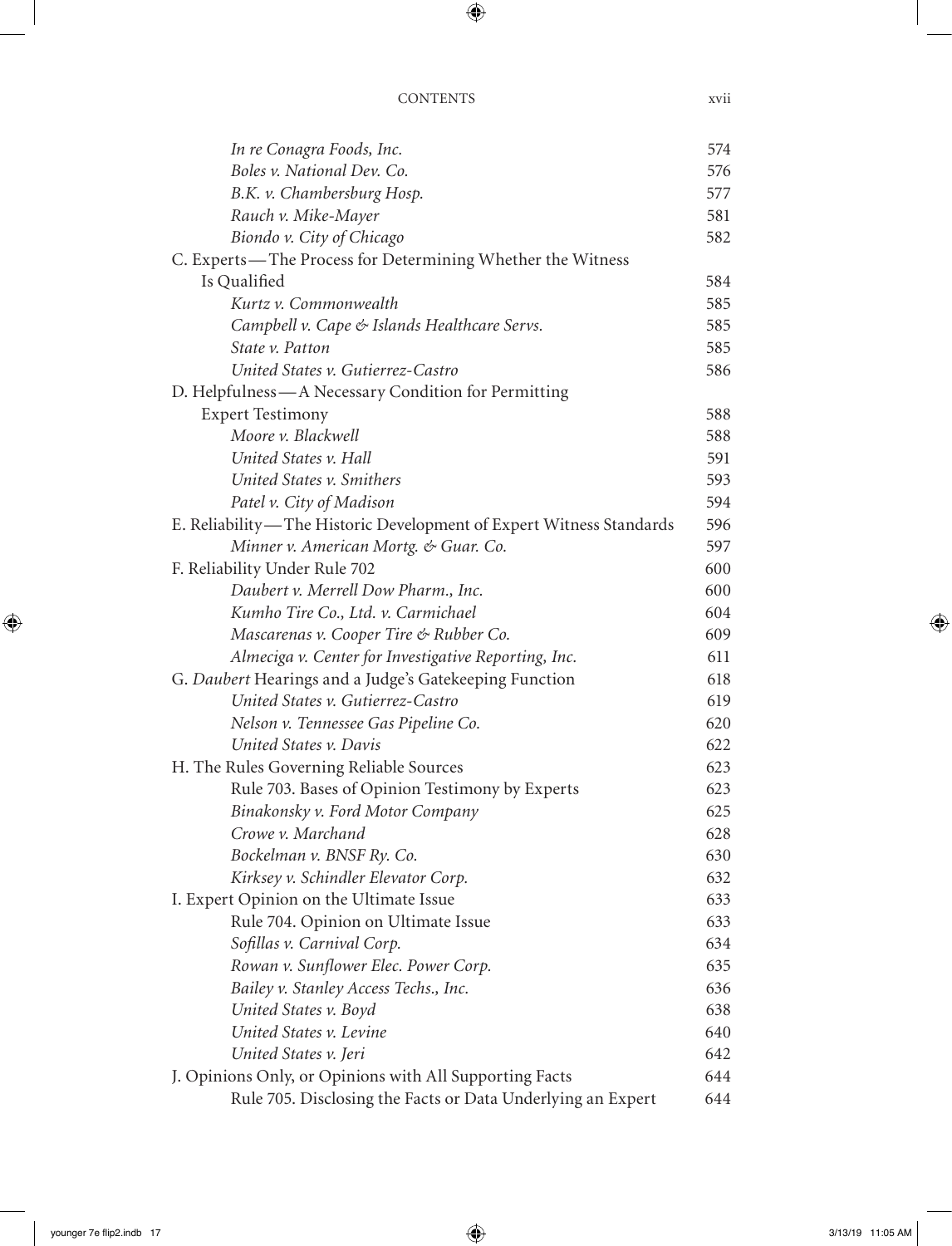| People v. Simpson                                               | 645 |
|-----------------------------------------------------------------|-----|
| Imperium IP Holdings (Cayman), Ltd. v. Samsung Elecs. Co., Ltd. | 646 |
| K. Treatises and Experts                                        | 647 |
| Rule 803. Exceptions to the Rule Against Hearsay                | 647 |
| Kirksey v. Schindler Elevator Corp.                             | 649 |
| Lewis v. Ethicon, Inc. (In re Ethicon, Inc., Pelvic Repair Sys. |     |
| Prods. Liab. Litig.)                                            | 650 |
| L. The Practice Dimension                                       | 651 |
| 1. Practice Law Review                                          | 651 |
| 2. Tactical/Practical                                           | 652 |
| 3. Questions/Simulations                                        | 654 |
| Chapter $16 \cdot$ Hearsay: An Introduction to the Concept      | 663 |
| A. The Hearsay Rule-A Conceptualization                         | 664 |
| B. The Rule Defining Hearsay                                    | 665 |
| Rule 801. Definitions                                           | 665 |
| Stoddard v. State                                               | 667 |
| C. Defining "Statement"                                         | 668 |
| Stoddard v. State                                               | 668 |
| United States v. Washington                                     | 669 |
| United States v. Miranda                                        | 670 |
| United States v. Brown                                          | 671 |
| D. Statements and Implied Assertions                            | 672 |
| Stoddard v. State                                               | 673 |
| Stoddard v. State                                               | 677 |
| United States v. Rodriguez-Lopez                                | 679 |
| E. Statements Offered for the "Truth of the Matter Asserted"    | 681 |
| Leake v. Hagert                                                 | 681 |
| Safeway Stores, Inc. v. Combs                                   | 683 |
| Giordino v. Beranbaum                                           | 684 |
| Hanson v. Johnson                                               | 685 |
| Byrd Int'l of Dall., Inc. v. Elec. Data Sys. Corp.              | 685 |
| F. Assertions Offered Not for Their Truth and 403 Concerns      | 687 |
| United States v. Sallins                                        | 687 |
| United States v. Cannon                                         | 690 |
| G. The Practice Dimension                                       | 692 |
| 1. Practice Law Review                                          | 692 |
| 2. Tactical/Practical                                           | 693 |
| 3. Questions/Simulations                                        | 693 |
| Chapter $17 \cdot$ Exclusions from the Hearsay Definition       | 697 |
| A. The Rule Allowing Use of Out-of-Court Assertions of          |     |
| <b>Testifying Witnesses</b>                                     | 697 |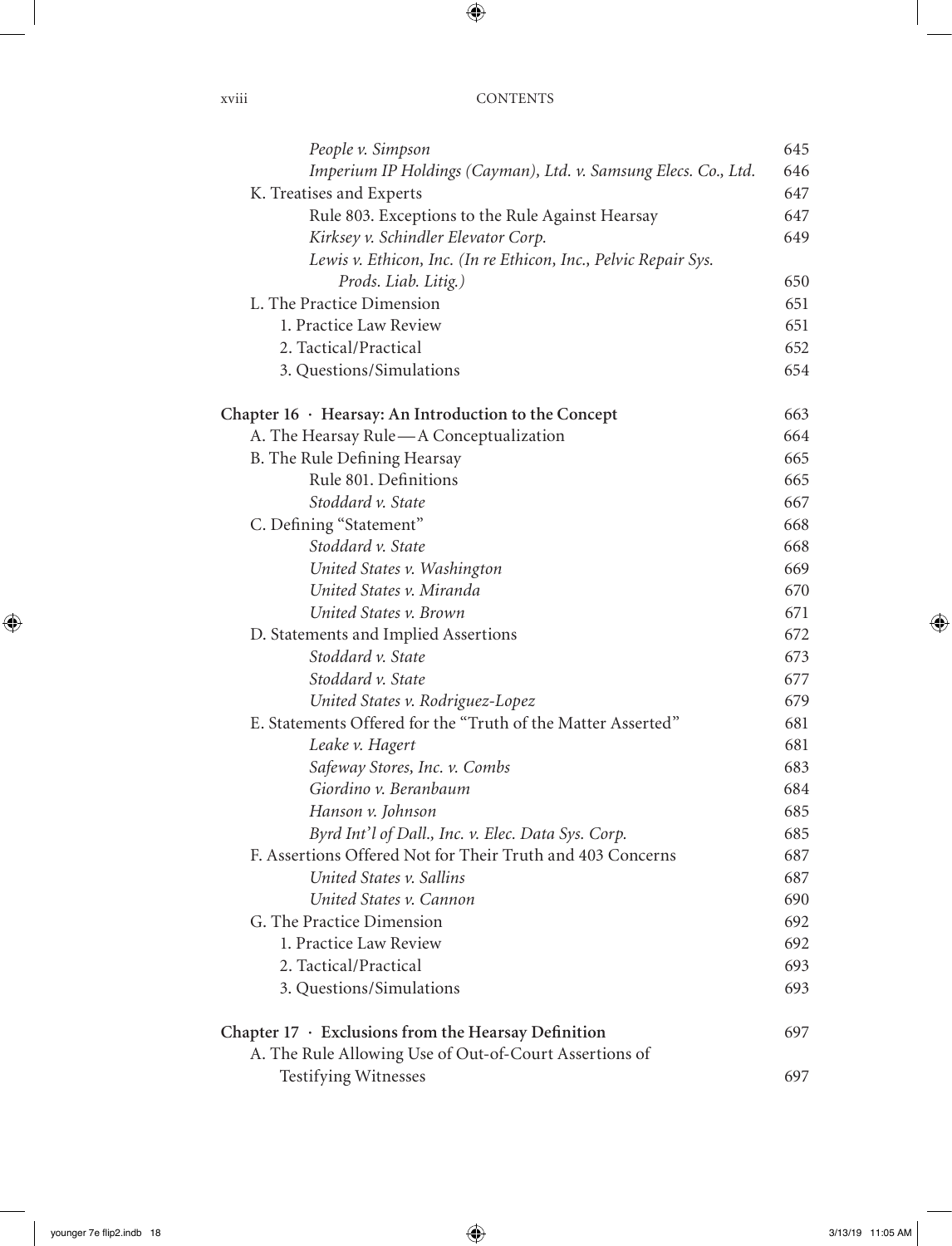| Rule 801. Definitions That Apply to This Article;       |     |
|---------------------------------------------------------|-----|
| <b>Exclusions from Hearsay</b>                          | 697 |
| B. Prior Inconsistent Statements Made Under Oath        | 699 |
| State v. Patterson                                      | 700 |
| State v. Gorman                                         | 701 |
| United States v. Dean                                   | 702 |
| C. Prior Consistent Statements                          | 704 |
| Tome v. United States                                   | 705 |
| United States v. Al-Moayad                              | 708 |
| United States v. Lepore                                 | 709 |
| D. Statements of Identification                         | 711 |
| State v. Thaddius Bros.                                 | 711 |
| State v. Russell                                        | 713 |
| E. Party-Opponent Statements                            | 715 |
| Rule 801. Definitions That Apply to This Article;       |     |
| <b>Exclusions from Hearsay</b>                          | 715 |
| Starr v. Morsette                                       | 718 |
| Krause v. City of La Crosse                             | 720 |
| Hurd v. United States                                   | 723 |
| Mahlandt v. Wild Canid Survival & Research Center, Inc. | 724 |
| Johnson v. Leuthongchak                                 | 728 |
| Graybar Electric Co., Inc. v. Sawyer                    | 729 |
| Friedland v. Allis Chalmers Co.                         | 732 |
| Moss v. Commonwealth                                    | 733 |
| Kelly v. Ellefson                                       | 735 |
| Commonwealth v. Cull                                    | 737 |
| F. The Practice Dimension                               | 740 |
| 1. Practice Law Review                                  | 740 |
| 2. Tactical/Practical                                   | 742 |
| 3. Questions/Simulations                                | 743 |
| Chapter 18 · Hearsay Exceptions                         | 749 |
| A. The Rule Allowing Present Sense Impressions          | 749 |
| Rule 803. Exceptions to the Rule Against Hearsay        | 749 |
| United States v. Ruiz                                   | 750 |
| United States v. Green                                  | 752 |
| United States v. Brown                                  | 756 |
| Kirk v. State                                           | 758 |
| State v. Damper                                         | 759 |
| B. The Rule Allowing Excited Utterances                 | 761 |
| Rule 803. Exceptions to the Rule Against Hearsay        | 761 |
| Commonwealth v. Coleman                                 | 762 |
| United States v. King                                   | 765 |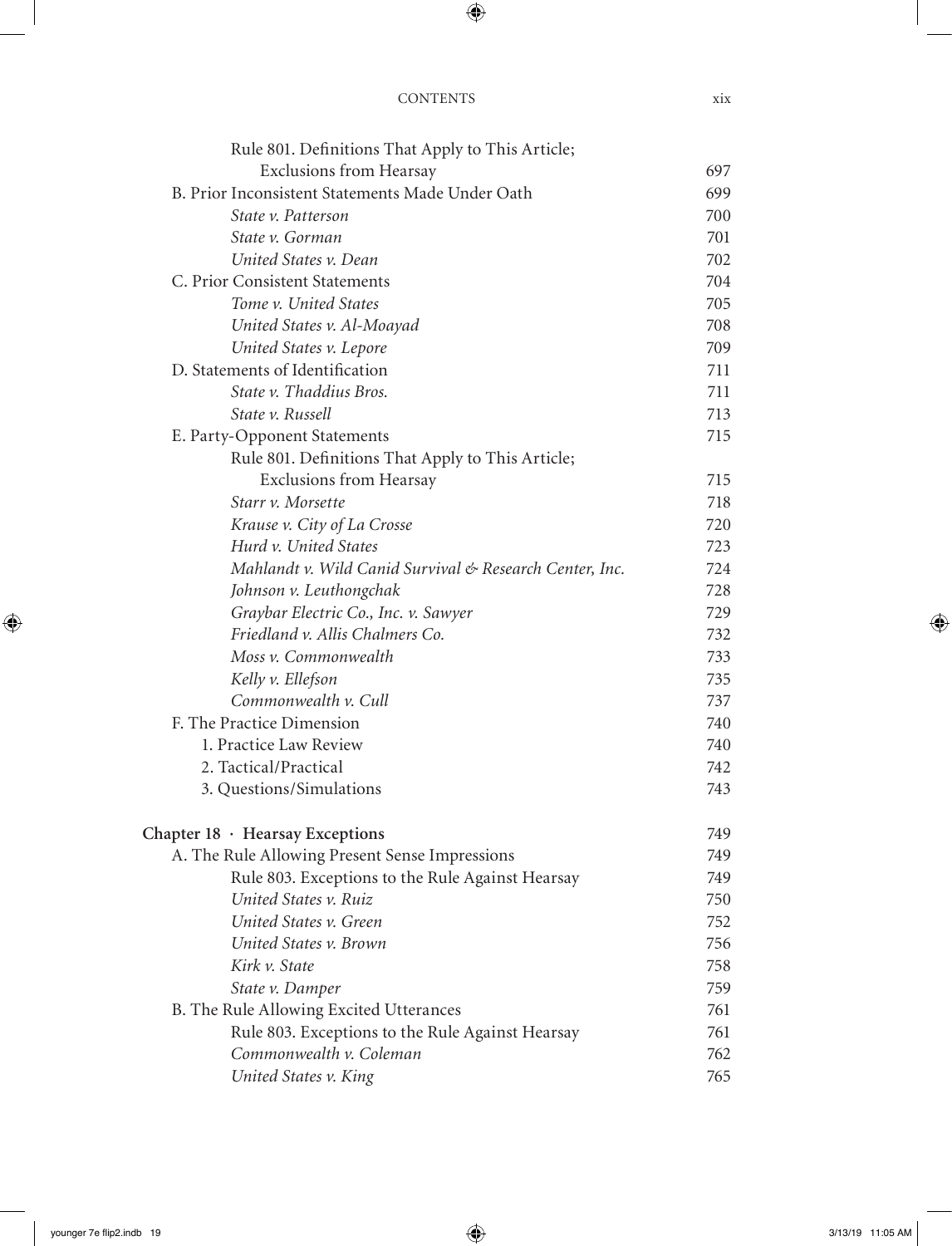| XХ | <b>CONTENTS</b> |
|----|-----------------|
|    |                 |

| Arizona v. Bass                                                                | 767        |
|--------------------------------------------------------------------------------|------------|
| United States v. Brown                                                         | 772        |
| Funches v. Nevada                                                              | 775        |
| C. The Rule Allowing Statements of Then-Existing Personal Physical             |            |
| and Mental Conditions                                                          | 776        |
| Rule 803. Exceptions to the Rule Against Hearsay                               | 776        |
| Ross v. State                                                                  | 777        |
| Daniels v. Lafler                                                              | 778        |
| Commonwealth of the Northern Mariana Islands v. Togawa                         | 780        |
| Mutual Life Insurance Company v. Hillmon                                       | 781        |
| United States v. Persico                                                       | 785        |
| Sanders v. Alaska                                                              | 789        |
| D. The Rule Allowing Statements Made When Seeking Diagnosis or                 |            |
| Treatment                                                                      | 791        |
| Rule 803. Exceptions to the Rule Against Hearsay                               | 791        |
| United States v. Beaulieu                                                      | 793        |
| State v. Porter                                                                | 794        |
| Conte v. AGF Associates                                                        | 796        |
| Rock v. Huffco Gas & Oil Co., Inc.                                             | 797        |
| E. The Practice Dimension                                                      | 800        |
| 1. Practice Law Review                                                         | 800        |
| 2. Tactical/Practical                                                          | 801        |
| 3. Questions/Simulations                                                       | 803        |
| Chapter 19 · Hearsay Exceptions for Primarily Written Statements               | 807        |
| A. Out of Court Assertions When Memory Fails                                   | 807        |
| Rule 803. Exceptions to the Rule Against Hearsay                               | 807        |
| State v. Hitchener                                                             | 808        |
| State v. Spaulding                                                             | 809        |
| Crusoe v. Davis                                                                | 813        |
|                                                                                |            |
| State v. Stone                                                                 | 815        |
| B. Records of Regularly Conducted Activity (formerly Business Records)         | 819        |
| Rule 803. Exceptions to the Rule Against Hearsay                               | 819        |
| Caceres v. State                                                               | 822        |
| Thakore v. Universal Machine Co. of Pottstown, Inc.                            | 825        |
| United States v. Emenogha                                                      | 829        |
| Ricciardi v. Children's Hospital Medical Center                                | 830        |
| Ohio v. Kingery                                                                | 832        |
| United States v. Browne                                                        | 835        |
| Wright v. James A. Brown Enters., LLC                                          | 838        |
| United States v. Gasperini                                                     | 841        |
| C. "Invisible" Hearsay—It's Not There: Absence of a Record of a                |            |
| Regularly Conducted Activity                                                   | 842        |
| Rule 803. Exceptions to the Rule Against Hearsay<br>Payson v. Bombardier, Ltd. | 843<br>843 |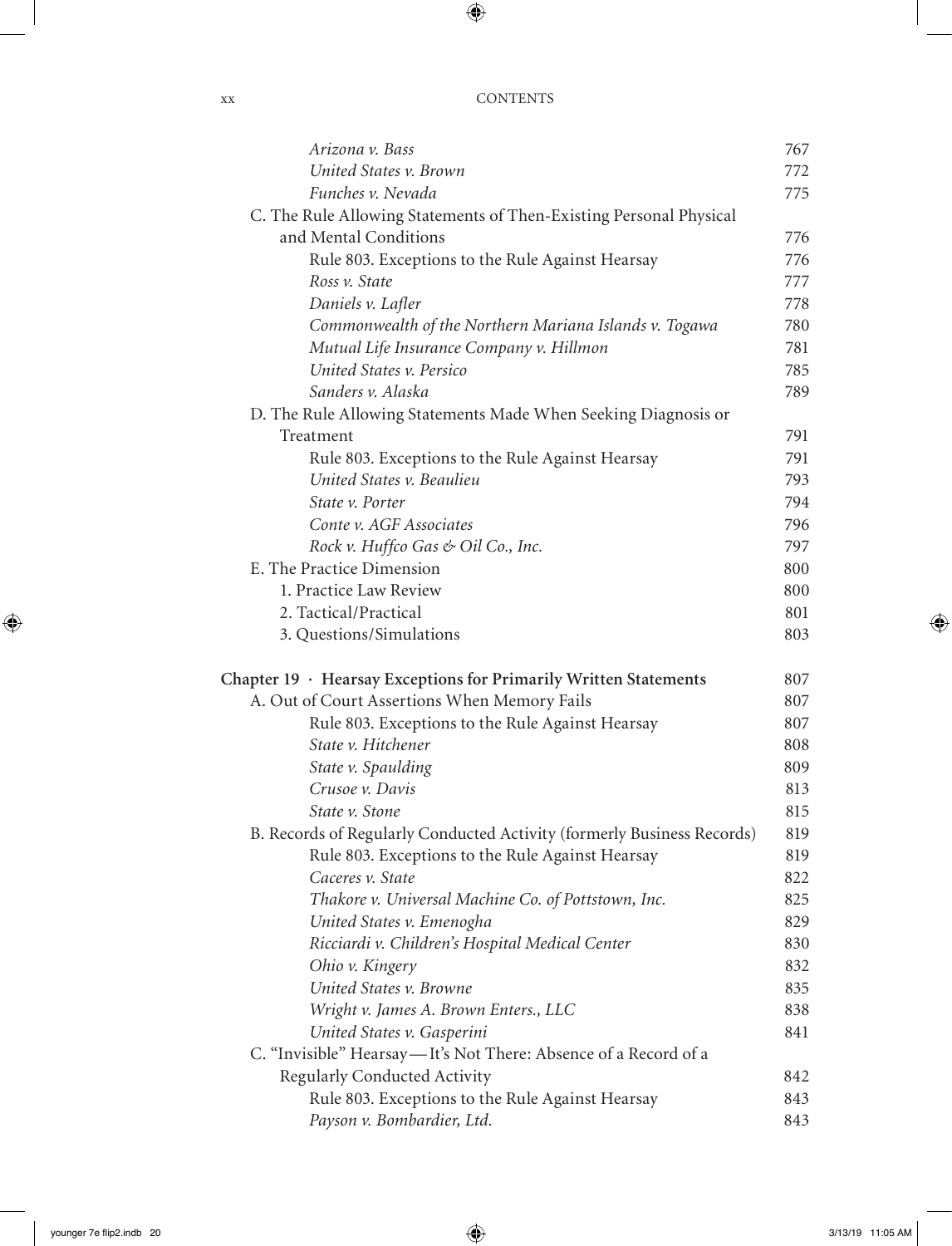| AZ v. Shinseki                                                       | 845 |
|----------------------------------------------------------------------|-----|
| D. Government Reports                                                | 850 |
| Rule 803. Exceptions to the Rule Against Hearsay                     | 850 |
| Beech Aircraft Corporation v. Rainey                                 | 852 |
| Cooper v. Carl A. Nelson & Co.                                       | 857 |
| Yates v. Ford Motor Co.                                              | 860 |
| E. The Absence of an Entry in Government Records                     | 865 |
| Rule 803. Exceptions to the Rule Against Hearsay                     | 865 |
| United States v. Bowers                                              | 866 |
| Government of the Virgin Islands v. Davis                            | 869 |
| F. The Practice Dimension                                            | 870 |
| 1. Practice Law Review                                               | 870 |
| 2. Tactical/Practical                                                | 873 |
| 3. Questions/Simulations                                             | 874 |
| Chapter 20 · Hearsay Exceptions - Declarant Unavailable              | 879 |
| A. Unavailability-The Rule                                           | 879 |
| Rule 804. Hearsay Exceptions; Declarant Unavailable                  | 879 |
| State v. Garrison                                                    | 881 |
| State v. Clonts                                                      | 883 |
| State v. Thompson                                                    | 890 |
| Walley v. Vargas                                                     | 891 |
| B. Prior Testimony and the Unavailable Witness                       | 893 |
| Rule 804. Hearsay Exceptions; Declarant Unavailable                  | 893 |
| People v. Joyce                                                      | 895 |
| Dulyx v. State                                                       | 896 |
| Supermarket of Marlinton v. Meadow Gold Dairies                      | 900 |
| C. Dying Declarations and the Unavailable Witness                    | 903 |
| Rule 804. Hearsay Exceptions; Declarant Unavailable                  | 903 |
| Hailes v. State                                                      | 904 |
| People v. Holbrook                                                   | 907 |
| Garza v. Delta Tau Delta Fraternity National                         | 909 |
| D. Statements Against Interest of Unavailable Declarant              | 913 |
| Rule 804. Hearsay Exceptions; Declarant Unavailable                  | 913 |
| Richards v. Wasylyshyn                                               | 914 |
| Hartfield v. State                                                   | 917 |
| State v. Matusky                                                     | 923 |
| E. Statements by Unavailable Declarants Admissible Due to Forfeiture | 929 |
| Rule 804. Hearsay Exceptions; Declarant Unavailable                  | 929 |
| United States v. Scott                                               | 929 |
| United States v. Montague                                            | 933 |
| People v. Burns                                                      | 935 |
| United States v. Lentz                                               | 938 |
| F. The Practice Dimension                                            | 939 |
| 1. Practice Law Review                                               | 939 |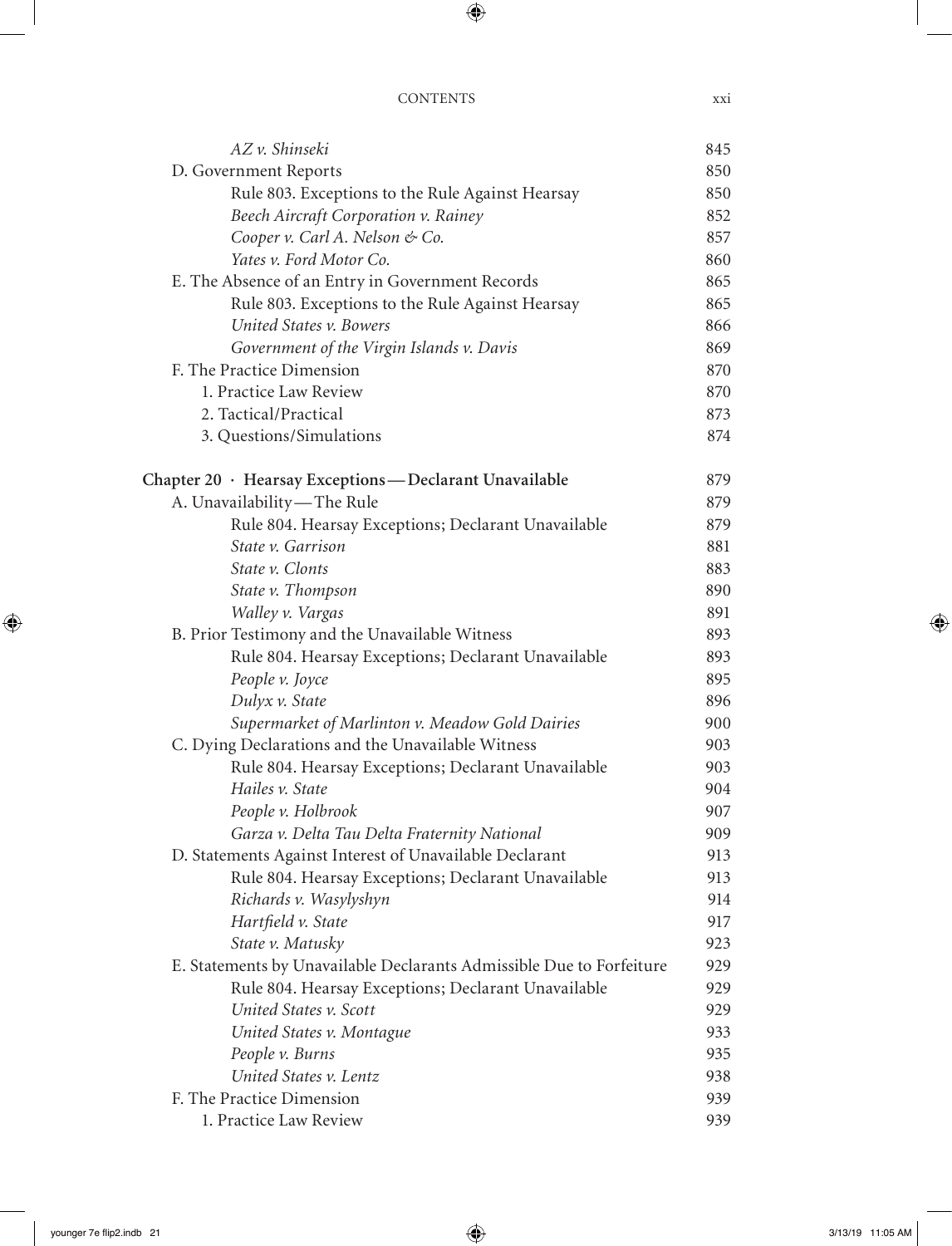| 2. Tactical/Practical                                                | 941  |
|----------------------------------------------------------------------|------|
| 3. Questions/Simulations                                             | 943  |
|                                                                      |      |
| Chapter $21 \cdot$ Hearsay Within Hearsay, Impeaching the Hearsay    |      |
| Declarant, and the "Catch-All" Exception to Hearsay                  | 947  |
| A. Layers of Hearsay                                                 | 947  |
| Rule 805. Hearsay Within Hearsay                                     | 947  |
| Notes of Advisory Committee on Proposed Rules                        | 947  |
| Holland v. Schwan's Home Serv., Inc.                                 | 948  |
| State v. Howard                                                      | 949  |
| Prescott v. R&L Transfer, Inc.                                       | 951  |
| People v. McCullough                                                 | 952  |
| B. Attacking the Credibility of a Non-Testifying Hearsay Declarant   | 955  |
| Rule 806. Attacking and Supporting the Declarant                     | 955  |
| State v. Morrow                                                      | 955  |
| State v. Mohamed                                                     | 958  |
| C. A Hearsay "Catch-All" Provision                                   | 960  |
| Rule 807. Residual Exception                                         | 960  |
| Bortell v. Eli Lilly & Co.                                           | 961  |
| United States v. Henderson                                           | 964  |
| D. The Practice Dimension                                            | 969  |
| 1. Practice Law Review                                               | 969  |
| 2. Tactical/Practical                                                | 970  |
| 3. Questions/Simulations                                             | 972  |
| Chapter $22 \cdot$ Authentication                                    | 977  |
| A. The Authentication Rule                                           | 977  |
| Rule 901. Authenticating or Identifying Evidence                     | 977  |
| United States v. Howard-Arias                                        | 980  |
| Wheeler v. Maryland                                                  | 981  |
| United States v. Chandler                                            | 984  |
| United States v. Sims                                                | 985  |
| B. Authentication and the Risk of False Evidence                     | 986  |
| United States v. Tin Yat Chin                                        | 986  |
| C. Authentication of Electronic Evidence (Emails, Text Messages, and |      |
| Social Media)                                                        | 989  |
| Lorraine v. Markel American Insurance Company                        | 990  |
| Commonwealth v. Mangel                                               | 1000 |
| United States v. Gasperini                                           | 1007 |
| D. Self-Authentication                                               | 1009 |
| Rule 902. Evidence That Is Self-Authenticating                       | 1009 |
| United States v. Totoro                                              | 1013 |
| United States v. Venture One Mortgage Corp.                          | 1014 |
| Shapiro v. Hasbro, Inc.                                              | 1014 |
| E. The Practice Dimension                                            | 1016 |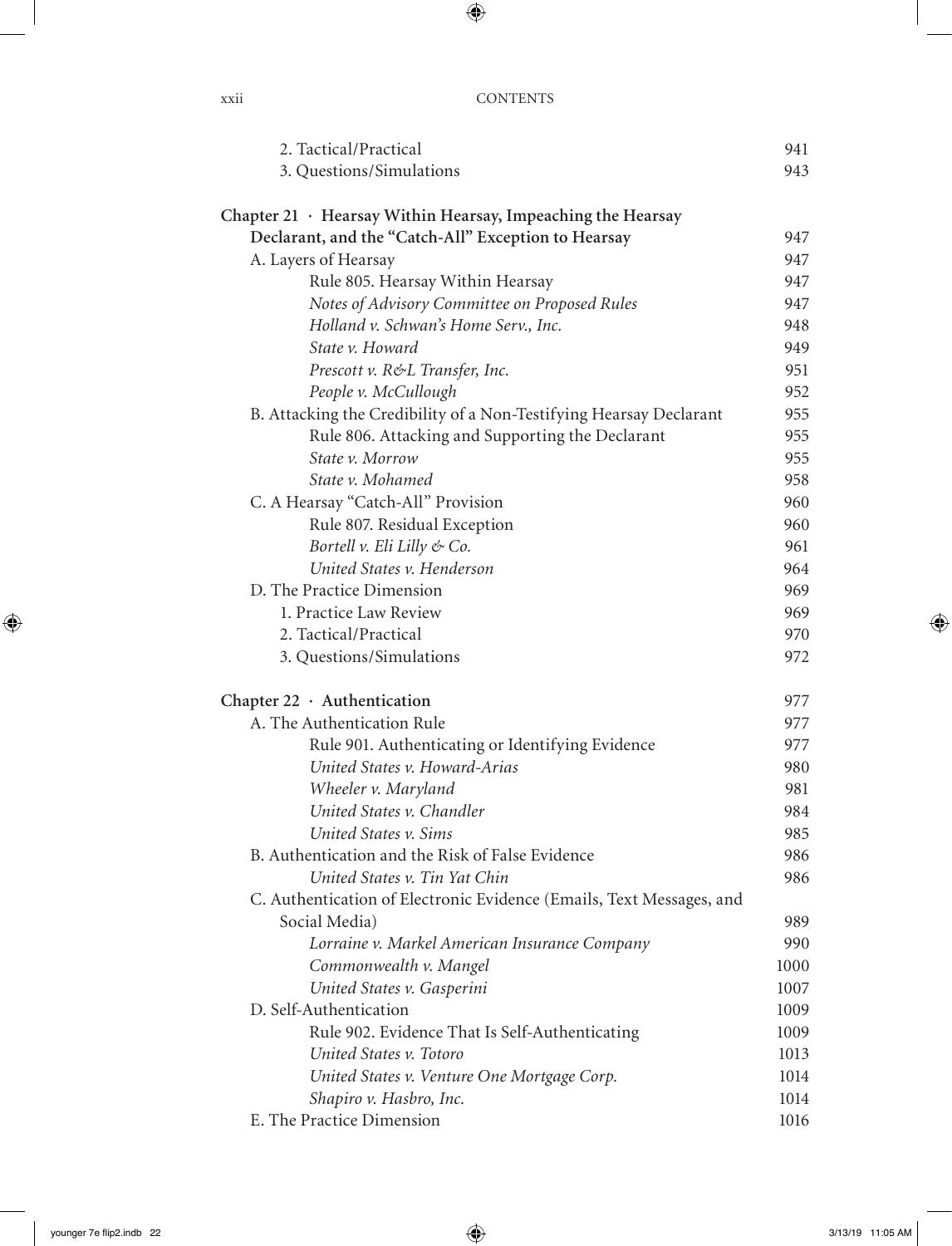| 1. Practice Law Review                                            | 1016 |
|-------------------------------------------------------------------|------|
| 2. Tactical/Practical                                             | 1021 |
| 3. Questions/Simulations                                          | 1025 |
| Chapter $23 \cdot$ Original Writings                              | 1031 |
| A. Definitions                                                    | 1031 |
| Rule 1001. Definitions That Apply to This Article                 | 1031 |
| B. When an Original Is Required                                   | 1033 |
| Rule 1002. Requirement of the Original                            | 1033 |
| Time Ins. Co. v. Estate of White                                  | 1034 |
| United States v. Bennett                                          | 1036 |
| State v. Waughtel                                                 | 1039 |
| Watson v. State                                                   | 1040 |
| C. The Right to Use Duplicates                                    | 1042 |
| Rule 1003. Admissibility of Duplicates                            | 1042 |
| U.S. Bank Nat'l Ass'n v. Lavette                                  | 1042 |
| United States v. Pasley                                           | 1043 |
| Hair Plus Beauty Outlet, Inc. v. OMH, Inc.                        | 1045 |
| D. When No Original or Duplicate Is Available                     | 1046 |
| Rule 1004. Admissibility of Other Evidence of Content             | 1046 |
| In re French                                                      | 1047 |
| United States v. Tarantino                                        | 1050 |
| E. When Records Are Voluminous                                    | 1052 |
| Rule 1006. Summaries to Prove Content                             | 1052 |
| Murray v. Just in Case Bus. Lighthouse, Ltd. Liab. Co.            | 1053 |
| General Refractories Co. v. First State Ins. Co.                  | 1056 |
| F. The Practice Dimension                                         | 1060 |
| 1. Practice Law Review                                            | 1060 |
| 2. Tactical/Practical                                             | 1061 |
| 3. Questions/Simulations                                          | 1061 |
| Chapter $24 \cdot$ The Constitution and Evidence                  | 1067 |
| A. Scope of Cross Examination                                     | 1067 |
| United States Constitution, Sixth Amendment                       | 1067 |
| Davis v. Alaska                                                   | 1067 |
| Childers v. Floyd                                                 | 1073 |
| B. The Right to Face-to-Face Confrontation                        | 1080 |
| United States Constitution, Sixth Amendment                       | 1080 |
| State v. David K.                                                 | 1080 |
| Smith v. McDowell                                                 | 1084 |
| C. The Right to Present a Defense Regardless of Evidentiary Rules | 1088 |
| United States Constitution, Sixth Amendment                       | 1088 |
| United States Constitution, Fourteenth Amendment                  | 1088 |
| Holmes v. South Carolina                                          | 1088 |
| Wilson v. Firkus                                                  | 1093 |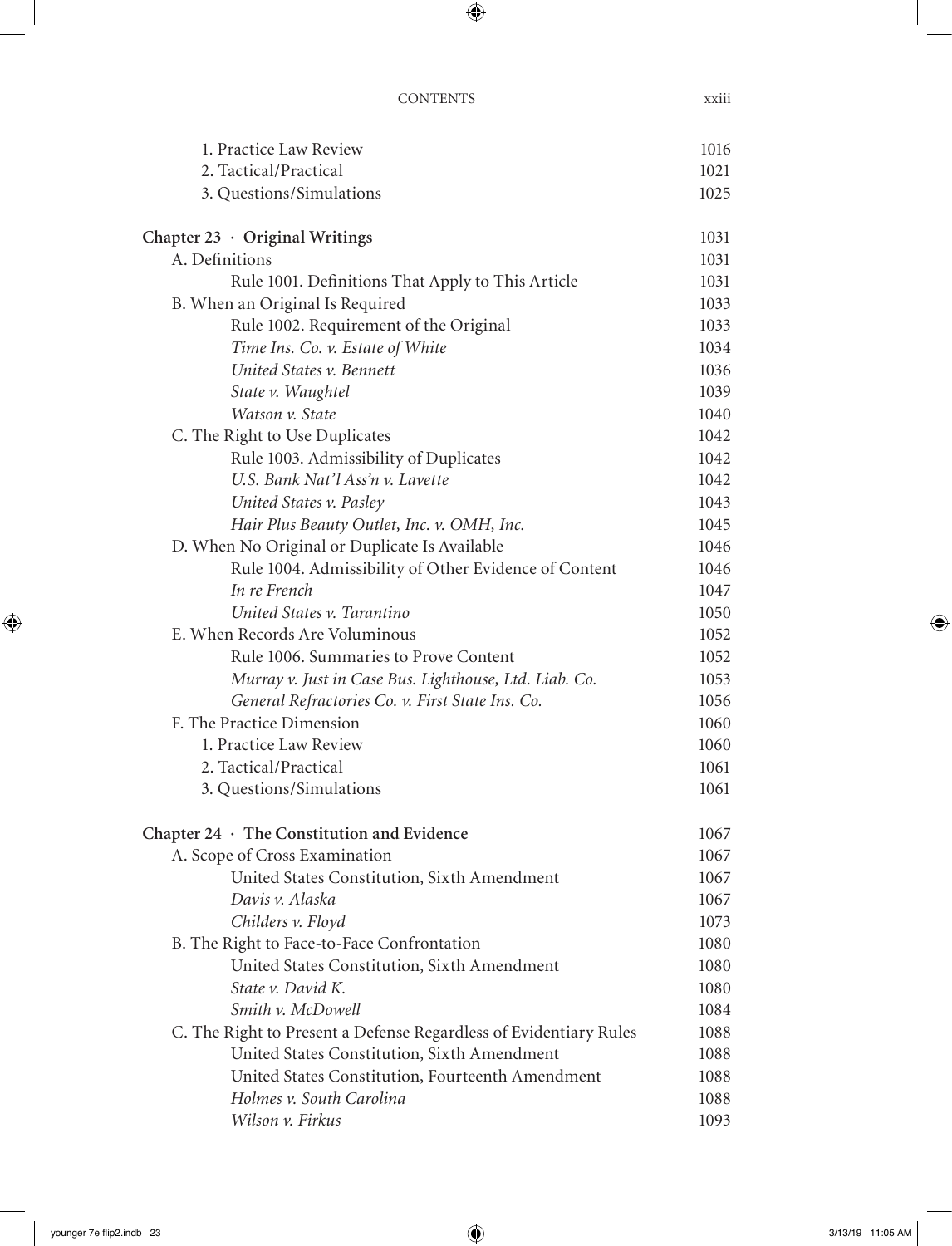| D. The Practice Dimension                                       | 1096 |
|-----------------------------------------------------------------|------|
| 1. Practice Law Review                                          | 1096 |
| 2. Tactical/Practical                                           | 1098 |
| 3. Questions/Simulations                                        | 1098 |
| Chapter $25 \cdot$ The Constitution and Hearsay                 | 1101 |
| A. The Constitution and Hearsay                                 | 1101 |
| United States Constitution, Sixth Amendment                     | 1101 |
| Crawford v. Washington                                          | 1102 |
| B. Which Assertions Are "Testimonial" Hearsay?                  | 1107 |
| Michigan v. Bryant                                              | 1107 |
| State v. Clark                                                  | 1117 |
| C. The Hearsay of Children                                      | 1120 |
| Ohio v. Clark                                                   | 1120 |
| State v. Glover                                                 | 1125 |
| D. Forensic Records as Testimonial Hearsay                      | 1130 |
| <b>Bullcoming v. New Mexico</b>                                 | 1130 |
| State v. Salamone                                               | 1134 |
| People v. Sanchez                                               | 1137 |
| Commonwealth v. Brown                                           | 1140 |
| E. The Fair Opportunity for Cross-Examination                   | 1145 |
| State v. Kennedy                                                | 1146 |
| People v. Cambre                                                | 1148 |
| In $re$ N.C.                                                    | 1151 |
| F. Forfeiting the Right to Preclude Testimonial Hearsay Without |      |
| Confrontation                                                   | 1153 |
| Cody v. Virginia                                                | 1153 |
| Commonwealth v. Szerlong                                        | 1159 |
| G. The Practice Dimension                                       | 1163 |
| 1. Practice Law Review                                          | 1163 |
| 2. Tactical/Practical                                           | 1165 |
| 3. Questions/Simulations                                        | 1165 |
|                                                                 |      |

Index 1169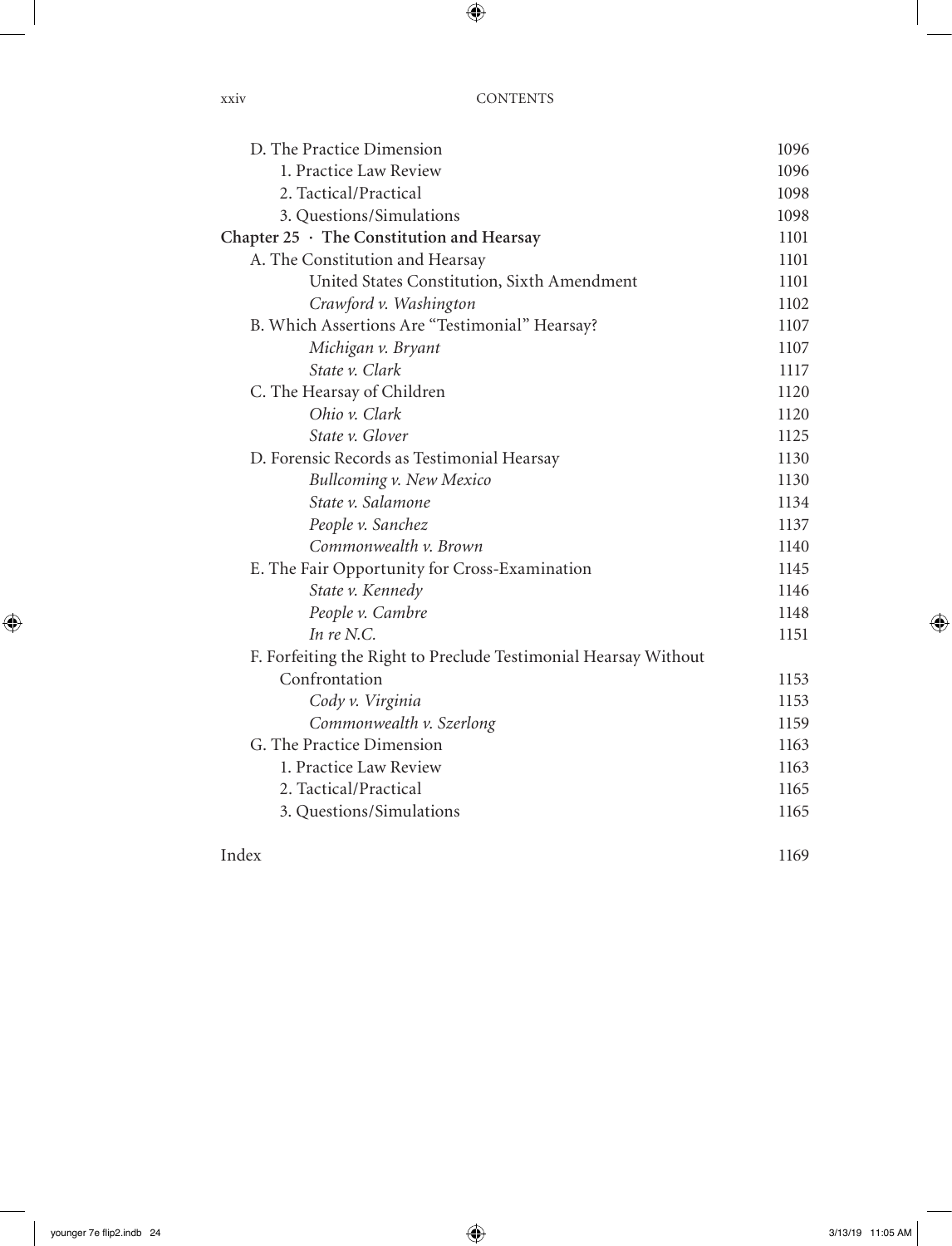# **Preface**

This casebook has its origins in one conceived by Irving Younger and published in 1980 as *Materials for the Basic Course in Evidence*.

Younger was already famous when his book came out. Indeed, he was about the closest thing to a rock star the legal profession has seen, having served as professor, prosecutor, judge, trial lawyer, and author. He had a unique ability to take the most difficult material and present it in an entertaining and understandable way. He appealed alike to law students and members of the profession. Younger's presentations, whether in class, in court, or in the lecture hall, were always crowded. They were exquisitely crafted, eloquent, and memorable. To his audiences they seemed effortless. They were, in fact, the result of very hard work. Younger's love of the law and his excitement about it came through to those he taught. He still teaches via his judicial opinions, many of which have been incorporated into evidence casebooks. His recordings are still best-sellers.<sup>1</sup>

Throughout his career and despite his celebrity Younger thought of himself as just another hard-working trial lawyer striving to do his best. That was the novelty and essential theme of his casebook. On the need for another casebook, Younger said:

There being no dearth of evidence casebooks, the appearance of yet another requires explanation.

Years of struggling with the course have left me with certain settled preferences. Since it is the basic course, the only course in evidence most students ever take, I prefer to present the subject matter as the doctrinal foundation for what trial lawyers do in court.

Thirty years after Younger's initial publication, this new edition of Principles of Evidence remains true to Younger's original. The authors have built on and enhanced it. They have added their own love of, and excitement about, the law to Younger's. The result is a casebook that not only updates cases and evidentiary rules but prepares students for the conduct of litigation in court and, for those averse to a litigation-focused career, offers what one must know about potential evidentiary issues that might be created by choices lawyers make.

<sup>1.</sup> The complete and classic collections of Professor Irving Younger's lectures and speeches have been digitally re-mastered. They are available as DVDs, CDs, and MP3s exclusively from The Professional Education Group (www.proedgroup.com 800.229.2531).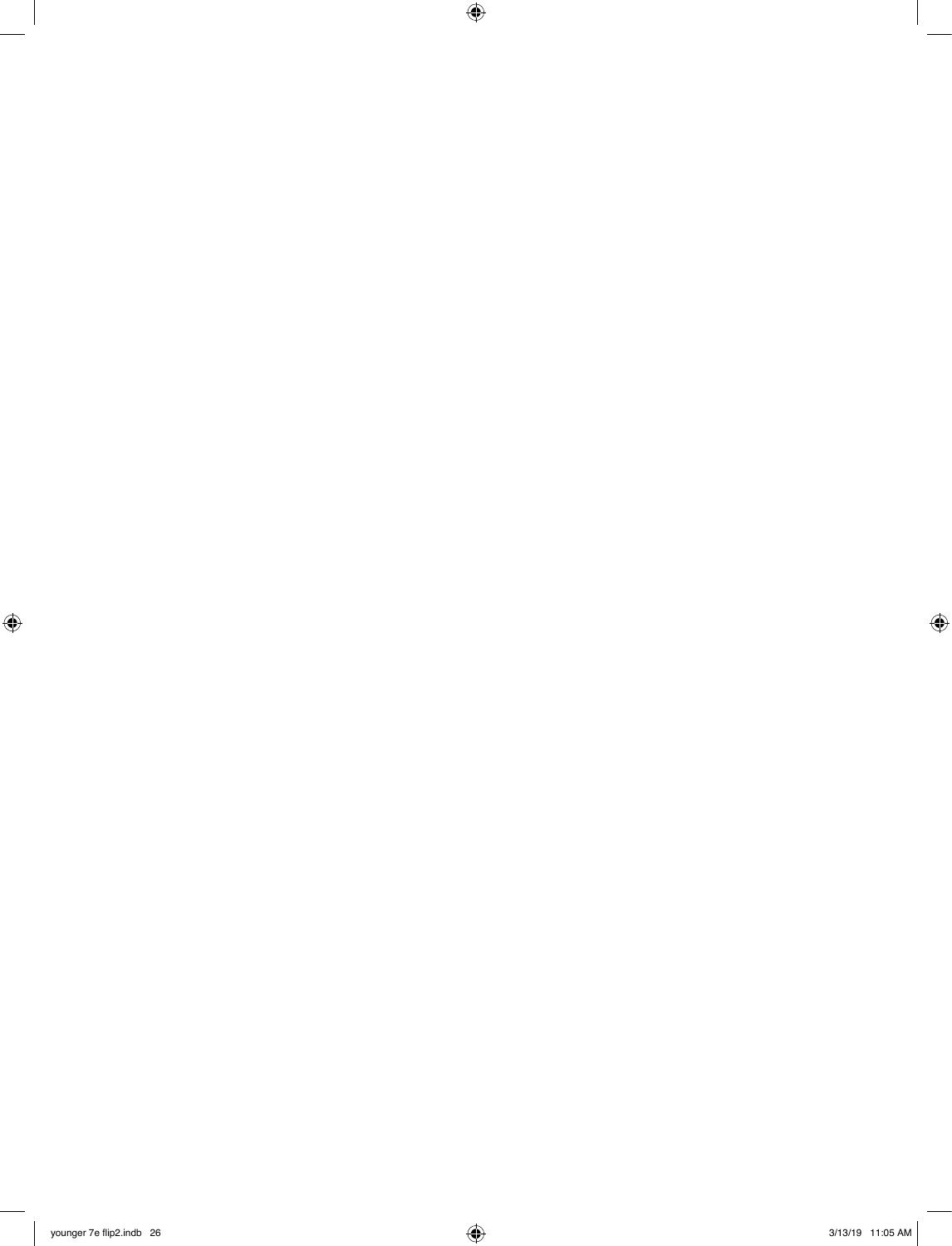# **Table of Cases**

## **A**

A.W. v. I.B. Corp., 327, 328 Abel, United States v., 470 Abrishamian v. Washington Medical Group, P.C., 8 Abu-Lughod v. Calis, 1008, 1009 ACCO Brands, Inc. v. PC Guardian Anti-Theft Prods., Inc., 1015 Ackert, United States v., 369 Adamo, United States v., 429 Adams v. Herald Publishing Co., 463 Adlman, United States v., 373, 374, 375 Admiral Dewey Adamson, People v., 92 Adolph, In re Personal Restraint of, 1045 Agnes, United States v., 433 Aguilera v. State, 33 Alaniz, United States v., 212 Alexander v CareSource, 908 Alexis, State v., 701 Alford v. United States, 472, 1071, 1072 Ali v. State, 667 Allen v. Mack, 763 Allen v. Safeco Ins. Co. of America, 649 Allen, In re, 438 Allen, State v., 232 Allen, United States v., 401, 402 Allshouse, Commonwealth v., 1152 Alpex Comp. Corp. v. Nintendo Co., Inc., 283 Alvarez (11th Cir. 1988), United States v., 643 Alvarez (3d Cir. 1975), United States v., 370

Amaya, United States v., 893 American Sav. Bank v. Wrage, 1043 American Tel. & Tel. Co., United States v., 373, 376 Amerisure Ins. Co. v. Ex-Cell-O Corp., 863 Amos v. State, 982 Anderson v. Westinghouse Savannah R. Co., 862 Andrade v. Walgreens-OptionCare, Inc., 499 Angelopoulos v. Keystone Orthopedic Specialists, S.C., Wachn, LLC, 489, 490 Angleton, United States v., 911 Arbolaez, United States v., 176 Architex Ass'n, Inc. v. Scottsdale Ins. Co., 1035 Arhebamen, United States v., 518 Arieva, State v., 228 Arizona v. Bass, 767 Asplin v. Mueller, 358 Asplundh Mfg. Div. v. Benton Harbor Eng'g, 538 Austin, United States v., 280 Avent v. Tucker, 301 Awkard v. United States, 146 Awkard, United States v., 496 Ayala, United States v., 860 Ayala-Pizarro, United States v., 562 AZ v. Shinseki, 845

### **B**

B.K.B. v. Maui Police Dep't, 331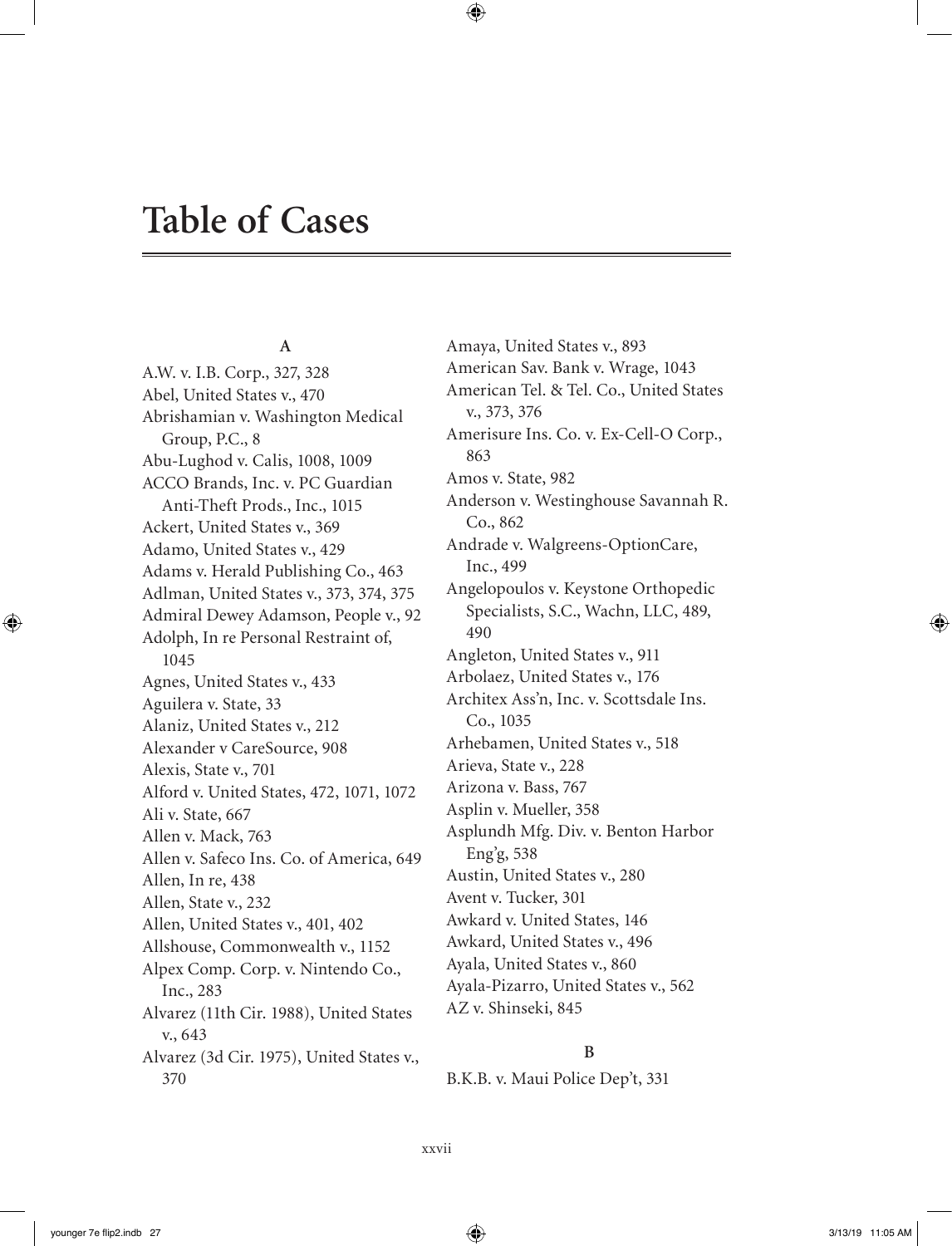## xxviii TABLE OF CASES

Babcock v. General Motors Corporation, 271 Bache, State v., 71 Bach-Tuyet Chau v. NCL (Bah.) Ltd., 555 Bacic, People v., 38 Bahrani, United States ex rel., v. Conagra, Inc., 433 Bailey v. Stanley Access Techs., Inc., 636 Bailey v. Woodford, 1088 Baker, United States v., 176 Ballard, State v., 576 Ballew, State v., 437 Balsam, United States v., 563 Bane, State v., 54 Banister v. Burton, 558 Banks (Tenn. 1978), State v., 54 Banks (Tenn. Crim. App. 2017), State v., 492 Banks v. Vilsack, 64 Bansal, United States v., 1057 Barb, United States v., 518 Barber v. Page, 881, 886 Barber, Commonwealth v., 457 Barden, State v., 251 Barnes v. St. Francis Hospital & School of Nursing, 22 Barnes v. State, 19 Barrett, People v., 907 Barrow, United States v., 292 Barta v. City & County of Honolulu, 331 Bazemore, Commonwealth v., 1146 Beattie v. CenturyTel, Inc., 437 Beaulieu, United States v., 793 Becker v. Arco Chemical Company, 266 Beckley, People v., 571 Bedonie, United States v., 492 Beech Aircraft Corporation v. Rainey, 852, 860, 862 Begay, United States v., 517, 519 Bello, United States v., 13 Benally, United States v., 337, 338 Bennett, United States v., 1036 Bensimon, United States v., 419

Bermudez, United States v., 185, 256 Bethea v. United States, 571 Biaggi, United States v., 104 Bibo-Rodriguez, United States v., 198 Bigbee, State v., 54 Bikundi, United States v., 64 Binakonsky v. Ford Motor Co., 625, 627 Bindschusz v. Phillips, 578, 582 Bisby v. State, 405 Bitler v. A.O. Smith Corp., 619 Black, State v., 68 Blackburn, United States v., 828 Blair v. Henry Filters, Inc., 680 Blakey, United States v., 754, 757 Blasco, United States v., 431 Blau v. United States, 379, 380 Blevins, State v., 834 Bly v. Story, 1055 Bobadilla v. Carlson, 1127, 1129 Bobadilla, State v., 1127 Boeing Airplane Co. v. Brown, 274 Boggs v. Collins, 322 Bohle, United States v., 829 Bonser v. Shainholtz, 476 Bortell v. Eli Lilly & Co., 961 Bortnovsky, United States v., 828 Bourjaily v. United States, 717 Bowers (4th Cir. 1990), United States v., 866 Bowers (5th Cir. 1981), United States v., 12 Bowman v. Kaufman, 848 Bowne of New York City, Inc. v. AmBase Corp., 376 Boyd, United States v., 199 Boyles, United States v., 94, 95 Bozovich, United States v., 416 Bradley v. Gorham, 463 Brady v. Maryland, 899, 900 Branch, State v., 761 Branford Trust Co. v. Prudential Ins. Co., 462 Branzburg v. Hayes, 352 Braswell v. Wainwright, 432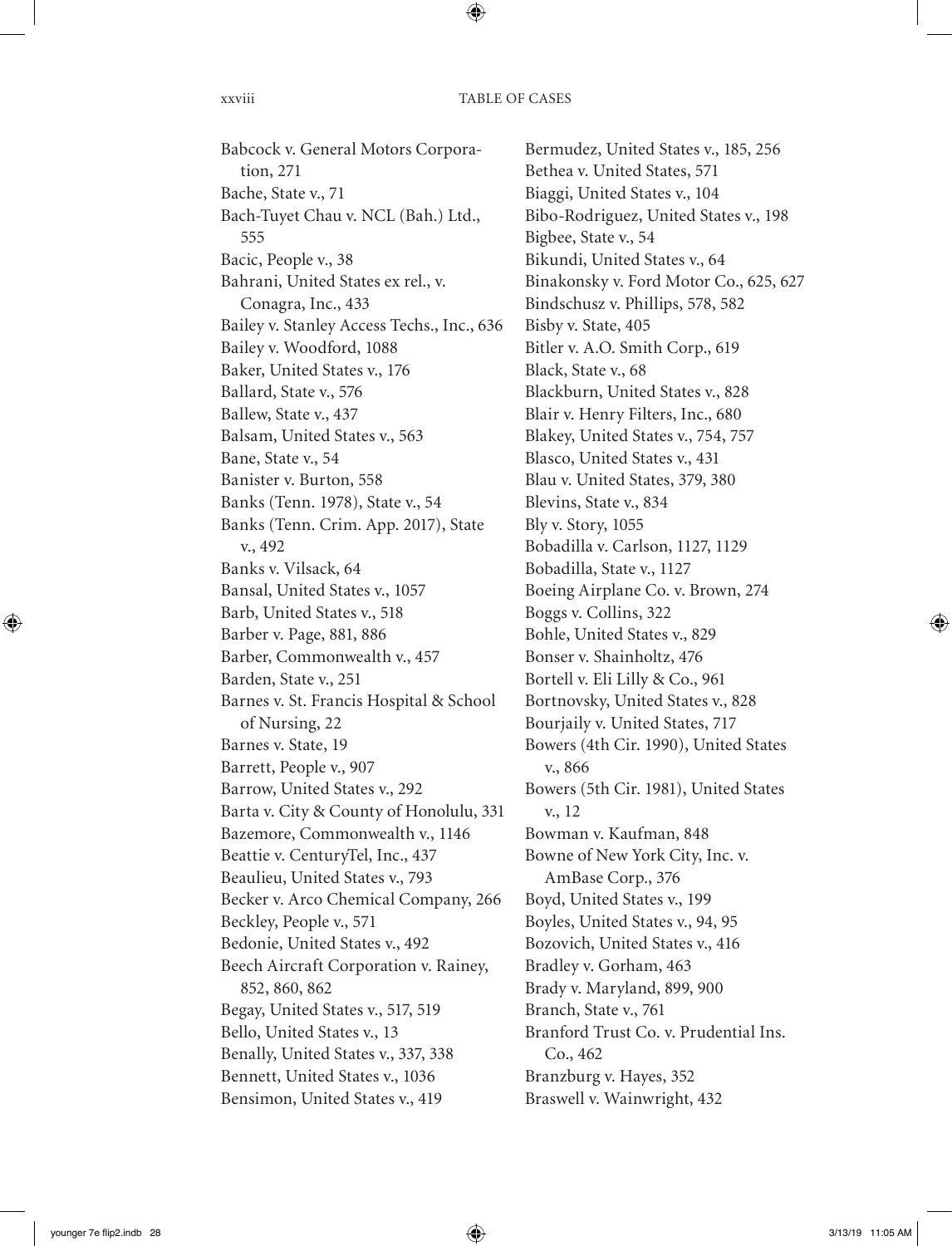Bray, United States v., 1054 Brazos River Auth. v. GE Ionics, Inc., 249 Breeding v. State, 983 Breneman v. Kennecott Corp., 429 Brewer v. City of Napa, 292 Brewer, United States v., 981 Briggeman v. Albert, 728, 729 Brin v. Stutzman, 71 Brinson v. Walker, 1147 Brinton v. Department of State, 364, 366 Brodit v. Cambra, 64 Brooke, United States v., 500 Brookhart v. Janis, 1072 Brooks v. State, 150 Brooks v. United States, 14 Brooks, United States v., 295 Brown (11th Cir. 2006), United States v., 242 Brown (3d Cir. 2001), United States v., 772 Brown (Army Ct. Crim. App. 1998), United States v., 757 Brown (Army Ct. Crim. App. 2018), United States v., 756 Brown (D. Md. 2017), United States v., 671 Brown (D.C. 2007), United States v., 134, 144 Brown (Pa. 2016), Commonwealth v., 1143 Brown (Pa. 2018), Commonwealth v., 1140, 1143 Brown (Pa. Super. 1979), Commonwealth v., 178 Brown (Pa. Super. 2016), Commonwealth v., 1143 Brown v. Commonwealth, 414 Brown v. State (Md. 1989), 926 Brown v. State (Miss. 1996), 432 Browne v. State, 775 Browne, United States v., 835, 1002, 1004, 1005 Bruguier, United States v., 145

Bruton v. United States, 75 Bryan, United States v., 349, 351, 380 Bryant v. Welch Furniture Co., 298 Bryant, Commonwealth v., 213 Buchanan v. Nicholson, 846 Buckland, State v., 1137 Buczynski v. Shinseki, 848, 849 Bullcoming v. New Mexico, 1130, 1135, 1136, 1137, 1140, 1142 Burdell, Commonwealth v., 185, 255 Burden, State v., 1103 Burgess v. State, 668 Burns, People v., 935 Burston, United States v., 516 Bush, United States v., 35 Butler v. New York Central R. Co., 28 Butler, State v., 460 Byrd, People v., 1158

# **C**

Caceres v. State, 822 Cain, State v., 560 Calderon v. Sharkey, 479 Caldwell, United States v., 192 California v. Green 1150 California v. Trombetta, 1090, 1093 Callahan, United States v., 37 Calver v. Ottawa County, 512 Cambre, People v., 1148 Caminetti v. United States, 421 Campbell, Commonwealth v., 96 Cantrell v. Evans, 1088 Caraballo, State v., 405 Cardell, State v., 227 Cardenas-Hernandez, State v., 104 Carey v. Musladin, 1087 Carmichael, State v., 313 Carney v. American Univ., 284 Carr, State v., 771 Carrier v. Starnes, 297 Carroll, United States v., 209 Carter v. Hewitt, 1059 Carter v. Kentucky, 359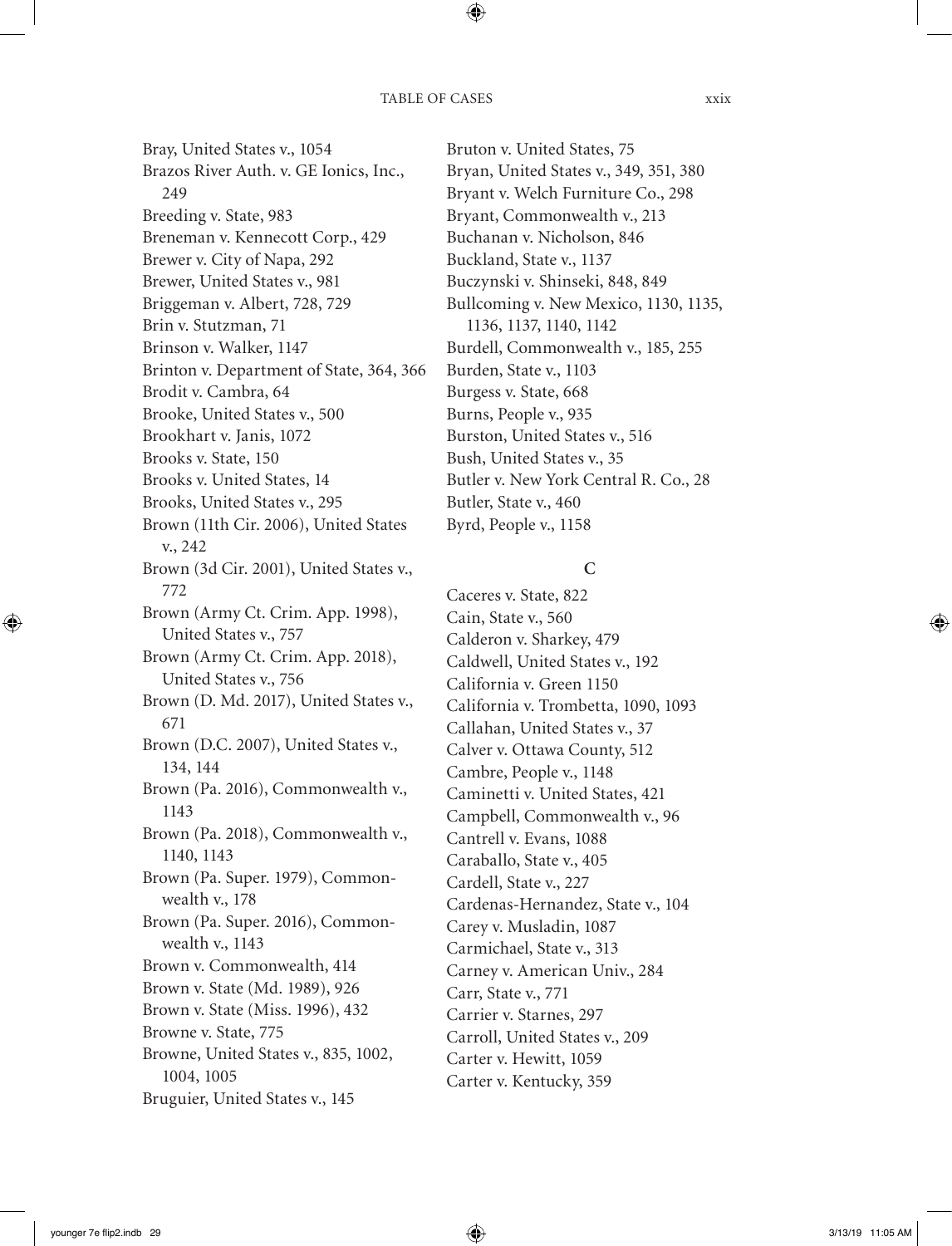Caruso, People v., 195 Carver v. United States, 911, 957 Casterline v. State, 498 Castillo, United States v., 292 Castro, United States v., 417 Cazes, State v., 360 Cedeck v. Hamiltonian Fed. Sav. & L. Ass'n., 726 Centeno-Sarabia, State v., 412, 450, 494 Central R.R. Co. v. Monahan, 539 Centricut, LLC v. ESAB Grp., Inc., 571 Cerasuoli v. Brevetti, 478 Certain Underwriters v. Sinkovich, 829 Cervantes, United States v., 703 Chambers v. Mississippi, 315, 455, 921, 1090, 1091 Champion, United States v., 410 Chandler, United States v., 984 Chapman v. Procter & Gamble Distrib., LLC, 556 Chapman, United States v. (11th Cir. 2017), 12 Chapman, United States v. (D.N.M. 2015), 515 Chatham v. State, 551 Chesapeake & Delaware Canal Co. v. United States, 847 Chester, Commonwealth v., 178 Chevron Texaco Corp., United States v., 369, 370 Childers v. Floyd, 1073 Childers v. State, 1075 Chischilly, United States v., 120 Chonich v. Wayne County Community College, 35 Christmas, People v., 908 Cisar v. Home Depot U.S.A., Inc., 39 City of (See Name of City) Claar v. Burlington Northern Railroad Co., 620 Clainos v. United States, 822 Clapp, State v., 1045 Clark v. Clabaugh, 863 Clark v. State, 33

Clark, People v., 949 Clark, State v., 1117 Clay v. Johns-Manville Sales Corp., 903 Clayton, Commonwealth v., 214 Cleveland, United States v., 137 Clonts, State v., 883 Coccioletti, Commonwealth v., 739 Cockrell, State v., 833 Cody v. Virginia, 1153 Coffey, State v., 224 Cofield, State v., 251 Cohen, United States v., 781 Coleman, Commonwealth v., 762 Coleman, People v., 1138 Coleman, United States v., 148 Collins, People v., 109 Colon-Osorio, United States v., 563 Columbia First Bank, FSB v. United States, 955 Colwell v. Gardner, 648 Colwell, State v., 21 Commonwealth v. (See Name of Defendant) Conley v. Gallup, 478 Connor v. State, 905, 906 Conte v. AGF Associates, 796 Conway, State v., 65 Cooper v. Carl A. Nelson & Co., 857 Cooper v. State, 983 Copeland, State v., 360 Copenhaver v. Northern Pacific Railway Co., 598 Copper Market Antitrust Litig., In re, 376 Coquina Invs. v. TD Bank, N.A., 358 Costantino v. David M. Herzog, M.D., P.C., 649 Coumaris, United States v., 144 County of (See Name of County) Cousin, State v., 700 Cox, United States v., 431 Coy v. Iowa, 1086, 1087 Coyle, Commonwealth v., 185, 255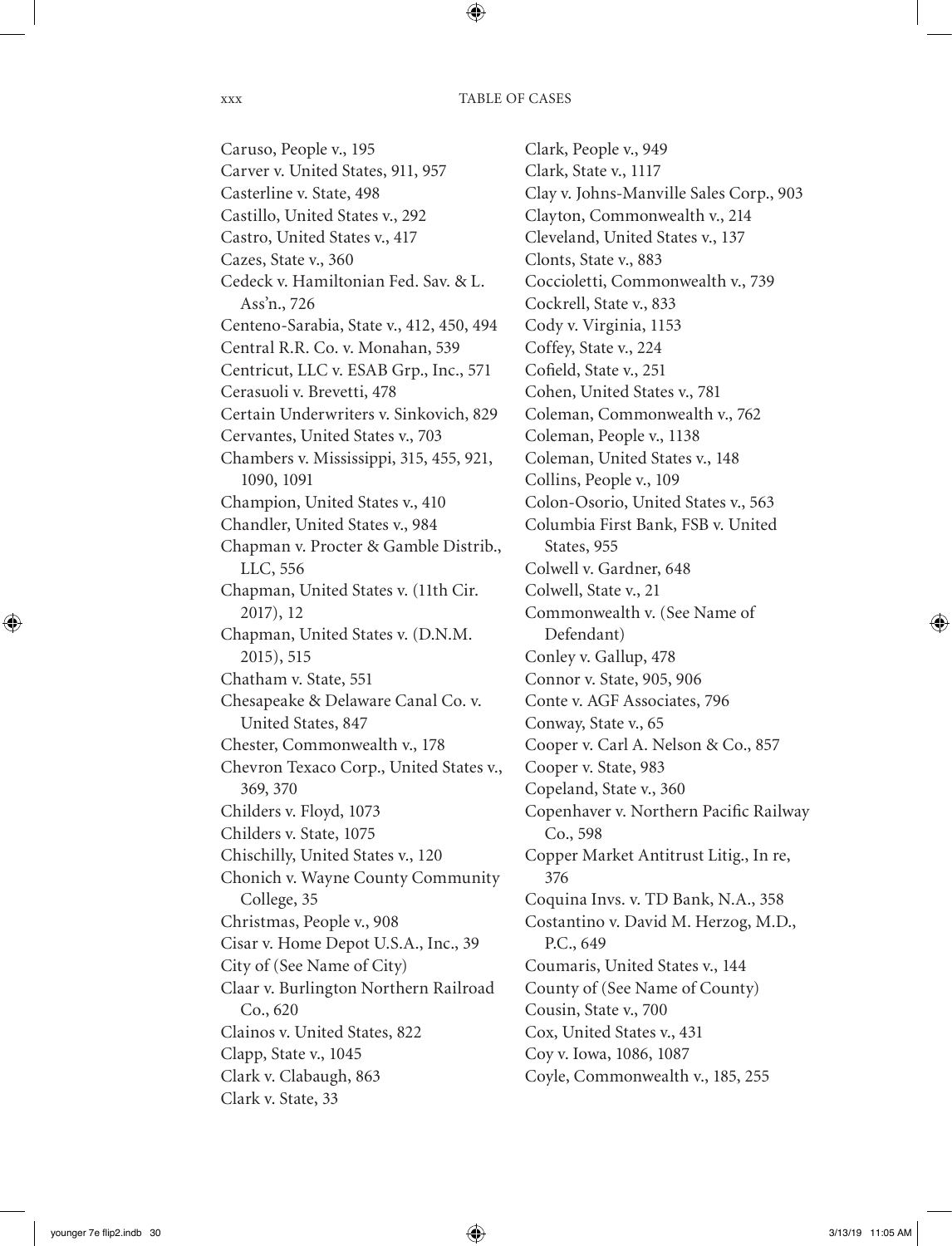Crane v. Kentucky, 149, 1090, 1091, 1092, 1093 Crawford v. Commonwealth, 1157, 1159 Crawford v. Washington, 775, 934, 1077, 1102, 1103, 1108, 1109, 1110, 1114, 1115, 1122, 1123, 1125, 1126, 1131, 1132, 1133, 1135, 1138, 1143, 1145, 1146, 1149, 1150, 1152, 1156, 1157, 1151, 1163 Creamer, State v., 702 Crews, Commonwealth v., 95 Crisp, United States v., 613, 614 Crockett, United States v., 419 Cross, United States v., 296 Crowder, United States v., 173, 207 Crusoe v. Davis, 813 Cruz, United States v., 530 Cuff, United States v., 120 Culkar v. Fanter, 1043 Cummings v. Reins Copper Co., 598 Curtin, United States v., 200, 202 Curtis, United States v., 146 Custer v. Schumacher Racing Corp., 498 Czachorowski, United States v., 967

# **D**

Dabbs, People v., 119 Dalcollo, People v., 127 Dale v. Ala Acquisitions I, Inc., 863 Damper, State v., 759 Dancer, Commonwealth v., 456 Danford, United States v., 754 Daniels v. Lafler, 778 Daniels v. United States, 172 Dashiell v. Meeks, 9 Daubert v. Merrell Dow Pharmaceuticals, Inc., 119, 573, 599, 600, 606, 607, 609, 610, 612, 614, 623, 630, 858, 863 David K., State v., 1080, 1097 Davido, Commonwealth v., 178 Davidson, United States v., 148

Davis (3d Cir. 2013), United States v., 193, 194 Davis (D.C. Cir. 2010), United States v., 282 Davis v. Alaska, 315, 318, 322, 472, 476, 1067, 1077, 1078 Davis v. Duran, 75 Davis v. Maryland, 598 Davis v. State, 922 Davis v. Washington, 1108, 1109, 1110, 1111, 1112, 1113, 1116, 1117, 1122 Dayton v. Combs, 437 De Georgia, United States v., 847 Dean v. State, 9 DeBenedetto v. Goodyear Tire & Rubber Co., 37, 38, 39 DeCoteau, United States v., 400 Delaware v. Fensterer, 899, 900 Delaware v. Van Arsdall, 315, 317, 1077, 1078, 1079, 1092 Dellenbach v. Robinson, 437 Delvecchio, United States v., 787 Demeritt v. Warden, 148 Dering v. State, 1006 DES Cases, In re, 961, 962 DeSantiago, State v., 883 Desrosiers v. Flight Int'l of Fla. Inc., 863 Dever, State v., 833 Dhinsa, United States v., 988, 1163 Diaz, People v., 49 Diaz, United States v., 500 Diehl v. Blaw-Knox, 278 Dighera v. Jones, 510 Dill v. Widman, 732 DiNapoli, United States v., 897 District of Columbia v. Clawans, 472 Dixon v. Int'l Harvester Co., 278 Dixon, State v., 769 Dole v. Johnson, 598 Dollar v. Long Mfg., NC., Inc., 249 Dollman, Commonwealth v., 95 Donahue, United States v., 211, 212 Donaldson, United States v., 967, 968 Donnelly v. United States, 910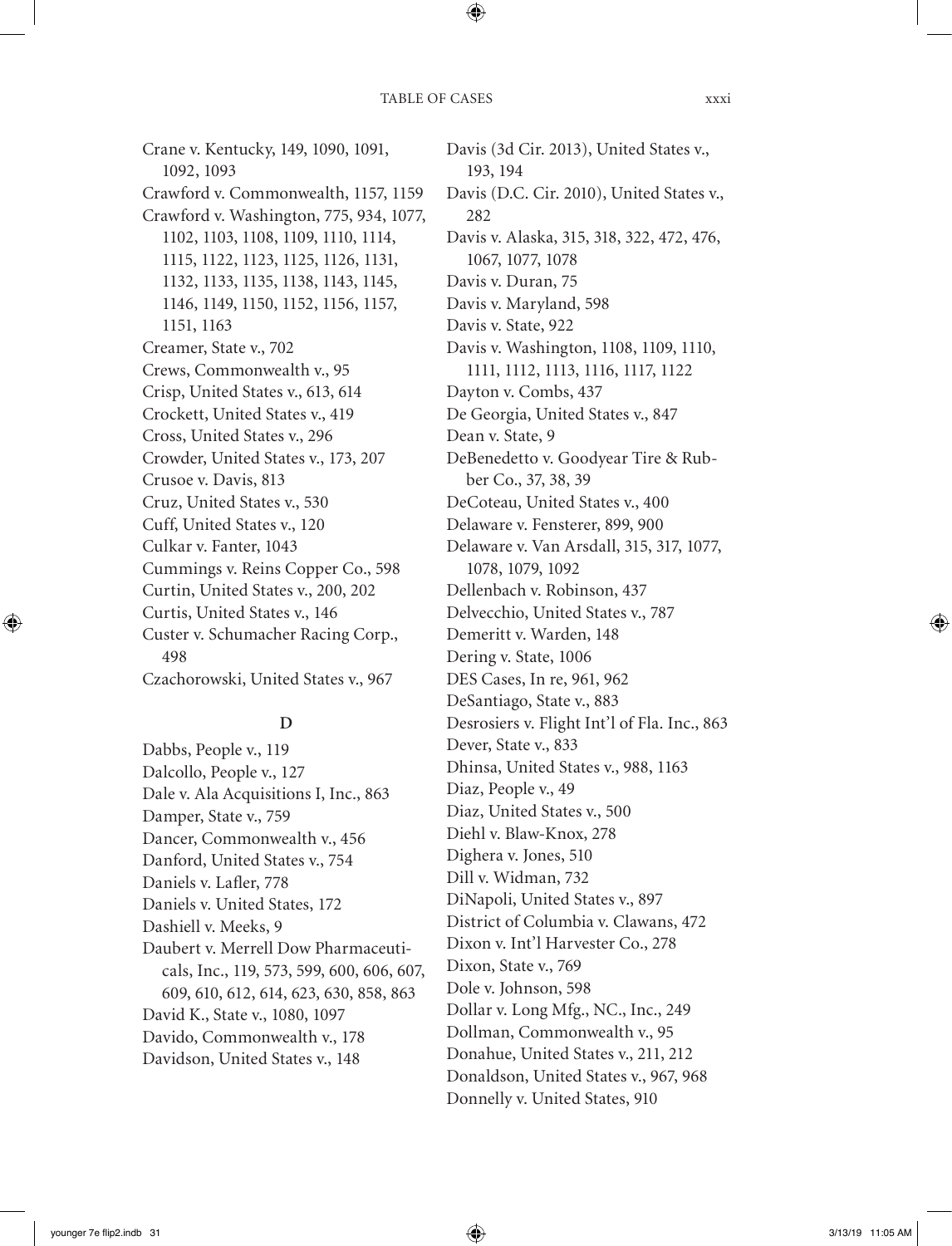Dothan, City of, v. Hardy, 647 Dotson (5th Cir. 1986), United States v., 494 Dotson (5th Cir. 1987), United States v., 641 Dougherty v. Milliken, 598 Douglas v. Alabama, 1070, 1071 Douglas v. State, 432 Douglass v. Hustler Magazine, Inc., 318 Dowell, State v., 475 Dowling v. United States, 64 Downing (2d Cir. 2002), United States v., 187, 257 Downing (3d Cir. 1985), United States v., 603 Drew, United States v., 210 Dring, United States v., 529 Drury, United States v., 496 Duke v. American Olean Tile Co., 779, 780 Dulyx v. State, 896 Dumas, United States v., 851 Dunson, United States v., 518, 519 Dutton v. Evans, 1104, 1105 Dutton, State v., 493, 494

# **E**

E.C. Ernst, Inc. v. Koppers Co., 836 Easement and Right-of-way Over 6.09 Acres of Land, United States v., 633 Easter v. State, 982 Ebenhoech v. Koppers Industries, Inc, 828 Ebin v. Kangadis Foods, Inc., 575 Echeverri, United States v., 221 Edwards v. State, 770 Edwards, Commonwealth v., 1158, 1160 Ehrlich v. Howe, 438 Eichorn v. AT&T Corp., 1057 8 in 1 Pet Products, Inc. v. Swift & Co., 364 Elcock v. Kmart Corporation, 513 Eley v. State, 9

Elkins v. United States, 380 Ellis v. Int'l Playtex, Inc., 861, 862, 863, 864, 865 Ellis v. United States, 1087 Elonis v. United States, 1003 Emenogha, United States v., 829 Emmert, United States v., 781 Enjady, United States v., 334, 335, 336, 337 Erie, In re County of, 369 Ernst v. Commonwealth, 414 Escobedo, United States v., 429 Esderts v. Chicago, Rock Island & Pacific R.R. Co., 465 Estate of (See Name of Decedent) Ettinger, United States v., 710

# **F**

F.P., a Minor, In the Interest of, 1003, 1004, 1005 Fagan v. Shinseki, 849 Fairow v. State, 550, 551, 553 Farley, United States v., 766, 767, 797 Farnham, United States v., 429, 430 Farquharson, People v., 896 Fears, State v., 834 Feldman, United States v., 225 Ferguson v. Greater Pocatello Chamber of Commerce, Inc., 14 Fernandez v. Transp. Designs, Inc., 247, 248 Fidelity Nat'l Title Ins. Co. of N.Y. v. Intercounty Nat'l Title Ins. Co., 1058 Figueroa-Lopez, United States v., 564 Finch v. Weiner, 28 Fish, State v., 524, 959 Fisher, Commonwealth v., 99 Floyd, United States v., 632 Fogg, United States v., 637 Foose, Commonwealth v., 184, 254 Forehand, United States v., 434 Forrester, United States v., 709 Forshey v. Principi, 846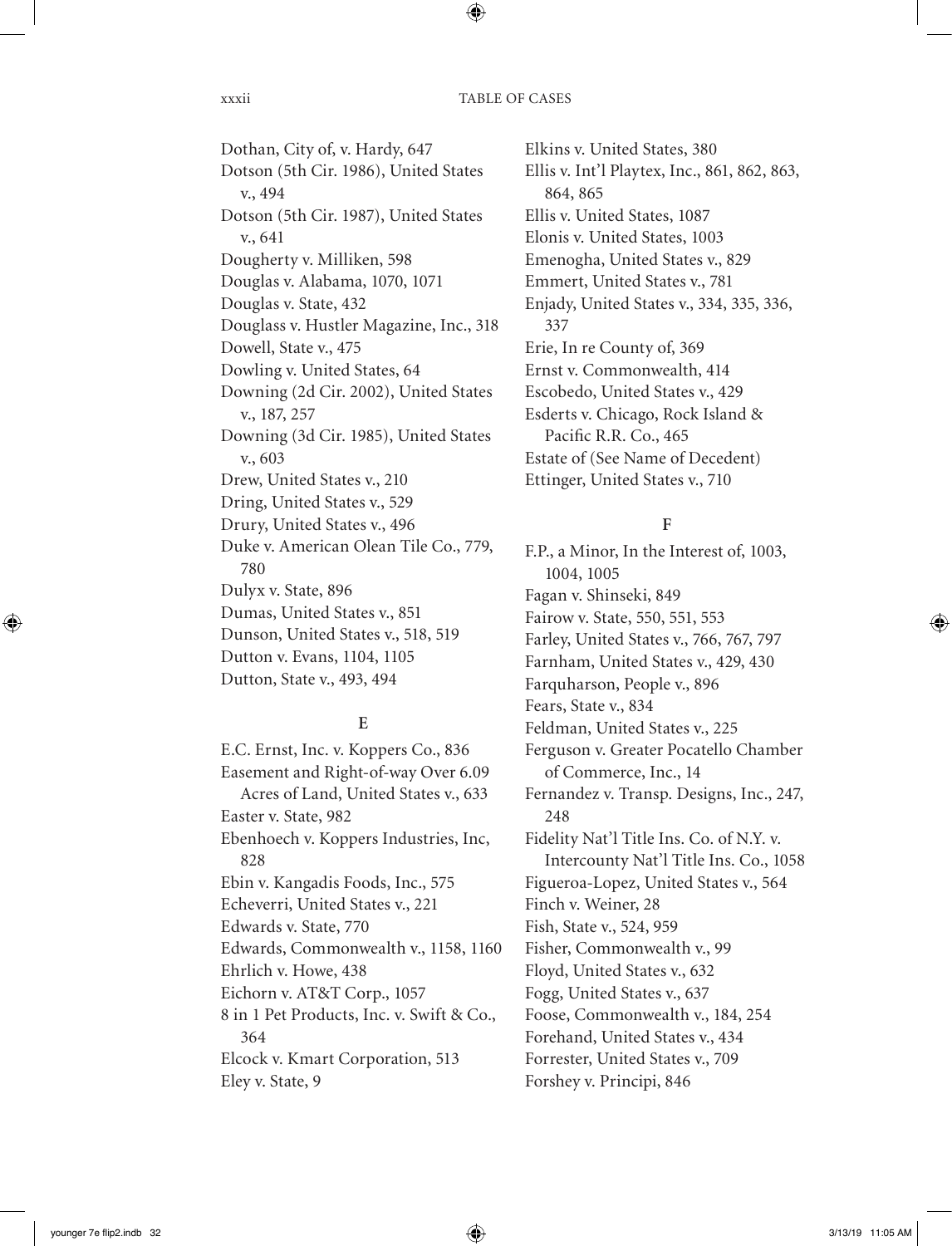Foster v. Lee, 1008 Fowler, State v., 885 Francis v. Southern Pacific Co., 379 Francis, Commonwealth v., 101 Franklin v. Skelly Oil Co., 851, 852, 855 Franzel v. Kerr Mfg Co., 246 Frappier, United States v., 415, 453 Freeman, United States v., 547 French, In re, 1047 Frost v. Hays, 728 Frye v. United States, 67, 124, 573, 598 Fujii, United States v., 615 Funches v. Nevada, 775 Funk v. United States 378, 379 Furst, United States v., 837 Fuson v. Tilton, 1088

# **G**

G & R Tire Distributors, Inc. v. Allstate Ins. Co., 462, 463 Gabus v. Harvey, 589, 591 Gallegos-Aguero, United States v., 176 Galloway, United States v., 313 Gambill v. Shinseki, 848 Gamory, United States v., 175 Gangi, United States v., 373 Garcia v. Estate of Arribas, 636 Garcia v. Konckier, 141 Garcia v. Palomino, Inc., 500 Garcia, State v., 561 Garcia-Rosa, United States v., 199 Gari, United States v., 176 Garman v. Griffin, 736 Garrison, State v., 881 Garza v. Delta Tau Delta Fraternity National, 909 Gaskell, United States v., 52 Gasperini, United States v., 841, 1007 Gault, In re, 1072 Gay, State v., 1090, 1092 Gee, Commonwealth v., 456 General Elec. Co. v. Joiner, 612, 621 General Motors Corp. v. Grenier, 861

General Refractories Co. v. First State Ins. Co., 1056, 1057 Giambra, United States v., 968 Giles v. California, 1123, 1124, 1133, 1157, 1158, 1159, 1160, 1161 Gladden, State v., 171 Glass, United States v., 384, 385 Glendenning v. Ribicoff, 648 Glover, State v., 1125 Glynn, United States v., 617 Gockley, Commonwealth v., 185, 255 Goehler v. Wal-Mart Stores, Incorporated, 277 Goetz, United States v., 12 Golden Trade, S.r.L. v. Jordache, 373 Golden v. Kishwaukee Community Health Services Center, Inc., 478 Goldstein, People v., 1144, 1145 Gomez v. Great Lakes Steel Div., Nat'l Steel Corp., 1057 Gomino, Commonwealth v., 457 Gonzales, United States v., 37 Gossett v. Oklahoma ex rel. Board of Regents for Langston University, 545 Gould Inc. v. Mitsui Mining & Smelting Co., 439 Gould, United States v., 13 Government of (See Name of Government) Graham v. State, 917 Grand Forks B. & D. Co. v. Implement Dealers Mutual Fire Insurance Co., 719 Grand Jury Proceedings, In re, 374 Grand Jury Subpoena Dated October 22, In re, 373, 375 Grand Jury Subpoena Duces Tecum Dated Sept. 15, In re, 369, 371 Grand Jury Subpoenas Dated December 18, 1981 and January 4, 1982, In re, 376 Grand Jury Subpoenas Dated March 19, 2002 and August 2, 2002, In re, 372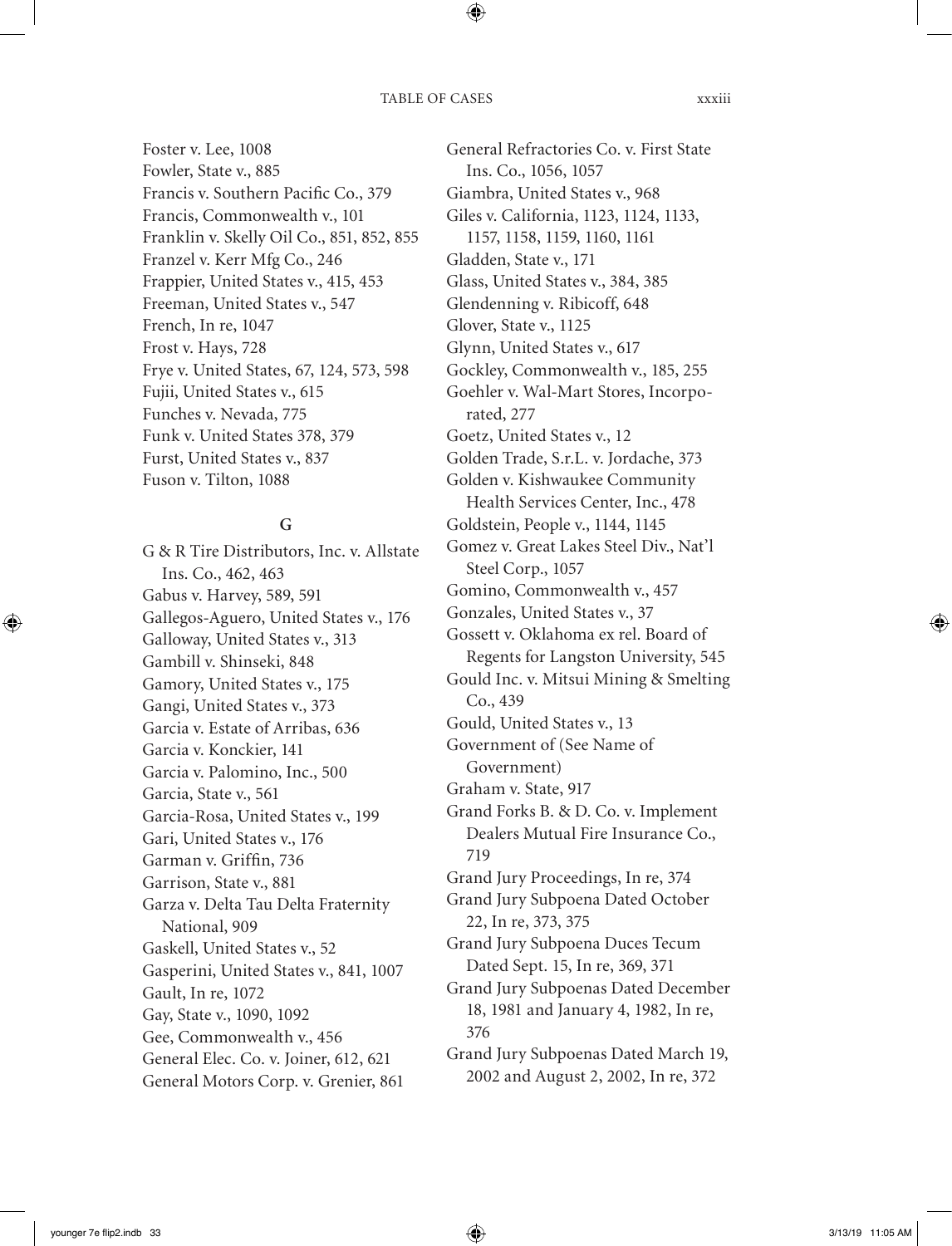Grand Jury Subpoenas Dated March 24, 2003, In re, 370 Grand Jury Subpoenas Dated March 9, 2001, In re, 375 Graves, United States v., 119, 127 Gray (4th Cir. 1988), United States v., 862 Gray (4th Cir. 2005), United States v., 1157, 1162 Gray v. Genlyte Group, Inc., 183 Green (3d Cir. 2009), United States v., 752 Green (3d Cir. 2010), United States v., 221, 222 Green (6th Cir. 1977), United States v., 593 Green (7th Cir. 1985), United States v., 417 Greene v. McElroy, 1071 Greene, State v., 30, 31, 32 Greenwell v. Boatwright, 621 Gregory, State v., 1090, 1092 Greschner, United States v., 420 Griffin v. California, 359, 360 Griffin v. State, 1006 Griffith v. Commonwealth, 734, 735 Grist, State v., 227 Grunewald v. United States, 355 Guam v. Shymanovitz, 200, 202 Gucci Am., Inc. v. Guess?, Inc., 368 Guerra, People v., 424 Guerrero, United States v., 211 Guillen v. State, 149 Gulf Guar. Life Ins. Co. v. Kelley, 1035 Gulf Insurance v. Kingman, 828 Gurr, United States v., 836 Gutierrez, United States v., 984 Guzman, United States v., 176

# **H**

Hafford, State v., 70 Hailes v. State, 904

Hair Plus Beauty Outlet, Inc. v. OMH, Inc., 1045 Hajda, United States v., 954 Hall, State v., 539 Halloway v. Milwaukee County, 859 Hallquist v. Local 276, Plumbers & Pipefitters Union, 410 Hamilton, People v., 291 Hamilton, United States v., 670 Hammon v. Indiana (See Davis v. Washington), 1109 Hammon v. State, 1109, 1110 Hancharik, Commonwealth v., 383 Hannigan, United States v., 120 Hansard v. Pepsi-Cola Metro. Bottling Co., 547, 548 Hansell, Commonwealth v., 489 Hansen, State v., 542 Harbold, People v., 127 Harbour, United States v., 417, 418 Harleysville Mut. Ins. Co. v. Santora, 1040 Harper, United States v., 518, 519 Harris, United States v., 103 Harrison, United States v., 208 Hartfield v. State, 917 Hartzog v. United States, 821 Haskell, United States v., 147 Hatcher v. Quincy Horse Ry. & Carrying Co., 732 Haun v. Ideal Indus., Inc. 548 Havey v. Kropp, 1147 Hawk, Commonwealth v., 93 Hawkins v. Costello, 408 Hawkins v. State, 905 Hawkins v. United States, 377, 379 Hawkins, United States v., 14 Hayes (10th Cir. 1988), United States v., 867 Hayes (6th Cir. 2000), United States v., 384 Hays v. State, 906 Heller v Peekskill Community Hosp., 685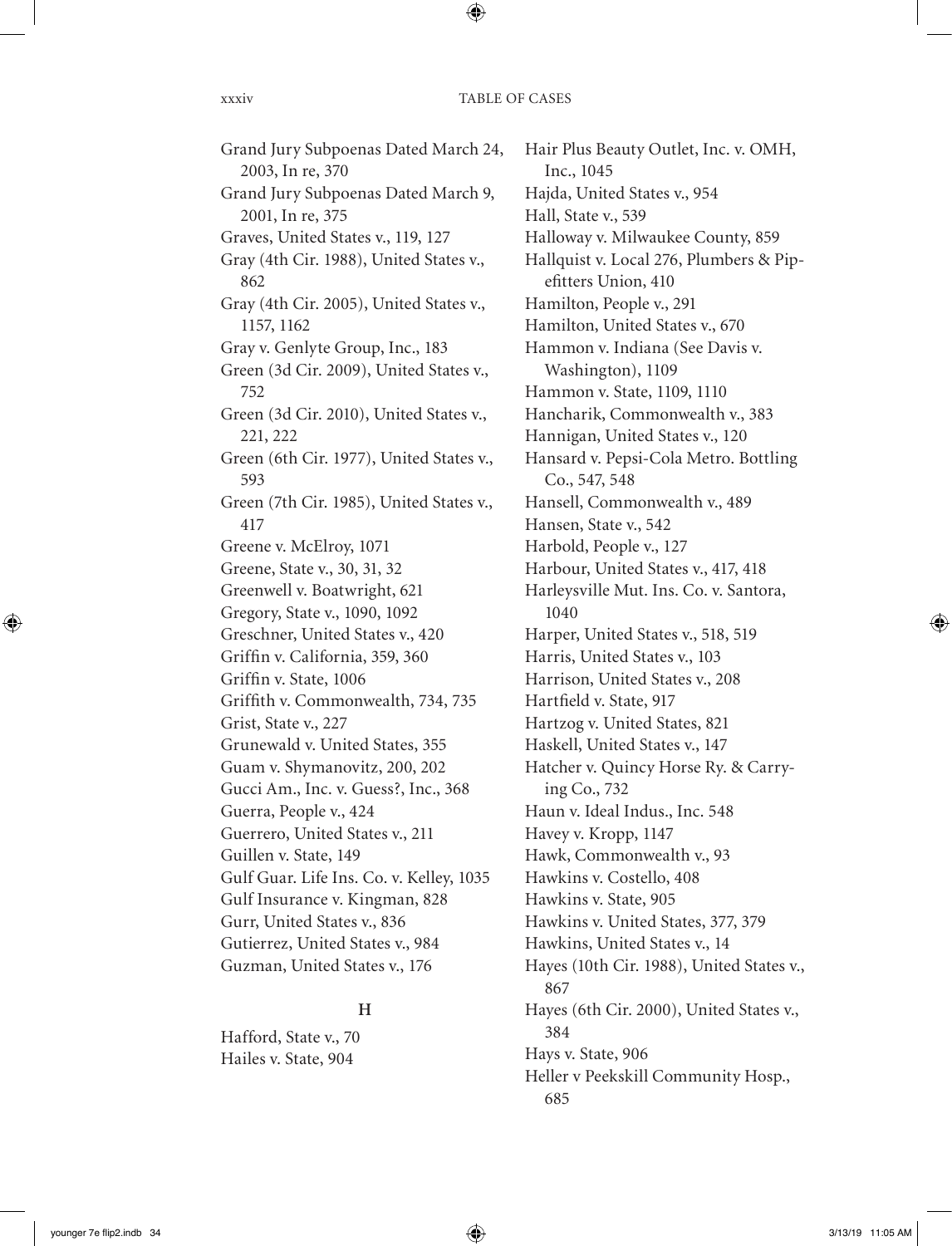Hemauer v. State, 103 Henderson (11th Cir. 2005), United States v., 556 Henderson (A.F.C.C.A. 2014), United States v., 964 Hendrick, State v., 252 Hermanek, United States v., 561 Hernandez v. State, 33 Hernandez-Fundora, United States v., 13 Hickey, United States v., 407 Hickman v. Taylor, 372, 373 Hicks v. Charles Pfizer & Co., 954 Hicks, United States v., 120 Hidalgo, United States v., 613 Hiibel v. Sixth Judicial Dist. Court of Nev., Humboldt Cty., 1116 Hileman v. Northwest Engineering Co., 913 Hill (S.C. 1993), State v., 770 Hill (Wash. 1994), State v., 890 Hill v. Nelson, 271 Hill, People v., 196 Hilyer v. Howat Concrete Co., Inc., 754, 757 Hines v. State, 550 Hines, United States v., 613, 615, 616 Hitchener, State v., 808 Hodas v. Davis, 812 Hoffman v. Graber, 505 Hoffman v. Palmer, 821 Hoffman v. United States, 354, 355 Hoffman, State v., 103, 104 Hoffner, United States v., 547 Holbrook, People v., 907 Holland v. Schwan's Home Serv., Inc., 948 Holman, United States v., 268 Holmes v. South Carolina, 1088, 1095, 1096 Holmes, State v., 1089, 1090, 1092 Holowko, People v., 670 Holt v. Wesley Medical Center, LLC, 636

HomeStreet, Inc. v. Dep't of Revenue, 26 Hopkins v. Hopkins, 58 Horn v. Shinseki, 849 Horne v. Owens-Corning Fiberglas Corp., 902, 903 Hornsby v. United States, 847 Horowitz, In re, 372 Hottle v. Beech Aircraft Corp., 277 Houlihan, United States v., 1163 Howard (N.H. 1981), State v., 498 Howard (Tex. Crim. App. 2015), State v., 949, 950 Howard-Arias, United States v., 980 Howell, United States v., 516, 517 Hubbard, State v., 476 Hubbard, United States v., 671 Huddleston v. United States, 198, 203, 221, 341 Huffington v. State, 898 Hughes, Commonwealth v., 214 Hukill v. State, 892 Humphries, State v., 834 Hunt v. Mayfield, 833 Hyman, State v., 559 Hyson, United States v., 403

# **I**

Idaho v. Wright, 766 Ikeda v. Curtis, 357 Illinois Cent. R.R. v. Tennessee Valley Auth., 14 In re (See Name of Party or Matter) In re Detention of (See Name of Detainee) In re Personal Restraint of (See Name of Restrainee) In the Interest of (See Name of Party) Inadi, United States v., 522 Indiana Ins. Co. v. GE, 65 INS v. Cardoza-Fonseca, 854 Insurance Co. v. Mosley, 785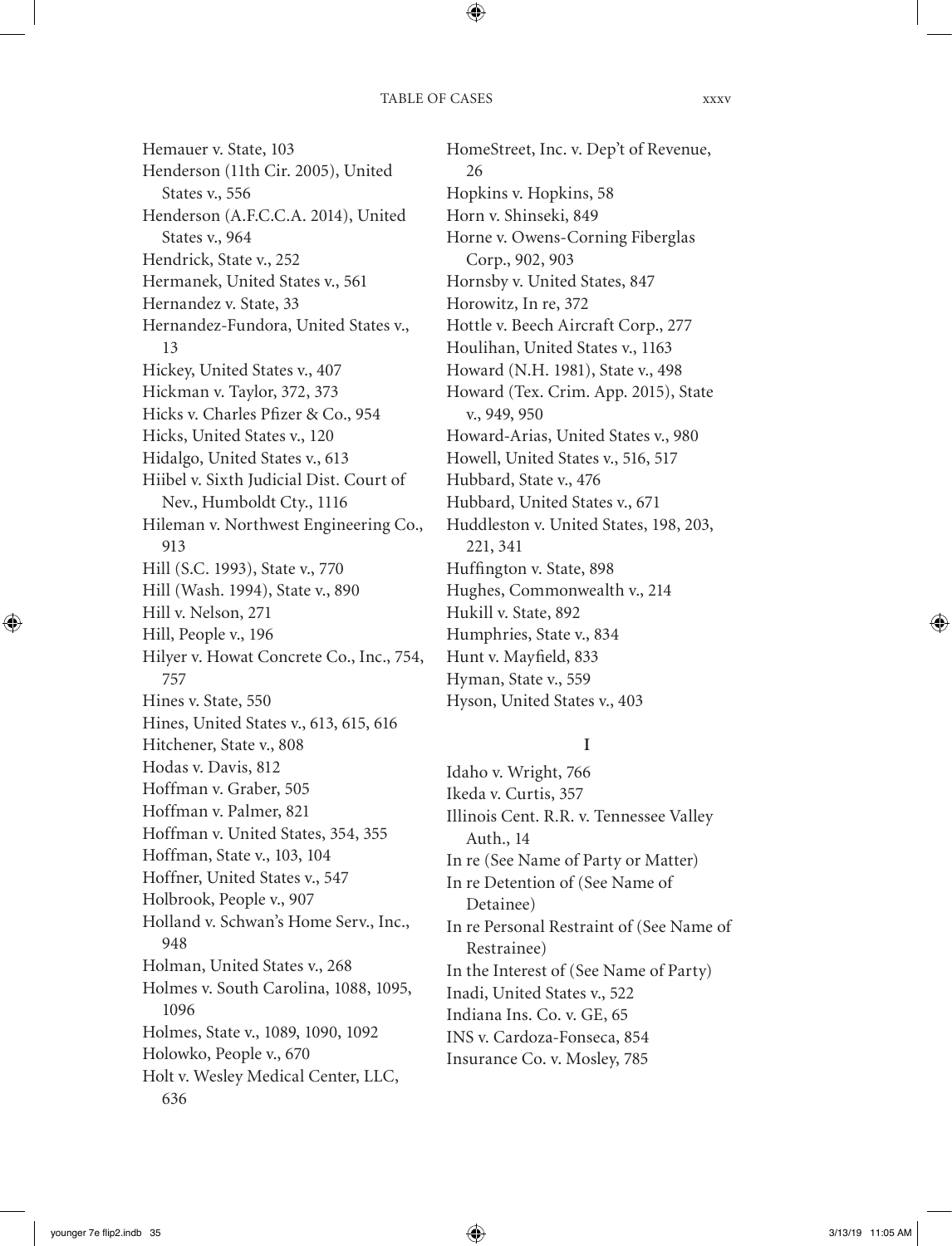Investigating Grand Jury; Appeal of: Samuel C. Stretton, Esquire, In re, 367 Iozzi v. State, 9 Irish v. Gimbel, 478 Iron Shell, United States v., 766, 794 Irvin, United States v., 1054 Ives, State v., 229

# **J**

J.A.W., In re, 33 J.L.V., In re, 150 J.W. v. City of Oxnard, 325 Jackman, United States v., 550 Jackson (3d Cir. 1981), United States v., 981 Jackson (4th Cir. 1997), United States v., 754 Jackson (4th Cir. 2013), United States v., 1157, 1162 Jackson (7th Cir. 2000), United States v., 837, 1005 Jackson (D.C. Cir. 1980), United States v., 64 Jackson (Mich. 2006), People v., 245 Jackson (Tenn. 2014), State v., 358 Jackson (Wash. 2003), State v., 1038 Jackson v. State, 551 Jaffee v. Redmond, 352, 384, 385 James (Ohio App. 1974), State v., 1039 James (Tenn. 2002), State v., 53 James River Ins. Co. v. Rapid Funding, LLC, 558 James v. Commonwealth, 840 Janati, United States v., 1057 Jayyousi, United States v., 642 Jenkins v. Dominick's Finer Foods, Inc., 949 Jenkins, State v., 554 Jessica M., In re, 124, 125, 126 Jett v. Commonwealth, 464 Jimenez (11th Cir. 1986), United States v., 431

Jimenez (5th Cir. 1980), United States v., 199 Jiminez (11th Cir. 2009), United States v., 176 John Doe Corp., In re, 374 Johns v. United States, 1042 Johnson (10th Cir. 2012), United States v., 336 Johnson (4th Cir. 2000), United States v., 1157 Johnson (8th Cir. 1989), United States v., 37, 38 Johnson (9th Cir. 1960), United States v., 28 Johnson v. Elk Lake Sch. Dist., 339 Johnson v. Leuthongchak, 728 Johnson v. Lutz, 820, 829 Johnson v. People, 880 Johnson v. United States, 420 Johnson v. Yellow Freight Sys., 859, 860 Johnson, People v., 127 Johnson, State v., 226 Johnsted, United States v., 614 Jones (3d Cir. 2009), United States v., 836 Jones (6th Cir. 1978), United States v., 13 Jones v. Colonial Life & Accident Ins. Co., 863 Jones v. Hatchett, 922 Jones v. Tucker, 598 Jones, State v., 67 Joy, United States v., 773 Joyce, People v., 895

# **K**

K.R.O., In re, 404 Kaba v. Stepp, 491 Kagramany, State v., 553 Kaiser, United States v., 842 Kane, United States v., 518 Kannankeril v. Terminix Int'l, Inc., 611 Kassimu, United States v., 992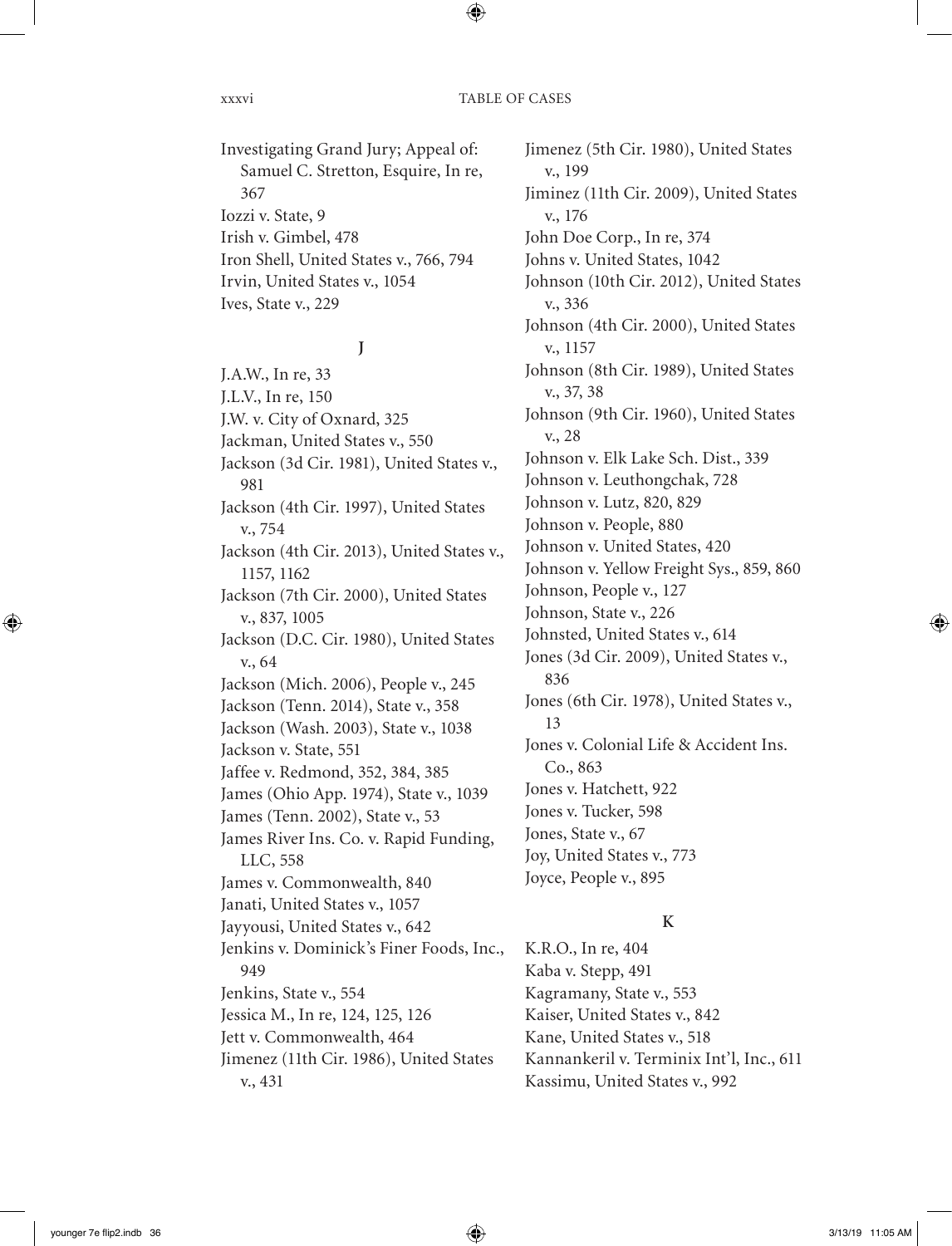Kastigar v. United States, 355 Kay v. United States, 851 Keene v. Sears, Roebuck & Co., Inc., 138, 139 Keith v. United States, 847 Kelley, United States v., 967, 968 Kelly, State v., 560 Kelly, United States v., 400 Kendall, State v., 38 Kennedy, State v., 1146 Kentucky v. Stincer, 1077 Kercheval v. United States, 290 Kerry Coal Co. v. United Mine Workers, 539, 540 Khanani, United States v., 176 Khorozian, United States v., 670 Kilgus, United States v., 601 Kimbell, Commonwealth v., 454, 460 King (N.C. 1996), State v., 223 King (Tenn. 1986), State v., 52, 53 King v. Olympic Pipe Line, 355 King, United States v., 765 Kingsbury v. U.S. Greenfiber, LLC, 576 Kirk v. State (Miss. 2015), 758 Kirk v. State (Tex. App. 2006), 77 Kirksey v. Schindler Elevator Corp., 632, 596, 649 Knott, State v., 435 Koch v. Koch Indus., Inc., 65 Koch, Commonwealth v., 1003, 1005 Korte v. New York, N.H. & H.R. Co., 821 Kotteakos v. United States, 176 Kovel, United States v., 369 Krasky, State v., 1126, 1127, 1129 Kroning v. State Farm Auto. Ins. Co., 736 Kulwin, People v., 1039 Kumho Tire Co. v. Carmichael, 563, 573, 575, 600, 604, 610, 612, 617, 621 Kyrkos v. Pappas, 1043

## **L**

L.A. News Serv. v. CBS Broad., Inc., 1038 Lacy v. State, 921, 923 LaFlam, United States v., 187, 257 Lampson, United States v., 981 Lander, State v., 811 Lankford, United States v., 1080 LaPierre, United States v., 554 Larson (2d Cir. 1997), United States v., 336 Larson (9th Cir. 2007), United States v., 419 Las Vegas Sands, LLC v. Nehme, 1016 Latney, United States v., 208 Laura A. Newman, LLC v. Roberts, 1055 Lawrence J., In the Interest of, 488 Lawrence v. MountainStar Healthcare, 285 Lawson, State v., 409 Leach, State v., 26 Leahy v. McClain, 180 LeBoon v. Alan McIlvain Co., 525 LeCompte, United States v., 210, 211, 212 Lee, People v., 908 Lee, United States v., 221 Lemere, United States v., 401 Lemire, United States v., 1054 Lentz, United States v., 938 LePage v. Bumila, 728 Lepore, United States v., 709 Levine v. March, 358 Lewandowski v. Preferred Risk Mut. Ins. Co., 647 Lewin, United States v., 37 Lewis v. Ethicon, Inc. (In re Ethicon, Inc., Pelvic Repair Sys. Prods. Liab. Litig.), 650 Lewis v. LeGrow, 245, 246, 247 Lewis v. Wilkinson, 320 Lewis, United States v., 145, 146, 147 Lieberman, United States v., 829, 830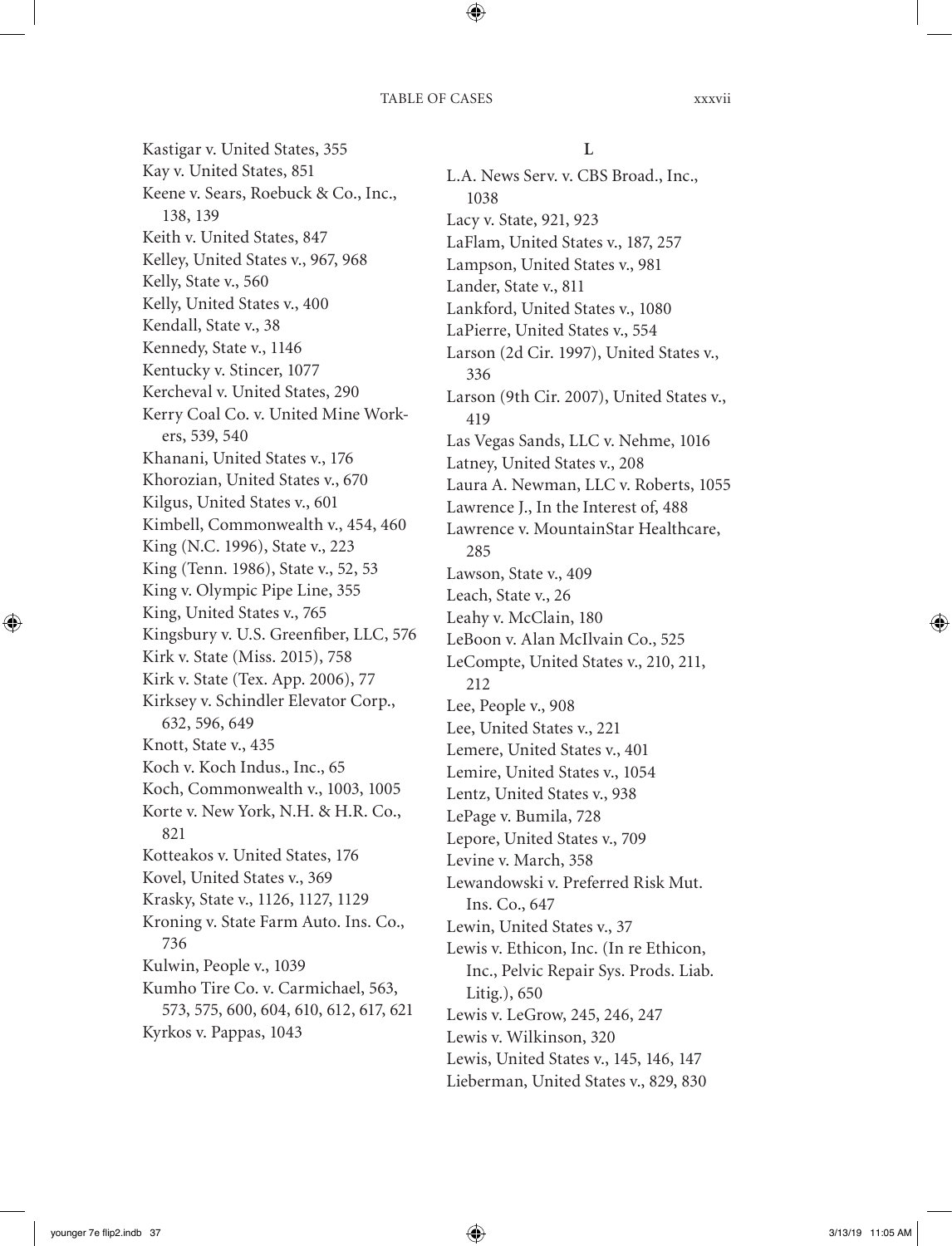## xxxviii TABLE OF CASES

Lightfoot v. Union Carbide Corp., 548 Ligon, State v., 224 Lilly v. Virginia, 963 Lindsey v. State, 770 Lindsey, State v., 496 Lipscomb, People v., 127 Lisle v. State, 775 Little, United States v., 429 Littlefield v. McGuffey, 859 Lizotte, State v., 232 Lockett v. Ohio, 360 Lockheed Shipbuilding & Constr. Co., People v., 276 Logsdon, United States v., 517, 518, 519, 520 Lolie v. Ohio Brass Co., 278 Lollar, United States v., 491 Lomax Transp. Co. v. United States, 851 Long, United States v., 193 Lopez-Medina, United States v., 516 Lorraine v. Markel Am. Ins. Co., 672, 990 Loughan v. Firestone Tire & Rubber Co., 267 Louisiana Mun. Police Emp's. Ret. Sys, v. Sealed Air Corp., 370 Lucas, State v., 958, 959, 960 Luce v. United States, 64, 82 Lucero, State v., 216 Lugosch v. Congel, 370 Luka v. City of Orlando, 241 Luke's Cataract and Laser Institute PA v. Sanderson, 992 Luna, United States v., 211 Lundy, United States v., 146 Lussier, United States v., 433 Lust v. Sealy, Inc., 828

# **M**

M.B.A.F.B. Federal Credit Union v. Cumis Insurance Society, Inc., 410 Machor, United States v., 429 MacMillan, Inc., In re, 1049

Madden, United States v., 225 Maguigan, Commonwealth v., 367 Maguire, United States v., 212 Mahoney, State v., 586 Makela, People v., 498 Malek v. Federal Ins. Co., 433 Malloy v. Hogan, 359 Manfre, United States v., 754 Mangel, Commonwealth v., 1000 Mann, State v., 714, 715 Manning v. Commonwealth, 464 Marcy, State v., 811, 818 Mardlin, People v., 232 Marks v. Criminal Injuries Comp. Bd., 9 Marks v. State, 9 Marks, United States v., 295 Marler v. Texas Pac. Ry. Co., 912 Marsh, United States v., 199, 200 Marshall v. Lonberger, 1090 Marshall, In re Detention of, 959 Marten Transp., Ltd. v. PlattForm Adver., Inc., 1008 Martin (Idaho 1990), State v., 227 Martin (Ohio 1985), State v., 833 Martin (Wash. 1999), State v., 389 Martin v. Soblotney, 96 Martinez v. City of Chicago, 491 Martini, State v., 253 Mary Breckinridge Healthcare, Inc. v. Eldridge, 840 Maryland Casualty Co. v. Kador, 423 Maryland v. Craig, 1081, 1082, 1086 Mason v. Oklahoma Turnpike Auth., 420 Mason v. United States, 355 Massachusetts v. Westcott, 14 Massey, United States v., 1049, 1054 Mastberg, United States v., 539 Mastracchio, State v., 809 Mastran v. Urichich, 834 Mastrangelo, United States v., 929 Matlock (8th Cir. 1997), United States v., 703, 704 Matlock (U.S. 1974), United States v., 719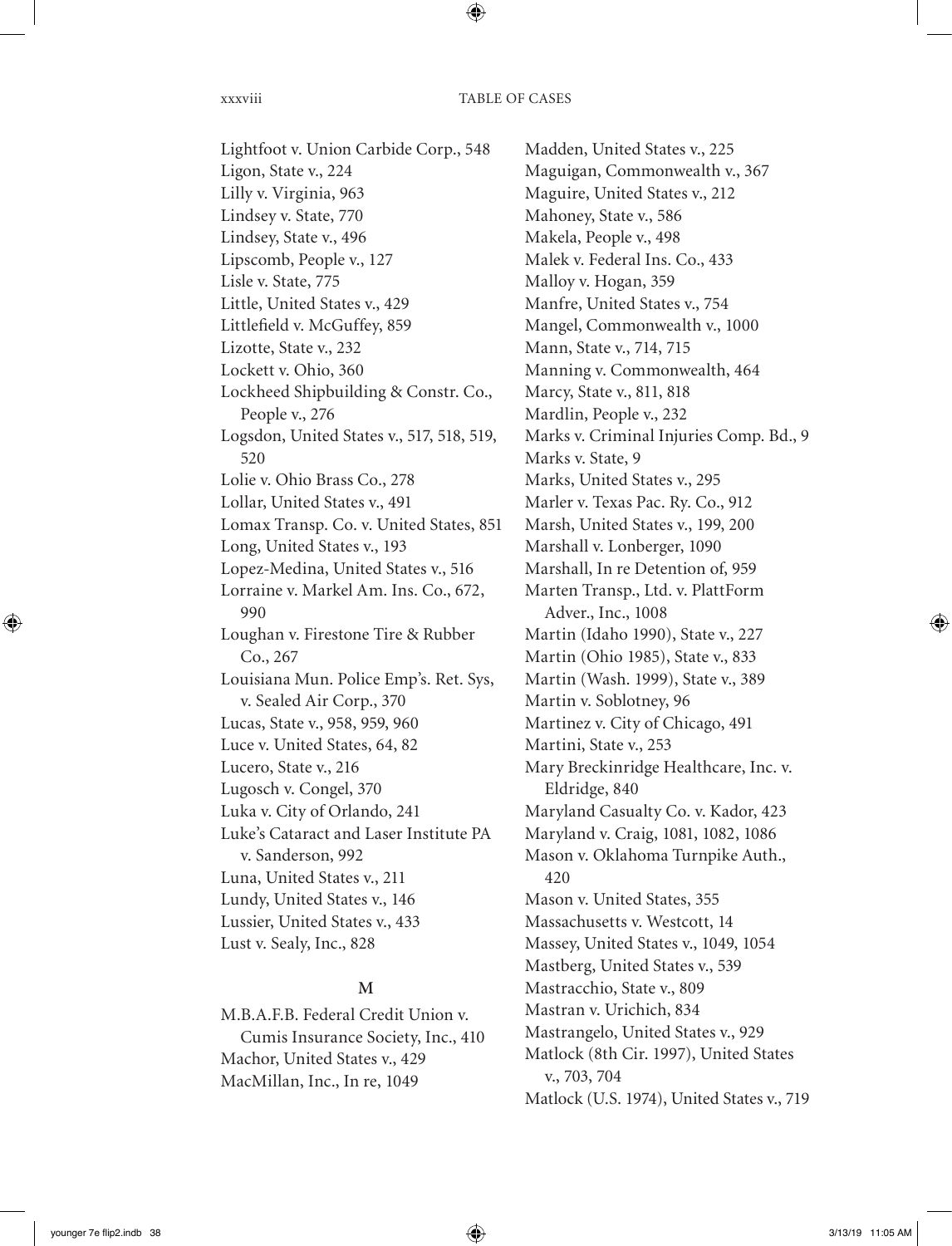Matthews v. United States, 822 Matthews, United States v., 500, 501 Mattox v. United States, 906, 907, 911, 912, 1101 Matuez v. Lewis, 575 Matusky, State v., 923 Maxwell, United States v., 1077 May, Commonwealth v., 383 Mayans, United States v., 222 Mayes, United States v., 1161 Mayfield, People v., 424 Mazur v. Hymas, 14 McAbee v. Chapman, 432 McBurrows, Commonwealth v., 381 McCallum, United States v., 142 McCarthy v. Arndstein, 358 McCarty v. United States, 851 McCowan v. United States, 147 McCullough, People v., 952 McDaniel v. Celebrezze, 648 McDaniel v. CSX Transportation, Inc., 576 McDonnell v. McPartlin, 465 McDonnell v. United States, 893 McElroy v. Brisco, 1039 McGaughey, United States v., 1049 McGillis Inv. Co., LLP v. First Interstate Fin. Utah Ltd. Liab. Co., 357 MCI Telecomm. Corp. v. Wanzer, 863 McIntyre v. The Colonies-Pacific, LLC, 276 McLaughlin v. United States, 211 McLean, State v., 560, 561 McNeill, United States v., 415, 453 McQuiston, United States v., 210 McVeigh, United States v., 984 MDU Resources Group v. W.R. Grace & Co., 73 Meacham, United States v., 336, 337 Mead Data Central, Inc. v. United States Department of Air Force, 364 Meder v. Everest & Jennings, Inc., 832 Medical Therapy Scis., Inc., United States v., 497

Medina v. State, 775 Meece v. Commonwealth, 433 Mehojah v. Drummond, 278 Mehrmanesh, United States v., 199, 200 Mejia, United States v., 291 Mejia-Alarcon, United States v., 511 Melendez v. State, 825 Melendez-Diaz v. Massachusetts 826, 827, 1131, 1132, 1133, 1135, 1136, 1142 Melendez-Santana, United States v., 562 Menefee v. United States, 598 Meno v. State, 905 Mercer v. Theriot, 83 Merchand v. Carpenter, 243 Merriweather v. Family Dollar Stores of Ind., 859 Meyer v. United States, 270 Meyers v. United States, 1039 Michael v. State (Ga. App. 2016), 55 Michael v. State (Tex. Crim. App. 2007), 526 Michelson v. United States, 147 Michigan v. Bryant, 1107, 1118, 1122, 1132 Michigan v. Lucas, 315, 317 Middle E. Broad. Networks, Inc. v. MBI Glob., LLC, 65 Middleton v. State, 775 Milbouer v. Keppler, 14 Milkiewicz, United States v., 1057 Miller v. Brass Rail Tavern, Inc., 582 Miller v. Crown Amusements, Inc., 757 Miller v. Keating, 754, 755, 773, 774 Miller, People v., 127 Mills v. Grotheer, 478 Milton H. Greene Archives, Inc. v. BPI Commc'ns, Inc., 1015 Milton v. United States, 719 Minasian v. Standard Chartered Bank, PLC, 828 Miranda (9th Cir. 1993), United States v., 225 Miranda (N.D. Ill. Sep. 16, 1997), United States v., 670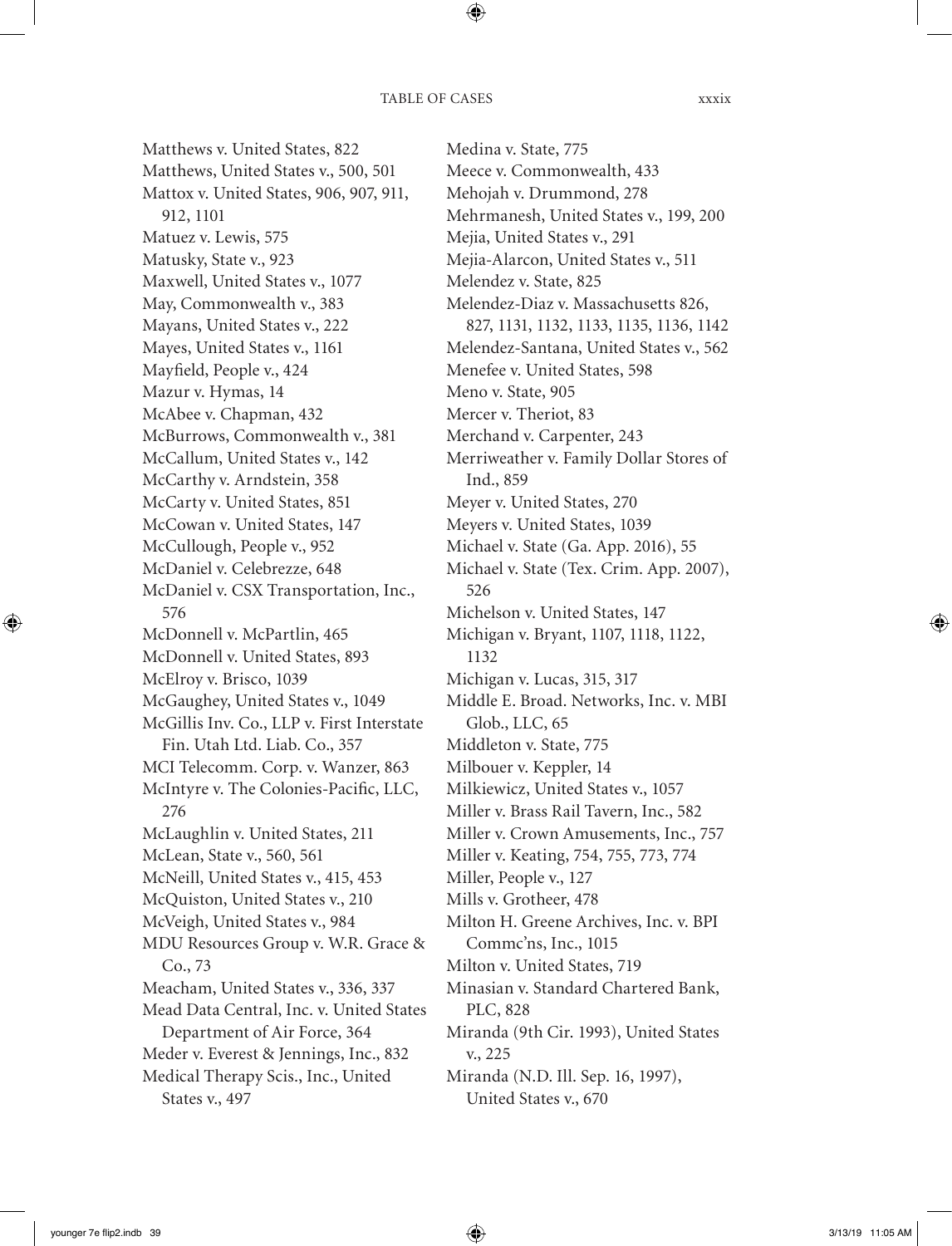Missouri v. Long, 504 Mitchell v. Gencorp Inc., 864 Mitchell, United States v., 753, 755, 773 Moccia, United States v., 164 Mohamed (Wash. 2016), State v., 523 Mohamed (Wash. App. 2015), State v., 958 Mohawk Indus., Inc. v. Carpenter, 369 Molinos Valle Del Cibao, C. por A. v. Lama, 281 Momon v. State, 359 Mongold, State v., 239, 240 Monotype Corp. PLC v. Int'l Typeface, 995 Montague, United States v., 933, 1162 Montana v. Egelhoff, 1092 Montaño, State v., 1147 Monteleone, United States v., 145 Montgomery County v. Woodward & Lothrop, Inc., 9 Montgomery, State ex rel., v. Karp, 1136 Montiel, People v., 1138 Montoya v. Sheldon, 558 Moore (7th Cir. 1986), United States v., 773 Moore (7th Cir. 1997), United States v., 212 Moore v. Blackwell, 588 Moore v. United States, 406 Moore, State v., 226 Morales, State v., 834 Moran v. G. & W.H. Corson, Inc., 181 Moran v. Pittsburgh-Des Moines Steel Co., 851, 855 Moran, State v., 496 Moreno, United States v., 407 Morgan v. Intermountain Health Care, Inc., 287 Morgan v. State, 506 Moriconi v. Koester, 557 Morley, United States v., 197 Mornan, United States v., 817 Morris, Commonwealth v., 213 Morris, State v., 52

Morrison, State v., 404 Morrow, State v., 955 Morrow, United States v., 120, 121, 126, 127 Morvant v. Construction Aggregates Corp., 35 Mosby, State v., 404 Moses, State v., 498 Mosky, United States v., 428 Mothershed, United States v., 212 Motherwell, State v., 390 Moyer v. Aetna Life Ins. Co., 28 Mucci, United States v., 518 Mullins, United States v., 981 Munyenyezi, United States v., 424 Murray v. Just in Case Bus. Lighthouse, Ltd. Liab. Co., 1053 Murray, Commonwealth v., 178, 179 Murray, State v., 542 Murray, United States v., 221, 222 Musser v. Gentiva Health Servs., 556 Mutual Life Ins. Co. v. Hillman, 776, 781, 787, 790, 791 Myrick v. United States, 1042

# **N**

N.C., In re, 1151 Napier, United States v., 771 Narciso, United States v., 755 National Labor Relations Board v. Indianapolis Mack Sales & Service, Inc., 828 National Org. of Veterans' Advocates, Inc. v. Sec'y of Veterans Affairs, 845 Nazzaro, United States v., 135 Neal v. Whirl Air Flow Corp., 828 Nedza, United States v., 492 Neff, United States v., 867 Nelson v. Brunswick Corp., 271 Nesbit-Netcliff v. Shinseki, 849 New York Foreign Trade Zone Operators, United States v., 822 Newbern, State v., 67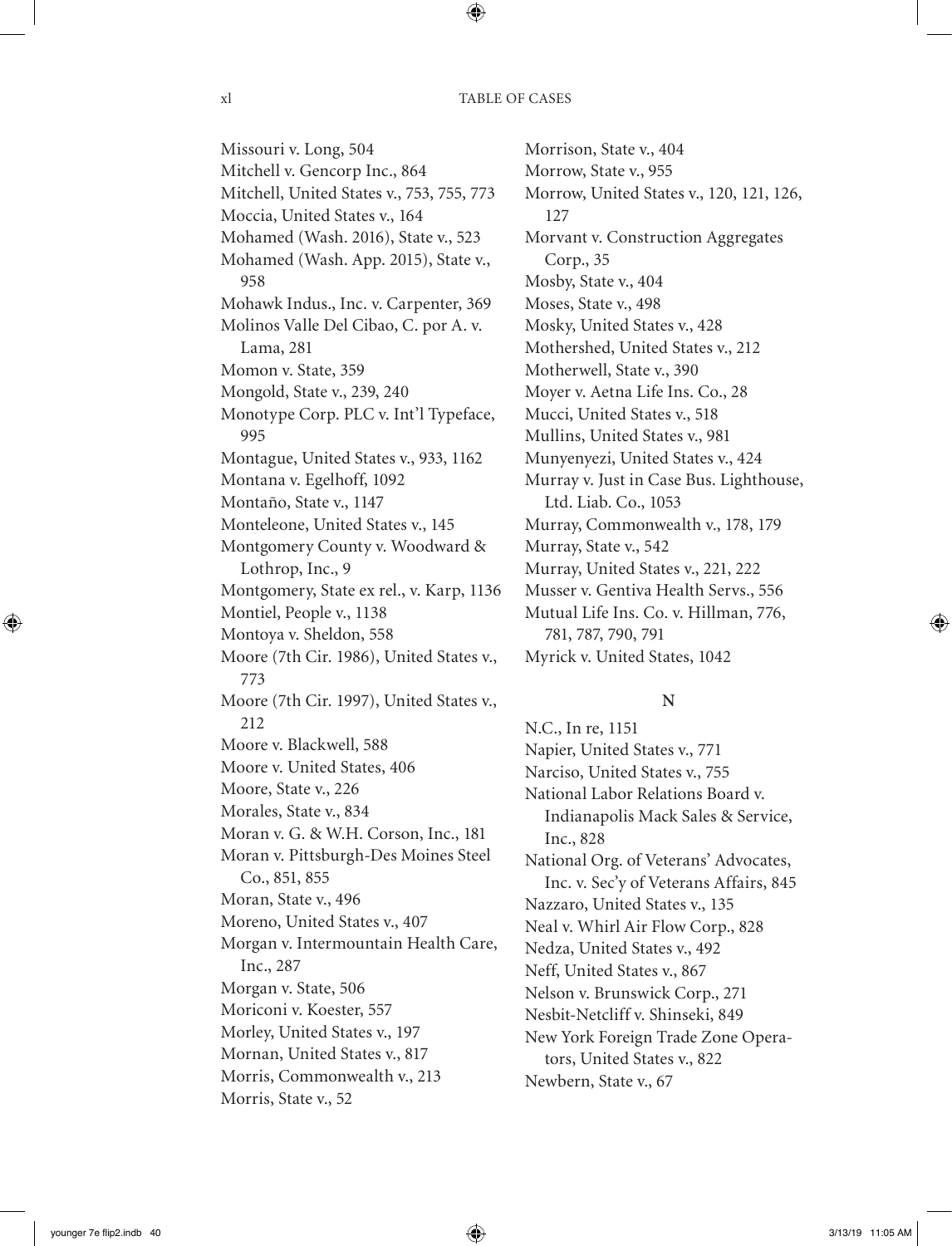Newman (Pa. 1991), Commonwealth v., 214 Newman (Pa. 1993), Commonwealth v., 383 Newman, United States v., 272 Newsom, United States v., 104 Newsome v. State, 33 Nicholas v. Pennsylvania State University, 501 Nicholls v. Webb, 784 Nichols v. United States, 847 Nicolaou v. Martin, 1003 Nieves, People v., 911 Nieves-Rodriguez v. Peake, 848 Nimely v. City of New York, 612 Nixon, United States v., 353, 380 Nobles, State v., 885, 889 Nobles, United States v., 372, 373 Northern States Power Co. v. Franklin, 737 Novak v. Tucows, Inc., 1008 Null, United States v., 147

# **O**

O'Dell v. Hercules, Inc., 278, 861 O'Gee v. Dobbs Houses, Inc., 797 O'Harra v. Pundt, 475 O'Neal, United States v., 296 Ochoa, People v., 424 Ohanmu, United States v., 408 Ohio v. Clark 1120, 1121, 1126, 1130 Ohio v. Kingery, 832 Ohio v. Reiner, 353 Ohio v. Roberts, 899, 900, 1103, 1104, 1106, 1108, 1122, 1132, 1151 Ohler v. United States, 79 Okland Oil Co. v. Conoco Inc., 636 Olano, United States v., 37 Old Chief v. United States, 162, 169, 170, 172, 173 Olden v. Kentucky, 314, 319, 323, 1077, 1078, 1079 Olesen v. Class, 794

Olofson, United States v., 433 One Feather, United States v., 313 Opus 3, Ltd. v. Heritage Park, Inc., 433 Orbit One Commc'n, Inc. v. Numerex Corp., 370 Oregon v. Garver, 541 Oros, United States v., 631 Orr v. Bank of Am., NT & SA, 1015, 1016 Ortiz, United States v., 988 Oster, State v., 169 Overton, State v., 253 Ovesen v. Mitsubishi Heavy Indus, of Am. Inc., 369 Owen v. Kerr-McGee Corp., 637 Owens, Commonwealth v., 99 Owens, United States v., 1077, 1150, 1161

# **P**

Paiva, United States v., 550 Palmer v. City of Long Beach, 21 Palmer v. Hoffman, 821, 826, 852 Paolitto v. John Brown E.&C., Inc., 860 Paquette, State v., 810, 811 Paralyzed Veterans of Am. v. McPherson, 1014 Park W. Radiology v. CareCore Nat'l LLC, 842 Parker v. Allentown, Inc., 861 Parker, United States v., 225 Parks, United States v., 1037 Parkway Bank & Trust Co. v. Korzen, 953, 954 Parr v. United States, 166 Parris, United States v., 543 Parrott v. Wilson, 893 Pasley, United States v., 1043 Patel v. City of Madison, 594 Patrick, United States v., 829 Patterson, People v., 124 Patterson, State v., 834 Patterson, United States v., 813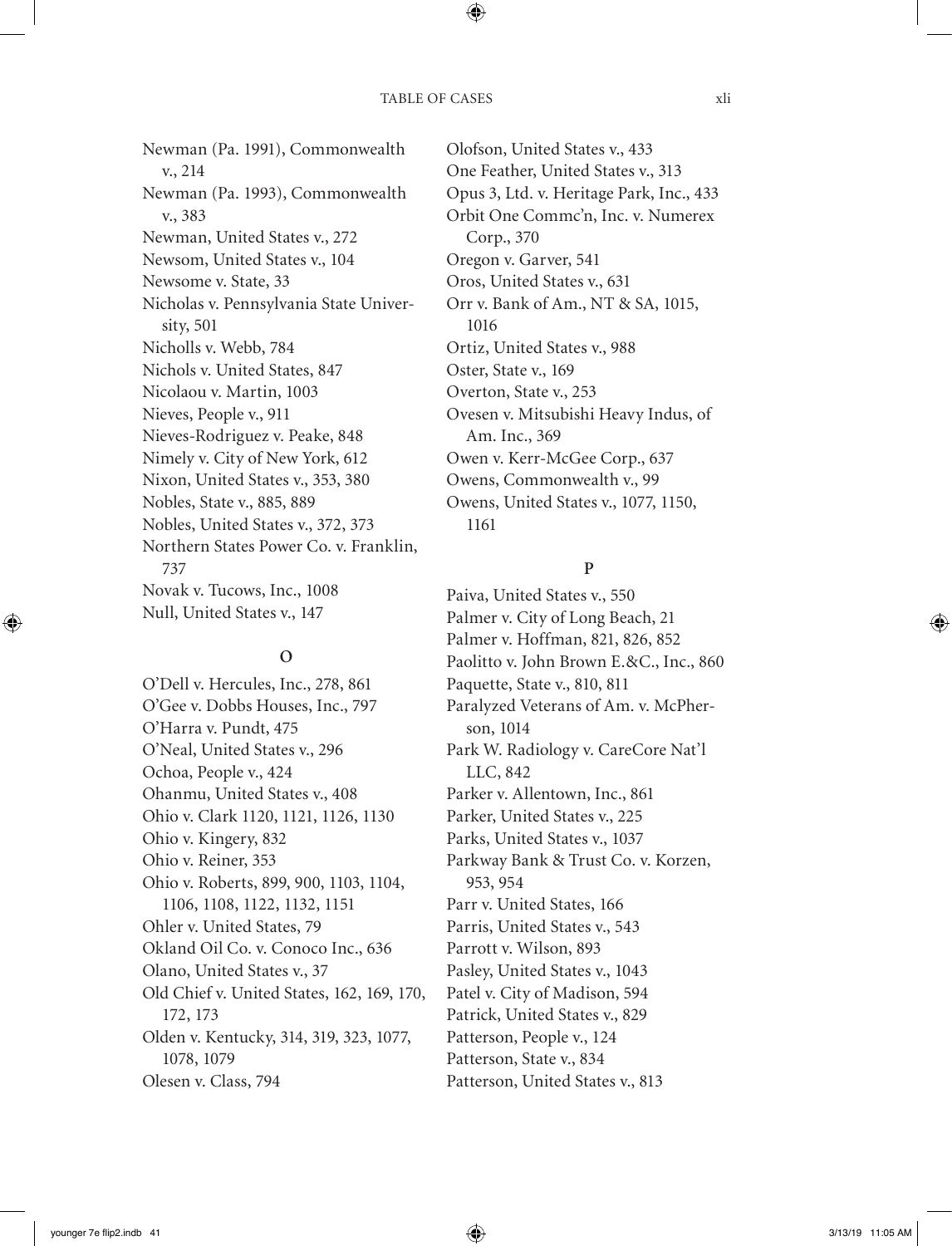xlii TABLE OF CASES

Patton v. Rose, 478 Patton, State v., 585 Pau v. Yosemite Park & Curry Co., 278 Paulino, United States v., 957 Pavao, People v., 522 Paxton v. Ward, 766 Payson v. Bombardier, Ltd., 843 Peirce v. Fazenbaker, 8 Peled v. Meridian Bank, 181 Pelullo, United States v., 1057 Peneaux, United States v., 967 Penson v. Ohio, 494 People v. (See Name of Defendant) Peralta v. State, 25 Perez, People v., 1150 Persico, United States v. 785 Petition of W— , 851 Petrocelli v. Gallison, 832 Petroll, Commonwealth v., 100 Petrovich, Commonwealth v., 97 Pettiford, United States v. 221, 222 Pettit v. Erie Ins. Exch., 9 Pharr, State v., 103 Pickett, People v., 880 Pike, People v., 121 Pike, State v., 52 Pirsig, State v., 1038 PixArt Imaging, Inc. v. Avago Tech. Gen. IP (Singapore) Pte. Ltd., 575 Pleau v. State, 880 Pluta, United States v., 988 Pointer v. Texas, 1070, 1104 Polite v. State, 812 Polowichak, United States v., 39 Pope, People v., 127 Porter v. Decatur Memorial Hospital, 954 Porter v. United States, 715 Porter, State v., 794 Porter, United States v., 812 Portillo-Quezada, United States v., 517 Postell v. Hankla, 478 Powell, Commonwealth v., 205 Powers v. J.B. Michael & Co., 274, 275

Prasertphong, State v., 1146 Prater v. Cabinet for Human Resources, 840 Prather, People v., 949 Pratt v. State, 78 Prescott v. R&L Transfer, Inc., 951 Presler, State v., 387 Prieto, United States v., 710 Principi v. Survivair, Inc., 556 Provenzo v Sam, 684 Provident Life and Acc. Ins. Co. v. Goel, 1035, 1036 Pruitt, Commonwealth v., 179 Purdy, Commonwealth v., 1006

# **Q**

Queen v. Hepburn, 910 Queen's Case, 459 Quiles v. United States, 147

# **R**

R.K. v. Corp. of the President of the Church of Jesus Christ of Latter Day Saints, 388 R.R., State in Interest of, 405 Rader, United States v., 967 Rambus, Inc. v. Infineon Techs. AG, 864 Ramirez v. State, 552 Ramirez, United States v., 403, 407 Ramrattan v. Burger King Corp., 799 Randall v. State, 923 Ranieri, State v., 409 Rankin v. State, 77 Ratliff v. Schiber Truck Co., 41 Rawlins, United States v., 836 Raymond v. Raymond Corp., 278, 279 Raymond, Commonwealth v., 185, 255 Redditt, United States v., 500 Reece, State v., 215 Reid, Commonwealth v., 178 Reilly v. Pinkus, 648 Reilly, United States v., 836, 1044 Reimer, State v., 496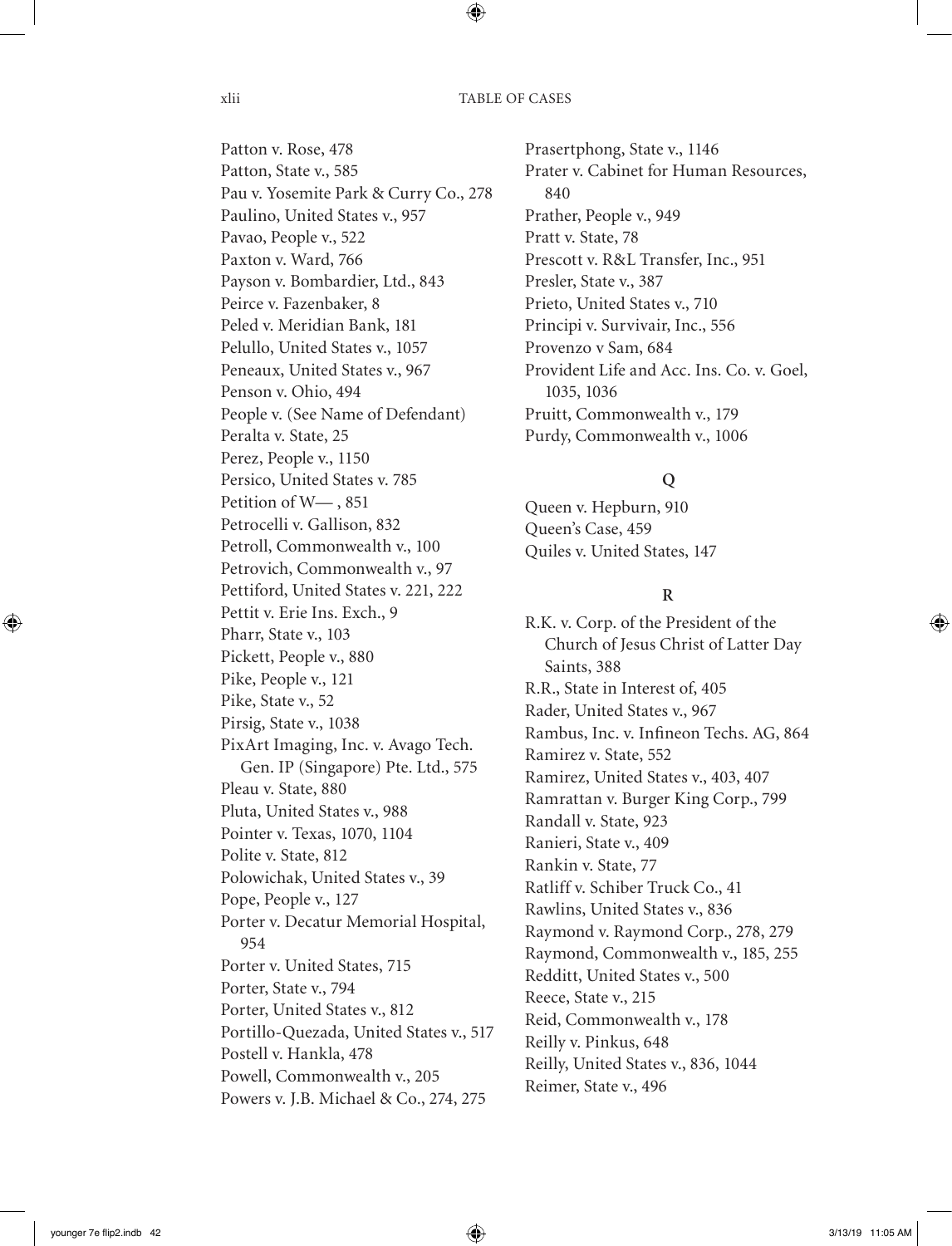Remington Arms Co. v. Liberty Mut. Ins. Co., 1049 Renville, United States v., 794 Resurrection Gold Mining Co. v. Fortune Gold Mining Co., 28 Rex v. Woodcock, 903, 911 Reyes v. Missouri P. R. Co., 140, 268, 270 Reynolds v. United States, 934, 1156, 1157, 1161 Rhode Island v. Innis, 1105 Ricciardi v. Children's Hospital Medical Center, 830 Rice v. Janovich, 883 Rich, United States v., 848 Richards v. Wasylyshyn, 914 Riddell Sports Inc. v. Brooks, 375 Riley v. Weigand, 253, 254 Rimkus v. N.W. Colo. Ski Corp., 278 Rith, United States v., 848 Rivastigmine Patent Litig. (MDL No. 1661), In re, 370 Rivera (Ariz. 1984), State v., 771 Rivera (Conn. 1986), State v., 462 Rivera, United States v., 766, 767 Rivera-Santiago, United States v., 550 Roberson v. State, 115 Roberts v. State, 551, 553 Roberts, State v., 890 Robinson (2d Cir. 1976), United States v., 847, 848 Robinson (7th Cir. 1998), United States v., 211, 212 Robinson (Neb. 2006), State v., 957 Robinson (Tenn. 2004), State v., 52 Robinson (U.S. 1988), United States v., 360 Robinson v. Watts Detective Agency, 415, 453 Rochester, Town of, v. Town of Chester, N.H. Super., 597 Rock v. Arkansas, 1090, 1091 Rock v. Huffco Gas & Oil Co., Inc., 797

Rodriguez-Marrero, United States v., 934 Rogers v. Raymark Industries. Inc., 575 Rolett, United States v., 210 Rollins, State v., 235 Ronder, United States v., 39 Rose, State v., 250 Rosenberg v. Collins, 1049 Ross (11th Cir. 1994), United States v., 1049, 1050 Ross (E.D. Mich. 2008), United States v., 293 Ross v. American Red Cross, 64 Ross v. Gardner, 647 Ross v. State, 777 Ross, Commonwealth v., 185, 255 Roswell, State v., 169 Rousan v. State, 505 Rowan v. Sunflower Elec. Power Corp., 635 Rowland v. State, 775 Ruben C., State v., 502 Rucker, State v., 950, 951 Ruiz, United States v., 750 Rush v. Megee, 598 Rush, Commonwealth v., 212 Rush, People v., 117, 118 Russell, United States v., 703, 704 Rutherford, United States v., 616, 618

# **S**

S & A Painting Co. v. O.W.B. Corp., 438 S.M. v. J.K., 327, 328 S.R. Int'l Bus. Ins. Co. v. World Trade Ctr. Props. LLC, 375 Sabin, People v., 245 Saelee, United States v., 615, 616, 617 Safavian, United States v., 992, 995 Safford, People v., 645 Sage, State v., 833 Sage-Allison v. Novartis Pharm. Corp., 558 Saia, State v., 462, 463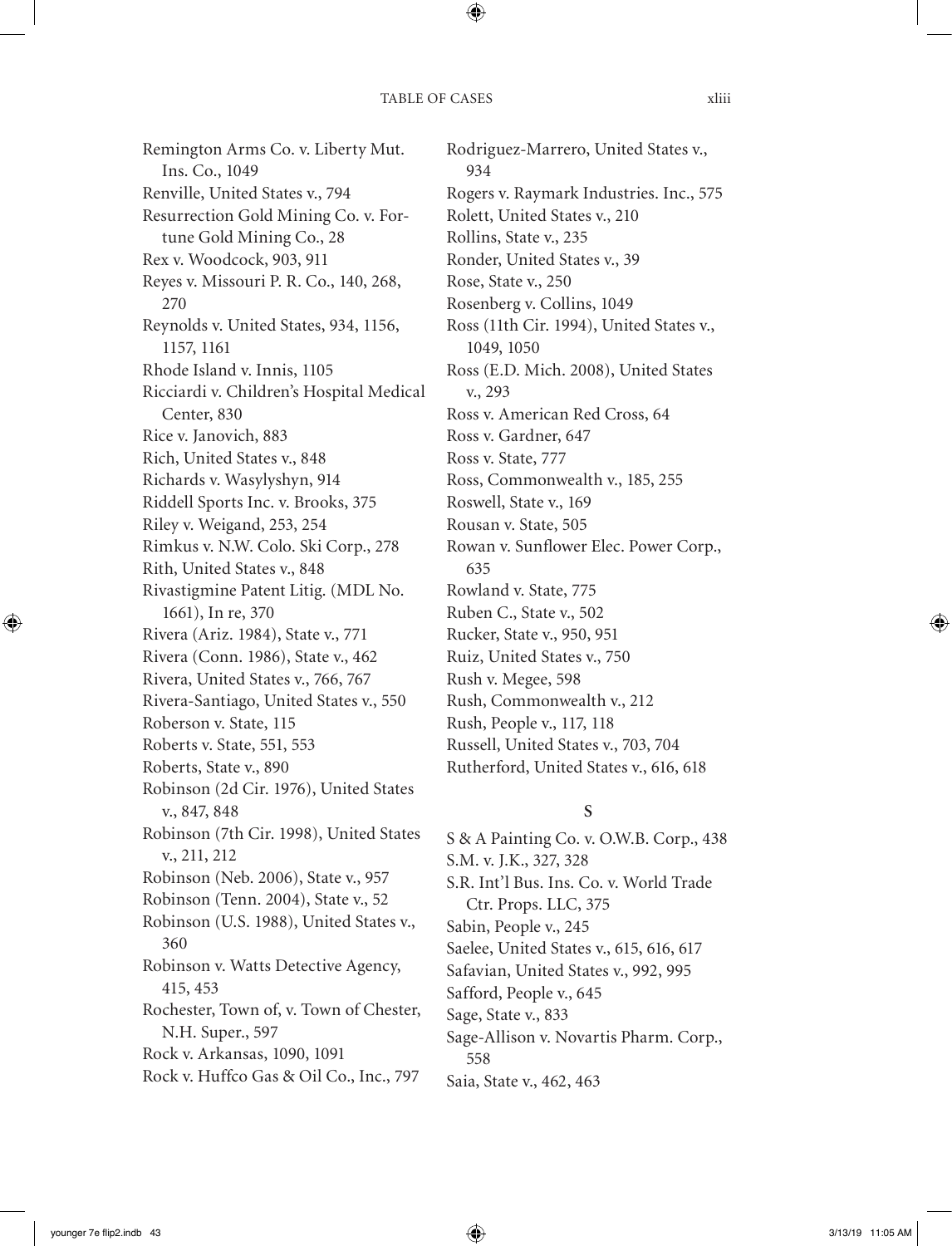Saks International, Inc., v. M/V "Export Champion", 842 Salamone, State v., 1134 Salerno, United States v., 902 Salim, United States v., 897, 898, 899, 900 Salt Lake City v. Alires, 217 Samples v. City of Atlanta 548 Sampson, United States v., 219, 221 Sanchez v. Zabihi, 330 Sanchez, People v., 1137 Sanders v. Alaska, 789 Saniti, United States v., 225 Santana, United States v., 564 Santana-Lopez, State v., 102 Sauget v. Johnston, 1042 Saunders, United States v., 504 Sayers v. Gardner, 647 Scacchetti, State v., 1126, 1128, 1129 Scales, United States v., 1054 Scheffer, United States v., 1090, 1091 Schirmang, State v., 104 Schroeder, State v., 496 Schultz v. State, 9 Schurgast v. Schumann, 462 Schwimmer, United States v., 370 Scott, People v., 196 Scott, State v., 437 Scott, United States v., 929 SCS Communications, Inc. v. The Herrick Co., 988 Sealed Case (D.C. Cir. 1982), In re, 374 Sealed Case (D.C. Cir. 1984), In re, 362 Sealed Case (D.C. Cir. 2003), In re, 135 Serna, United States v., 296 Seschillie, United States v., 433 Shaffer, State v., 217 Shamblin v. Albright, 478 Shapiro v. Hasbro, Inc., 1014, 1015 Shell Oil Co. v. Industrial Commission, 792 Shelly, State v., 474 Shelton v. Am. Motors Corp., 438 Shepard v. United States, 780

Shepherd v. State, 383 Sherwood, Commonwealth v., 205 Shields v. Nationwide Mut. Fire Ins. Co., 298 Shoup, United States v., 754 Shreve v. United States, 847 Siddiqui, United States v., 993 Sikora, United States v., 296 Silvey, State v., 49 Simmons, People v., 477 Simpson, People v., 645 Sims, United States v., 985 Sinnott, State v., 253 Sitler, Commonwealth v., 203 Six Grand Jury Witnesses, In re, 369, 374 Skeet, United States v., 540 Skinner v. State, 117 Skolnick v. Board of Commissioners, 14 Slochower v. Board of Higher Ed. of New York City, 355 Smith (10th Cir. 2008), United States v., 517, 520 Smith (3d Cir. 2013), United States v., 219 Smith (6th Cir. 1984), United States v., 593 Smith (7th Cir. 1996), United States v., 211, 212 Smith (D.C. Cir. 2011), United States v., 558 Smith (E.D. Va. 1984), United States v., 410 Smith (Ohio 2008), State v., 834 Smith (Pa. 1967), Commonwealth v., 457 Smith (Pa. Super. 1976), Commonwealth v., 489 Smith (Tenn. 1993), State v., 54 Smith v. Borough of Wilkinsburg, 433 Smith v. Crawford, 300 Smith v. Hearst Corp., 9 Smith v. Hooligan's Pub & Oyster Bar, Ltd., 142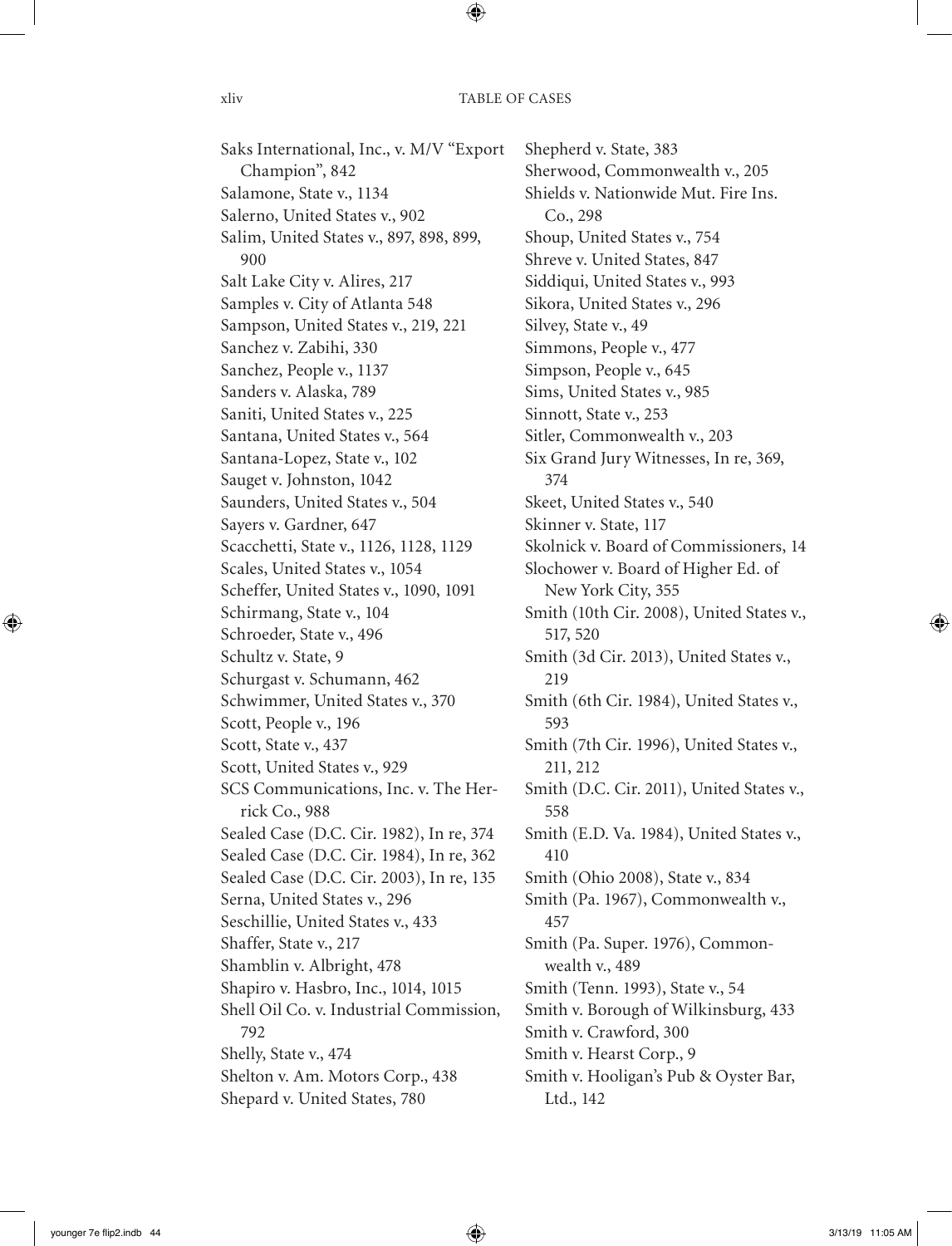Smith v. Illinois, 1072 Smith v. Ithaca Corp., 854 Smith v. McDowell, 1084 Smith v. Starnes, 298 Smith v. State (Ga. 2016), 50 Smith v. State (Miss. 2014), 1006 Smith, In re, 249 Smith, People v., 127 Snell, Commonwealth v., 197 Snowden v. Skipper, 301 Society of Separationists, Inc. v. Herman, 406 Sosna v. Celebrezze, 648 Soto, People v., 118 Southern Life & Health Ins. Co. v. Kemp, 1035 Spaeth, State v., 355 Spaulding, State v., 809 Spears v. Commonwealth, 432, 433 Speers v. United States, 420 Spell v. McDaniel, 280 Spencer v. State, 402 Spencer v. Texas, 1090 Sperberg v. Goodyear Tire & Rubber Co., 65 Spiewak, Commonwealth v., 95, 99 Spindell v. State Bar of California, 20 Spitaleri, People v., 290 Sporck v. Peil, 438, 439 Spotted War Bonnet, United States v., 400 Spotz, Commonwealth v., 99 Springer, State v., 1038 Springfield v. State, 118 St. Mary's Honor Center v. Hicks, 59 Standard Oil Co. of California v. Moore, 822 Standifur, State v., 925, 926, 927 Stansbury, Commonwealth v., 99 Stanton v. Stanton, 380 Starzecpyzel, United States v., 615, 616, 617 State ex rel. (See Name of Party) State in Interest of (See Name of Party) State v. (See Name of Defendant) Stecyk v. Bell Helicopter Textron, Inc., 278 Steed, United States v., 633 Steele v. Taylor, 1161 Steele v. Wiedemann Mach. Co., 279 Stein v. Bowman, 380 Steiner v. Minn. Life Ins. Co., 358 Steinhardt Partners, L.P., In re, 373, 376 Stephens v. Equitable Life Assurance Soc'y, 1035 Stevens v. Stanford, 815 Stevenson v. Linens of the Week, 848 Stewart, People v., 1055 Stewart, State v., 880 Stewart, United States v., 370 Stickelbaut, Estate of, 21 Stinnett, State v., 951 Stoecker, United States v., 503 Stoltz, United States v., 517 Stone, State v., 815 Stone, United States v., 498 Stratton, State v., 715 Strauss v. Douglas Aircraft Co., 271 Strickland v. Washington, 32, 33 Strino v. Premier Healthcare, P.C., 464 Stripling v. State, 142 Studley, United States v., 417 Suarez, United States v., 431 Sullivan, People v., 1038 Sumner, United States v., 336 Supermarket of Marlinton v. Meadow Gold Dairies, 900, 902, 903 Suss v. MSX Int'l Eng'g Servs., Inc., 438 Sutton, United States v., 37, 39 Swafford v. State, 714 Swanquist, United States v., 1054 Sweat, United States v., 176 Sweeney, State v., 883 Swidan, United States v., 296 Swidler & Berlin v. United States, 369 Szerlong, Commonwealth v., 1158, 1159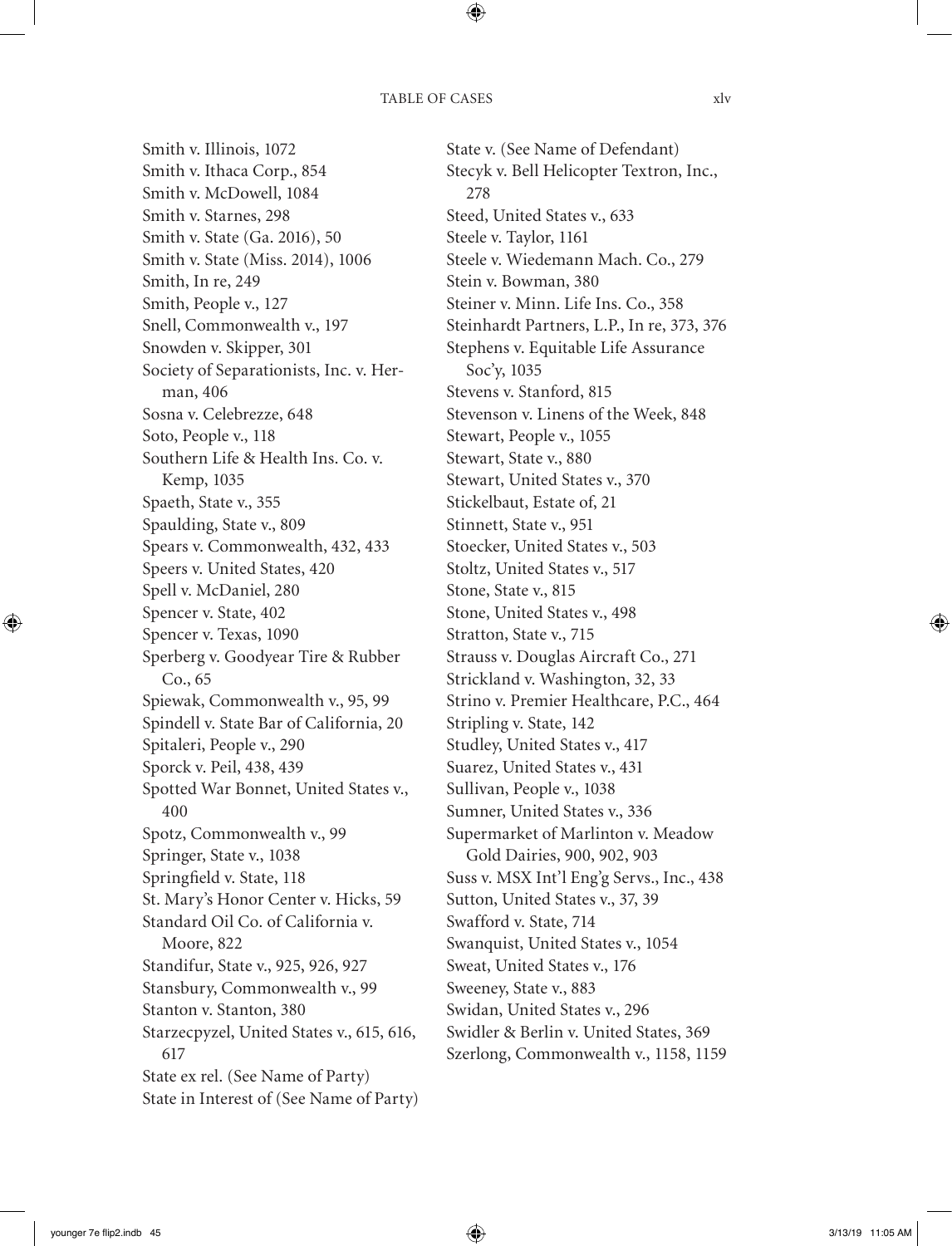# **T**

T.E., State v., 404 Tackett v. Commonwealth, 414 Tai, People v., 521 Tapia, State v., 227 Tarantino, United States v., 1050 Tarin v. Pellonari, 465 Taylor v. Baltimore & O. R. Co., 822 Taylor v. Erna, 757, 758 Technic Servs., United States v., 284 Tedder, United States v., 490, 492 Tennessee v. Street, 1138 Terrebonne v. Blackburn, 14 Terry v. State, 923 Terry, Commonwealth v., 96 Teschmaker, United States v., 847 Tevaha, People v., 412, 451 Thakore v. Universal Machine Co. of Pottstown, Inc., 825 Thomas (8th Cir. 2006), United States v., 680 Thomas (9th Cir. 1987), United States v., 429 Thomas (N.M. Ct. Crim. App. 1994), United States v., 714 Thomas v. Great Atl. & Pac. Tea Co., 637 Thomas v. Newton Int'l Enterprises, 575 Thomas v. Quintana, 1015 Thomas v. State, 107 Thomas, Commonwealth v., 457 Thompson v. Jenkins, 1088 Thompson v. King Feed & Nutrition Serv., Inc., 26 Thompson, State v., 890 Thompson, United States v., 703 Thornbrugh, United States v., 211 Tibbetts, State v., 66 Tiburzio-Kelly v. Montgomery, 577 Time Ins. Co. v. Estate of White, 1034 Tin Yat Chin, United States v., 986, 987, 989

Titan Indem. Co. v. City of Brandon, 1035 TK-7 Corp. v. Estate of Barbouti, 829 TLT-Babcock, Inc. v. Emerson Electric Co., 278 Tolman, State v., 226 Tome v. United States, 699, 705, 709, 710 Torres v. County of Oakland, 544 Torres, People v., 1039, 1146, 1147 Torres, State v., 560 Torres, United States v., 315 Totoro, United States v., 1013 Town of (See Name of Town) Traharne v. Wayne/Scott Fetzer Co., 611 Trammel v. United States, 351, 352, 353, 377, 383 Transport Indemnity Co. v. Seib, 1032 Traversie, State v., 433 Trevino v. State, 33 Trigg v. Commonwealth, 735 Tropeano, United States v., 988 Trujillo, People v., 477 Trzaska, United States v., 957 Tucker, State v., 554 Turner, Commonwealth v., 457 Tyler v. State, 897

# **U**

U.S. Bank Nat'l Ass'n v. Lavette, 1042 U.S. Fid. and Guar. Co. v. Martin, 1035 Uhl v. State, 33 Ultratec, Inc. v. Sorenson Communications, Inc., 954 Union Automobile Indemnity Ass'n. v. Capitol Indemnity Ins. Co., 28 United Shoe Machinery Corp., United States v., 363, 366 United States ex rel. (See Name of Party) United States for Historical Cell Site Data, In re, 837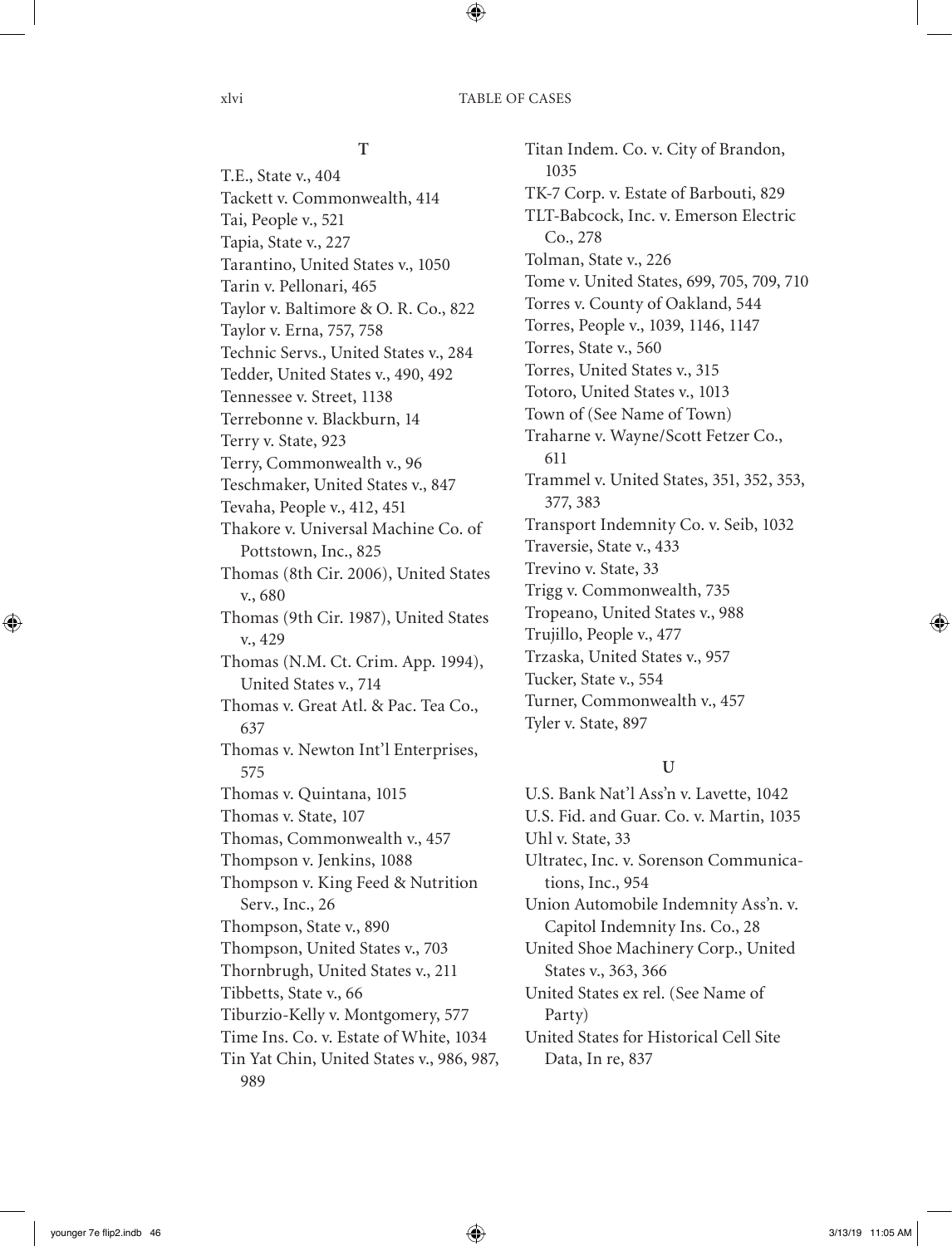United States Gypsum Co., United States v., 367 United States v. (See Name of Defendant) University of Pennsylvania v. EEOC 350 Upjohn Co. v. United States, 352, 369, 370 Urbina, United States v., 401 Urena, United States v., 418

## **V**

Valdez, People v., 412, 451 Vang, State v., 1125 Vayner, United States v., 1005 Vazquez, United States v., 967 Vega-Figueroa, United States v., 548, 564 Venture One Mortgage Corp., United States v., 1014 Vigneau, United States v., 829 Virgin, People v., 948 Virgin Islands, Government of the, v. Davis, 869 Vodusek v. Bayliner Marine Corp., 1049 Vojas v. K mart Corp., 949 Vuley, State v., 229

## **W**

Wable, Commonwealth v., 185, 213, 255 Wade, Commonwealth v., 178 Wagner v. Firestone Tire & Rubber Co., 518 Walder v. United States, 420 Walker v. Larson, 812 Walker v. State, 76 Walker, Commonwealth v., 101 Wallace v. Leedhanachoke, 477 Walley v. Vargas, 891 Walter, Commonwealth v., 97, 98, 99 Ware, United States v., 821 Warren (5th Cir. 1978), United States v., 431

Warren (E.D. La. 2010), United States v., 136 Warren v. Jackson, 478 Warren v. Polk, 30 Washington (4th Cir. 2007), United States v., 1137 Washington (D.C. Cir. 1997), United States v., 135, 963 Washington v. State, 778 Washington v. Texas, 432, 1090, 1091 Waters v. O'Connor, 390 Watkins v. Commonwealth, 840 Watkins, Commonwealth v., 179 Watson v. Greene, 1147 Watson v. State, 1040 Watson, United States v., 490 Waughtel, State v., 1039 Webster v. State, 551 Weeks v. Scott, 13 Weinstein, State v., 476 Wells Fargo Bank, N.A. v. Murphy, 1043 Werner v. Upjohn Co., 65 Wesley, People v., 118 West v. Marion Lab., Inc., 249 West, State v., 53 Wheeler v. Maryland, 981 Whitcher v. Davis, 498 White v. Illinois, 1105 White v. State, 431 Whitmore, United States v., 145, 500 Wigley v. Whitten, 496 Wilborn, People v., 908 Wilbur-Bobb, State v., 66 Wiley v. Commonwealth, 463 Wilkerson, United States v., 709 Williams (2d Cir. 2007), United States v., 612 Williams (3d Cir. 2006), United States v., 500 Williams (Conn. 1987), State v., 463 Williams (D.C. Cir. 1992), United States v., 639, 640 Williams (Me. 1978), State v., 70 Williams (Mo. App. 1973), State v., 505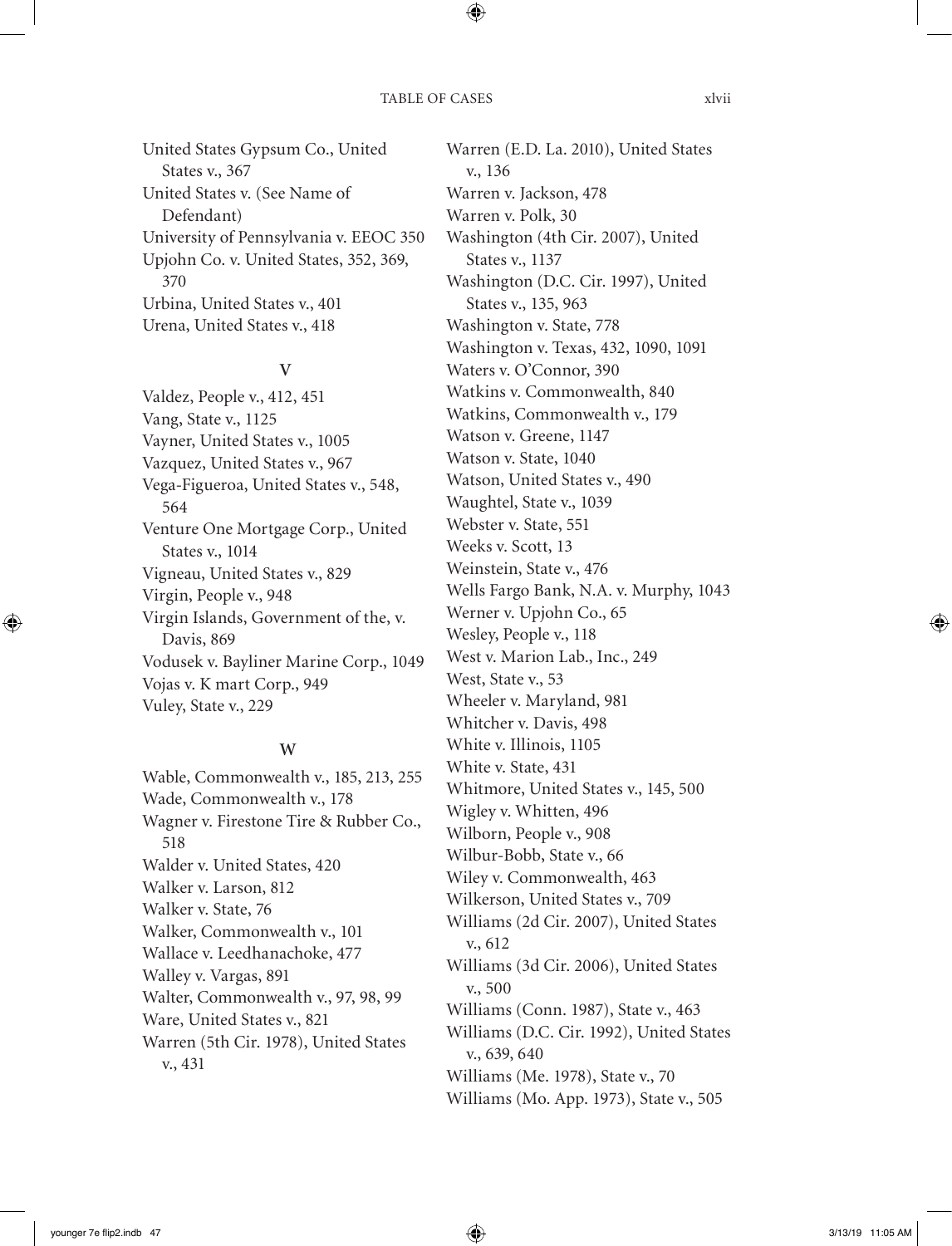Williams (Mo. App. 1993), State v., 505 Williams v. Illinois, 1138, 1139, 1143, 1144, 1145 Williams v. Mast Biosurgery U.S.A., Inc., 556 Williams v. Sidhu, 275 Williams v. State (Md. 2009), 899 Williams v. State (Md. 2010), 897, 898, 899 Williamson v. United States, 680, 927, 928 Williamson, State v., 71 Wilson v. Attaway, 242 Wilson v. City of Chicago, 490 Wilson v. Firkus, 1093 Wilson v. McRae's, Inc., 491 Wilson v. Taser Int'l, Inc., 556 Wilson v. Union Pacific R. Co., 511 Wilson v. Volkswagen of America, Inc., 271 Wilson v. Williams, 234, 563 Wilson, State v., 22 Wilson, United States v., 499 Winans v. N.Y. & Erie R.R. Co., 598 Wise v. Commonwealth, 463, 464 Witt, United States v., 37 Wolfe, State v., 437 Wolfle v. United States, 353, 379 Wood v. Alaska, 314 Woodard, Commonwealth v., 177 Woods v. Lecureux, 34

Woodsides v. State, 1104 Woody, United States v., 429 Workinger, United States v., 1037 Worsham v. A.H. Robins, Co., 271 Worsham v. Fletcher, 815 Worthington v. State, 905 Wright v. Doe d. Tatham, 673 Wright v. James A. Brown Enters., LLC, 838 Wright, United States v., 680 Wyatt v. State, 880 **Y**

Yates v. Bair Transport, Inc., 821 Yates v. Ford Motor Co., 860 Yazzie, United States v., 540 Yellow Cab Co. of Phoenix v. Green, 771 Yohe, Commonwealth v., 1152 York, United States v., 234 Young, United States v., 37 Yung Jin Teung v. Dulles, 851

# **Z**

Zackowitz, People v., 194 Zafiro v. United States, 187, 257 Zapata, United States v., 830 0.59 Acres of Land, United States v., 624 Zeus Enters. v. Alphin Aircraft, Inc., 861, 862 Zuniga, In re, 384 Zurosky, United States v., 1147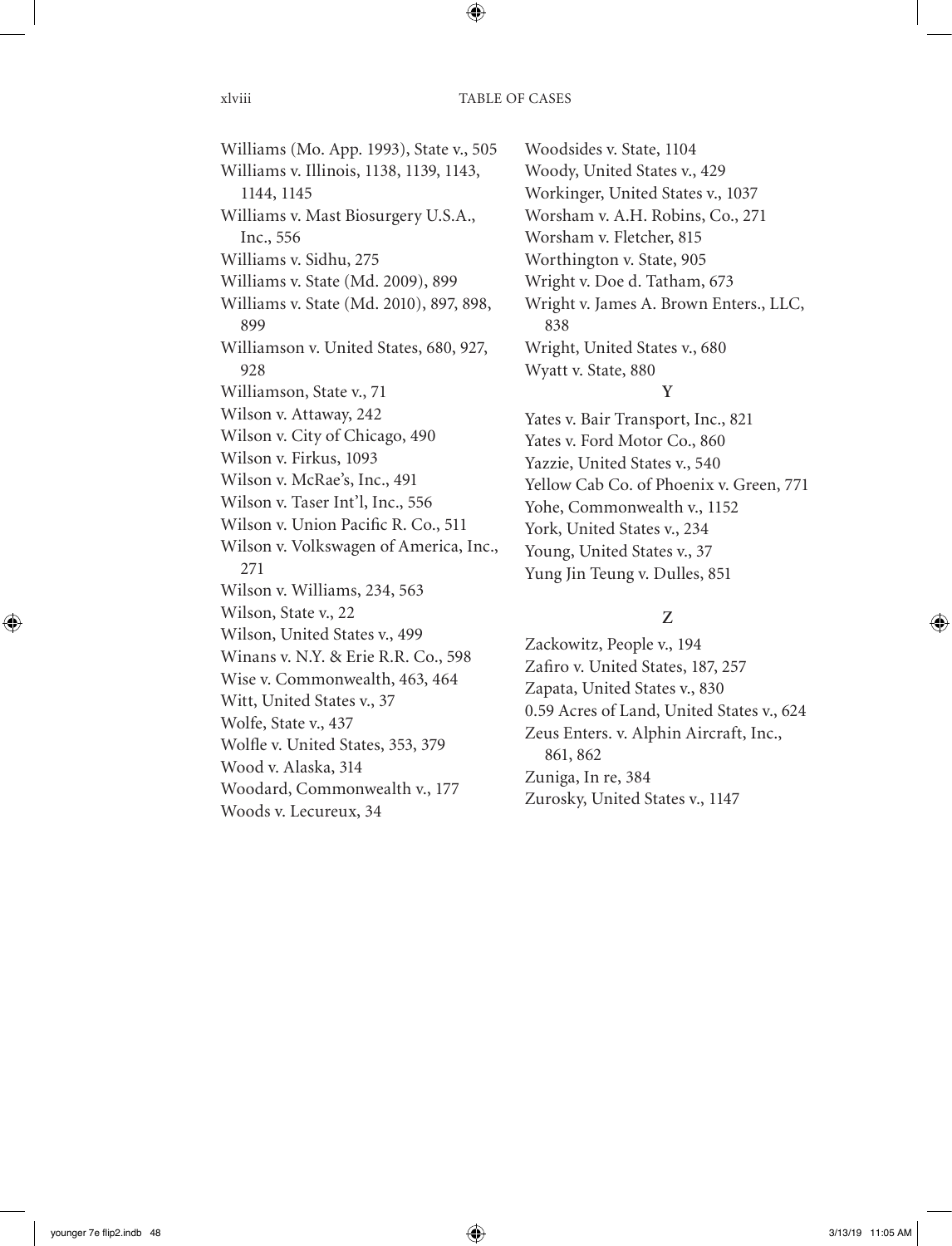# **Table of Rules, Statutes, and Regulations**

### **Federal Authority Federal Rules of Evidence** Proposed Fed. R. Evid. 406, 268, 270 Fed. R. Evid. 102, 64, 84 Fed. R. Evid. 103, 61, 64, 65, 188 Fed. R. Evid. 104, 61, 74, 86, 773, 836, 1015 Fed. R. Evid. 105, 168 Fed. R. Evid. 201, 13, 14, 15, 16 Fed. R. Evid. 401, 163, 176, 209, 241, 242, 836 Fed. R. Evid. 402, 139, 241, 287 Fed. R. Evid. 403, 21, 64, 119, 146, 164, 167, 175, 176, 184, 198, 201, 208, 241, 242, 339, 341, 342, 499, 512, 513, 593, 859, 1059 Fed. R. Evid. 404, 80, 128, 134, 137, 139, 140, 141, 144, 149, 150, 193, 249, 268, 340, 499 Fed. R. Evid. 405, 134, 136, 137, 140, 150 Fed. R. Evid. 406, 267, 269, 270, 272 Fed. R. Evid. 407, 128, 141, 249, 277 Fed. R. Evid. 408, 128, 141, 281, 282, 283, 284 Fed. R. Evid. 409,128, 141 Fed. R. Evid. 410, 128, 141, 292, 294, 295 Fed. R. Evid. 411,128, 141 Fed. R. Evid. 412, 128, 141, 317, 325, 326, 328 Fed. R. Evid. 413, 226, 340 Fed. R. Evid. 414, 226, 340 Fed. R. Evid. 415, 226, 339, 340 Fed. R. Evid. 501, 384, 385 Fed. R. Evid. 502, 361 Fed. R. Evid. 601, 400, 403 Fed. R. Evid. 602, 406, 407, 408, 410, 564, 631, 908 Fed. R. Evid. 607, 139, 415, 453 Fed. R. Evid. 608, 135, 139, 142, 450 Fed. R. Evid. 609, 79, 82, 139, 293, 511, 512, 514, 517, 518, 519 Fed. R. Evid. 610, 904 Fed. R. Evid. 611, 27, 37, 416, 419, 428 Fed. R. Evid. 612, 438, 439 Fed. R. Evid. 615, 428, 431 Fed. R. Evid. 701, 491, 547, 550, 551, 552, 553, 558, 563, 564, 863 Fed. R. Evid. 702,556, 562, 563, 571, 574, 576, 584, 605, 606, 609, 612, 617, 618, 622, 637, 656, 864 Fed. R. Evid. 703, 627, 630, 631, 1134, 1143 Fed. R. Evid. 704, 544, 565, 635, 637, 638, 639, 640, 643 Fed. R. Evid. 801, 669, 670, 671, 676, 677, 680, 688, 693, 703, 705, 706, 718, 710, 713, 722, 724, 726, 727, 728, 736, 787, 831, 843, 861, 1026 Fed. R. Evid. 802, 671, 680, 963 Fed. R. Evid. 803, 408, 663, 752, 753, 754, 759, 761, 766, 767, 769, 773, 774, 780, 787, 796, 797, 799, 807, 810, 816, 817, 818, 836, 842, 848, 849, 852, 853,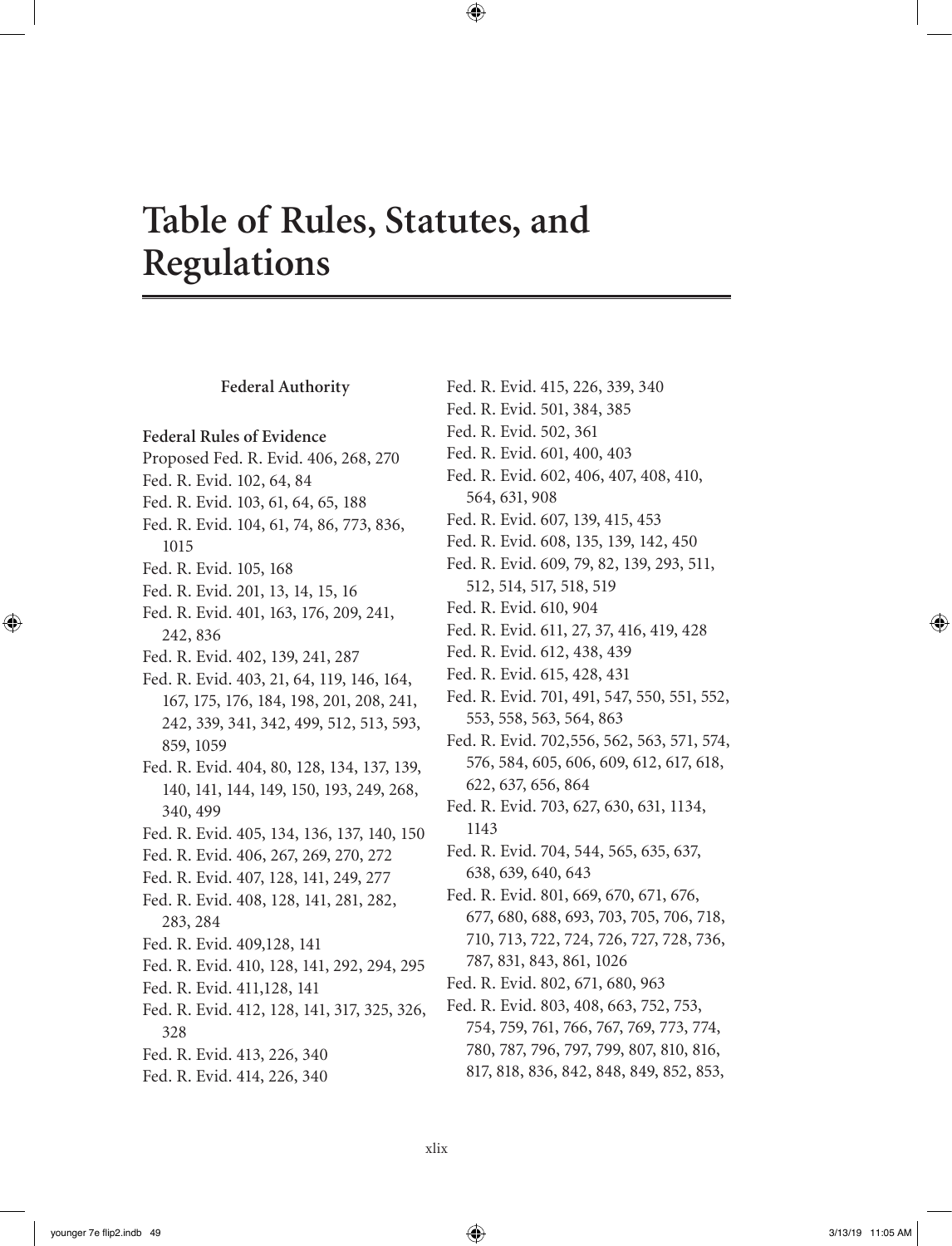**United States Code**

854, 854, 859, 861, 862, 863, 869, 894, 908, 941, 949, 1013, 1049, 1112 Fed. R. Evid. 804, 787, 879, 893, 902, 908, 918, 923, 927, 928, 930, 933, 934, 936, 1161 Fed. R. Evid. 805, 828 Fed. R. Evid. 806, 522, 957 Fed. R. Evid. 807, 963, 964, 987 Fed. R. Evid. 901, 981, 984, 986, 987, 988, 992, 993, 999, 1003, 1004, 1015, 1044 Fed. R. Evid. 902, 836, 841, 867, 994, 1013, 1015, 1016 Fed. R. Evid. 906, 519 Fed. R. Evid. 1001, 1035, 1037, 1042 Fed. R. Evid. 1002, 1035, 1037, 1038, 1041, 1049, 1052 Fed. R. Evid. 1003, 987, 1037, 1044 Fed. R. Evid. 1004, 1049, 1052 Fed. R. Evid. 1006, 1057, 1058 Fed. R. Evid. 1008, 1049

## **Federal Rules of Civil Procedure**

Fed. R. Civ. P. 26, 24, 328, 329, 330, 331, 361, 372, 373, 374, 439, 563, 652 Fed. R. Civ. P. 30, 438 Fed. R. Civ. P. 50, 796 Fed. R. Civ. P. 52, 1047 Fed. R. Civ. P. 73, 1047 Fed. R. Civ. P. 56, 990, 991

# **Federal Rules of Criminal Procedure**

Fed. R. Crim. P. 11, 289, 290, 294, 295 Fed. R. Crim. P. 16, 372, 374, 562, 563 Fed. R. Crim. P. 52, 37

## **United States Constitution**

Amendment V, 358, 359, 502 Amendment VI, 322, 358, 359, 934, 1076, 1081, 1125, 1135, 1140, 1151, 1153

Violent Crime Control and Law Enforcement Act of 1994, Pub. L. No. 103–322 § 320935, 334 5 U.S.C. § 552, 867 7 U.S.C. § 78, 851 7 U.S.C. § 210, 851 7 U.S.C. § 292, 851 7 U.S.C. § 1622, 851 8 U.S.C. § 1326, 408 8 U.S.C. § 1440, 851 10 U.S.C. § 918, 756 10 U.S.C. § 928, 756 14 U.S.C. § 88, 723 15 U.S.C. § 1, 901 15 U.S.C. § 15b, 901 15 U.S.C. § 2609, 861, 862 18 U.S.C. § 2, 984 18 U.S.C. Chap. 109A, 332, 333 18 U.S.C. § 113, 168 18 U.S.C. § 371, 35, 36 18 U.S.C. § 513, 332, 333 18 U.S.C. § 641, 514 18 U.S.C. § 873, 1013 18 U.S.C. § 921, 168 18 U.S.C. § 922, 36, 162, 163, 164, 165, 168, 185, 256, 687, 690, 772, 933 18 U.S.C. § 924, 35, 36, 562, 671 18 U.S.C. § 1001, 408, 434, 510 18 U.S.C. § 1153, 168 18 U.S.C. § 1344, 282, 503 18 U.S.C. § 1425, 425 18 U.S.C. § 1470, 1013 18 U.S.C. § 1503, 510 18 U.S.C. § 2113, 35, 36, 470, 593 18 U.S.C. § 2241, 793 18 U.S.C. § 2243, 765 18 U.S.C. § 2244, 336, 337 18 U.S.C. § 2246, 765 18 U.S.C. § 2251, 1013 18 U.S.C. § 2252, 1013 18 U.S.C. § 2307, 1000 18 U.S.C. § 2422, 200, 1013 18 U.S.C. § 2423, 200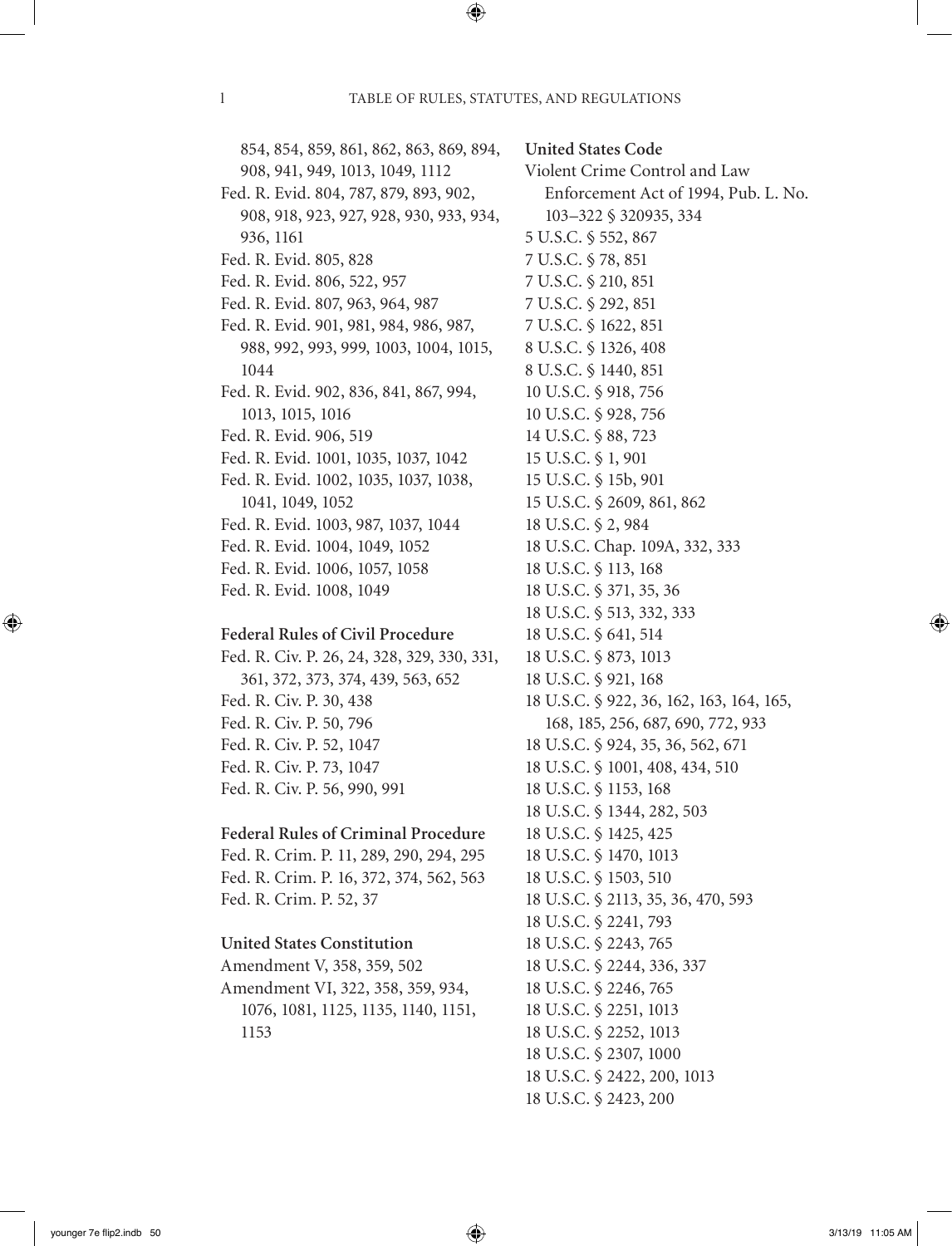18 U.S.C. § 3231, 765 18 U.S.C. § 3500, 434 18 U.S.C. § 3505, 1012 18 U.S.C. § 4245, 851 20 U.S.C. § 1681, 545 21 U.S.C. § 841, 291, 562, 671, 751, 984 21 U.S.C. § 844, 690 21 U.S.C. § 846, 12, 671, 984 21 U.S.C. § 952, 378 21 U.S.C. § 955a, 980 26 U.S.C. § 7201, 866 28 U.S.C. § 636, 990, 1047, 1084, 1086 28 U.S.C. § 1291, 200, 277, 765 28 U.S.C. § 1333, 724 28 U.S.C. § 1346, 724 28 U.S.C. § 1733, 850 28 U.S.C. § 1746, 1013 28 U.S.C. § 2111, 176 28 U.S.C. § 2254, 148, 1093, 1094, 1095 28 U.S.C. App, 706 29 U.S.C. § 1001, 1047 42 U.S.C. § 269, 851, 855 42 U.S.C. § 1983, 241, 293, 325, 339, 343, 512, 545, 557, 594, 595, 596, 720 42 U.S.C. § 1985, 339 42 U.S.C. § 1986, 339 42 U.S.C. § 7403, 862 46 U.S.C. § 679, 851 46 U.S.C. § 781–790, 724 48 U.S.C. § 741–752, 724 49 U.S.C. § 46504, 336 49 U.S.C. § 46506, 336 **Code of Federal Regulations** 32 CFR Part 720, 887 32 C.F.R. § 720, 888 32 C.F.R. § 720.20, 888 32 C.F.R. § 720.40, 887 32 C.F.R. § 720.41, 887 32 C.F.R. § 720.42, 887, 888 32 C.F.R. § 720.43, 888 32 C.F.R. § 720.44, 888 36 C.F.R. § 4.22, 669 36 C.F.R. § 4.23, 669

38 C.F.R. § 3.304, 845 49 C.F.R. § 390.5, 101 49 C.F.R. § 390.5, 101

### **State Authority**

**Alaska** Alaska Stat. § 47.10.080 (1971), 1069

**Arizona** Ariz. R. Evid. 801, 1137

## **California**

Cal. Civil Code § 51 et seq., 325 Cal. Civil Code § 52.1, 325 Cal. Evid. Code § 210, 90, 1139 Cal. Evid. Code § 240, 880, 881 Cal. Evid. Code § 403, 72 Cal. Evid. Code § 770, 459 Cal. Evid. Code § 1155.1, 276 Cal. Evid. Code § 1235, 1149 Cal. Evid. Code § 1272, 843 Cal. Evid. Code § 1413, 979 Cal. Evid. Code § 1416, 979 Cal. Pen. Code § 211, 109 Cal. Pen. Code § 211a, 109 Cal. Pen. Code § 1157, 109 Cal. Pen. Code § 1239, 424

**District of Columbia**

D.C. Code § 22-3211, 282 D.C. Code § 22-3221, 282 D.C. Code § 40-615, 729

**Delaware** Del. R. Evid. 403, 1078, 1091

## **Florida**

Fla. Stat. 90.404,, 142 Fla. Evid. R. 90.401, 1075 Fla. Evid. R. 90.403, 1075

**Georgia** OCGA § 24-1-103, 50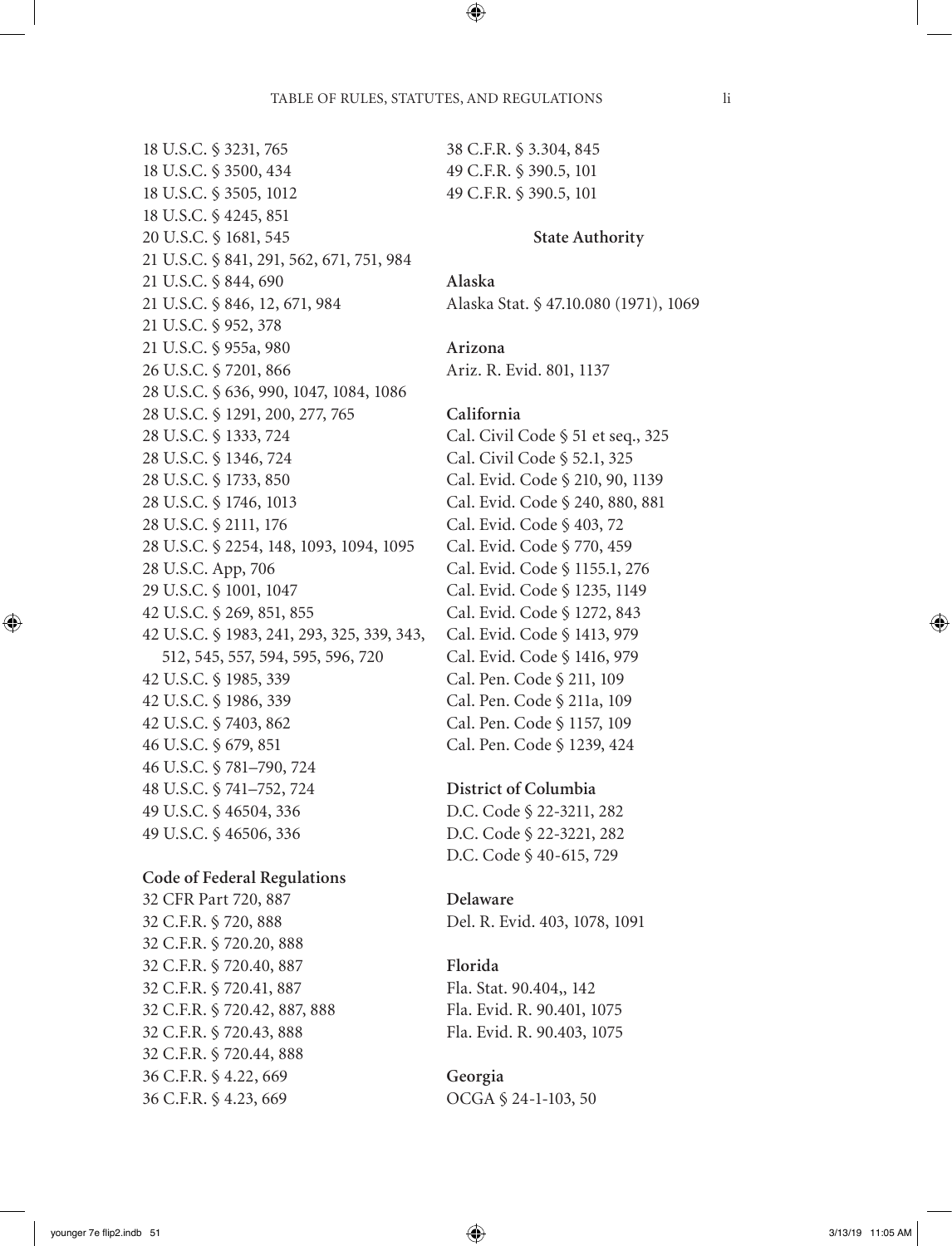OCGA § 24-4-401, 51 OCGA § 24-4-403, 51

# **Illinois**

820 ILCS 305/1 to 30, 948 Ill. R. Evid. 403, 954 Ill. R. Evid. 705, 645 Ill. R. Evid. 803, 953, 954 Ill. R. Evid. 805, 948, 950, 951, 955

**Indiana** Indiana Code 34-1-15-5, 383

**Iowa** Iowa R. Evid. 5.801, 714, 715

# **Kansas**

K.S.A. 21-3401, 21 K.S.A. 21-3609, 21 Kan. Code Civ. Pro. § 60–459, 880, 881 Kan. Code Civ. Pro. § 60–460, 647, 843

## **Louisiana**

La. Const. of 1974, Art. 4, § 5, 14

## **Maryland**

Md. Evid. R. 5-801, 677, 897 Md. Evid. R. 5-802, 897 Md. Evid. R. 5-804, 896, 897, 905, 907, 927, 928 Md. Evid. Rule 5-901, 982

# **Massachusetts**

Mass. G.L. c. 265, § 13A, 1159 Mass. G.L. c. 265, § 15B, 1159 Mass. G.L. c. 265, § 18C, 1160 Mass. G.L. c. 276, § 58A, 1160

# **Michigan**

MCL 750.227b, 907 MCL 750.316, 907 MCL 769.11, 907 Mich. Rule Evid. 803, 778, 780, 787, 789, 791, 1112

**Minnesota**

Minn. Stat. § 626, 1129 Minn. R. Evid. 603, 404 Minn. R. Civ. Pro. 33.02, 737

# **Missouri**

Mo. Const. art. 1, section 18(a), 506 Rev. Stat. Mo. § 566.030, 504 Rev. Stat. Mo. § 566.060, 504

## **Montana**

§ 45-5-202, MCA, 794

# **Nebraska**

Neb. Rev. Stat. § 27-806, 956, 957 Neb. Rev. Stat. § 43-2933, 58, 59 Neb. Evid. R. 301, 59

## **New Hampshire**

N.H. RSA 458:16-a, II (1992), 498 N.H. RSA 458:7, II (1992), 498 N.H. RSA 645:3 (1996), 498 N.H. R. Evid. 608, 498, 499, 500, 501, 504

# **New Jersey** N.J.S.A. 2C:5-2, 559 N.J.S.A. 2C:35-5, 559 N.J. Evid. R. 8, 72 N.J. Evid. R. 22, 459 N.J. Evid. R. 62, 881 N.J. Evid. R. 63, 792, 843

**New Mexico** N.M. Stat. Ann. § 66-8-102 (2004), 1131

**New York** N.Y. Penal Law § 155.30[5], 412, 451

**Nevada**  NRS 51.085, 775

# **North Carolina** N.C. Gen. Stat. § 8, 889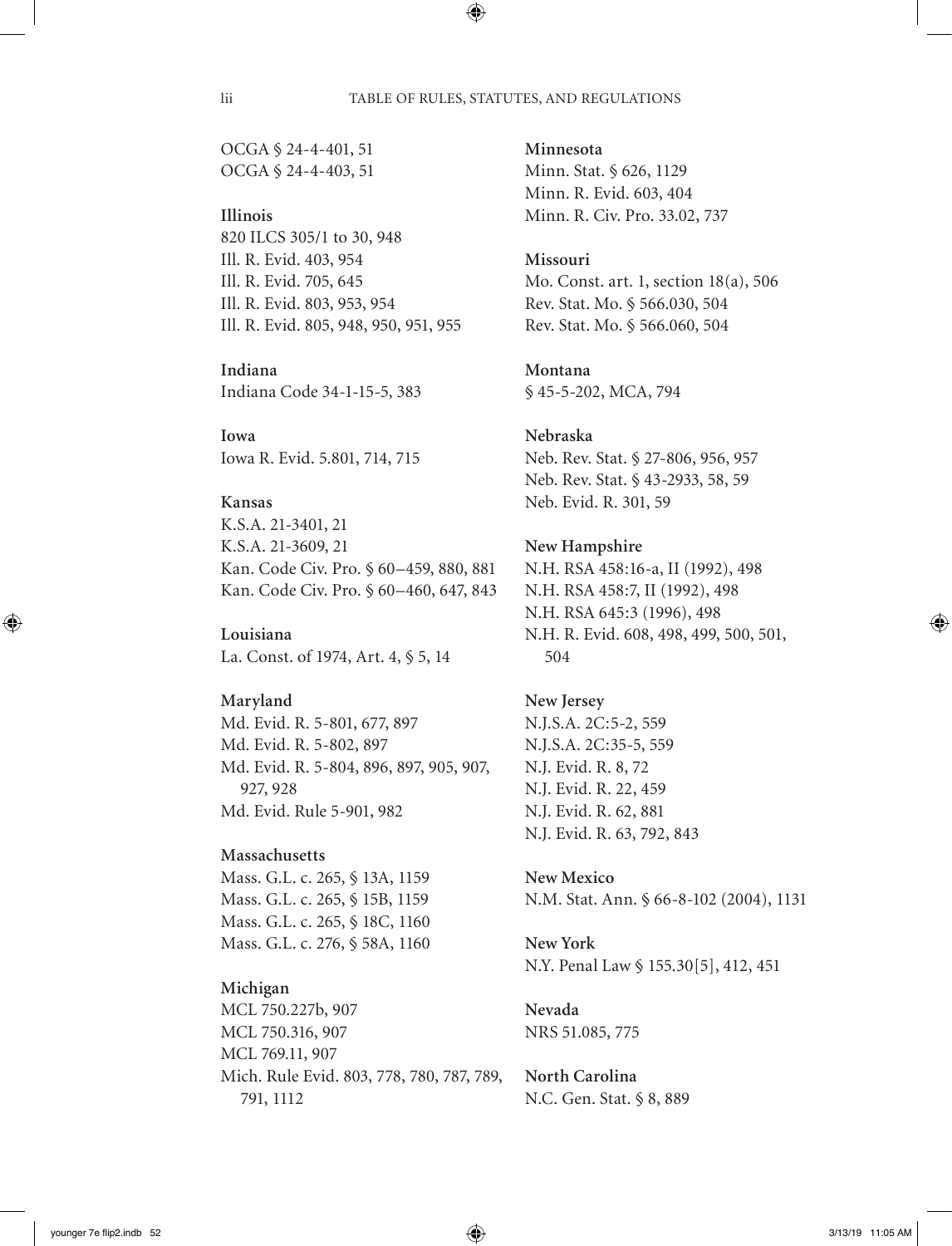N.C. Gen. Stat. § 8C-1, 224, 298, 884, 885, 889 N.C. Gen. Stat. § 8-59, 889 N.C. Gen. Stat. § 8-85, 884 N.C. Gen. Stat. § 15A-1443, 224 N.C. Gen. Stat. § 20-279.21, 297

# **North Dakota**

§ 39-21-15, N.D.C.C, 683

## **Ohio**

Ohio Rev. Code Ann. § 2317.40, 834 Ohio Rev. Code Ann. § 2317.41, 834 Ohio Rev. Code Ann. § 2907.02, 320, 322, 323 Ohio Rev. Code Ann. § 2919.25, 832 Ohio Rev. Code Ann. § 2945.44, 354 Ohio Rev. Code Ann. § 2945.59, 323 Ohio Evid. R. 103, 479 Ohio Evid. R. 611, 586 Ohio Evid. R. 807, 1121

## **Oklahoma**

12 O.S. 1981, § 2401, 108 12 O.S. 1981, § 2403, 108 12 O.S. 2011, § 2702, 591

### **Oregon**

OCLA § 2-228, 542 ORS 164.225, 474 ORS 164.415, 474

## **Pennsylvania**

16 Pa. Cons. Stat. Ann. § 1237, 1141 16 Pa. Cons. Stat. Ann. § 1242, 1141 18 Pa. Cons. Stat. Ann. § 302, 205, 234 18 Pa. Cons. Stat. Ann. § 2701, 1000 18 Pa. Cons. Stat. Ann. § 2702, 1000 18 Pa. Cons. Stat. Ann. § 2709, 1000 18 Pa. Cons. Stat. Ann. § 3101, 96 18 Pa. Cons. Stat. Ann. § 5743, 1000, 1001, 1002 35 Pa. Cons. Stat. Ann. § 450.503, 1141 42 Pa. Cons. Stat. Ann. § 5913, 383

42 Pa. Cons. Stat. Ann. § 5914, 381, 382, 383 42 Pa. Cons. Stat. Ann. §§ 8541–64, 339 75 Pa. Cons. Stat. Ann. § 3732, 205 Pa. R. Evid. 404, 205, 210, 222, 228, 243

## **Tennessee**

Tenn. Const. art. I, § 9, 359, 435 Tenn. R. Evid. 401, 54, 64, 89, 107, 124, 139 Tenn. R. Evid. 608, 493, 496 Tenn. R. Evid. 803, 950, 951

## **Texas**

Tex. Civ. Code Ann. Art. 2212a, 141 Tex. R. Evid. 105, 78 Tex. R. Evid. 611, 33, 34 Tex. R. Evid. 608, 526, 527, 528, 530 Tex. R. Evid. 701, 551 Tex. R. Evid. 801, 824 Tex. R. Evid. 803, 824, 825, 830, 832, 835, 836, 841, 842 19 Tex. Reg. 1454, 13

# **Utah**

Utah Code Ann. § 78B-3-422, 287, 288, 289 Utah R. Evid. 409, 289

## **Vermont**

13 V.S.A. § 502, 232 13 V.S.A. § 506, 232

### **Virginia**

Va. Code § 16.1-253.2, 1153, 1157 Va. Code § 18.2-51.6, 1153 Va. Code § 18.2-57.2, 1153

## **Washington**

RCW 5.60.060, 389, 1103 RCW 9.68A.090, 170 RCW Ch. 10.55, 883 RCW 26.44.020, 388 RCW 26.44.030, 387, 388